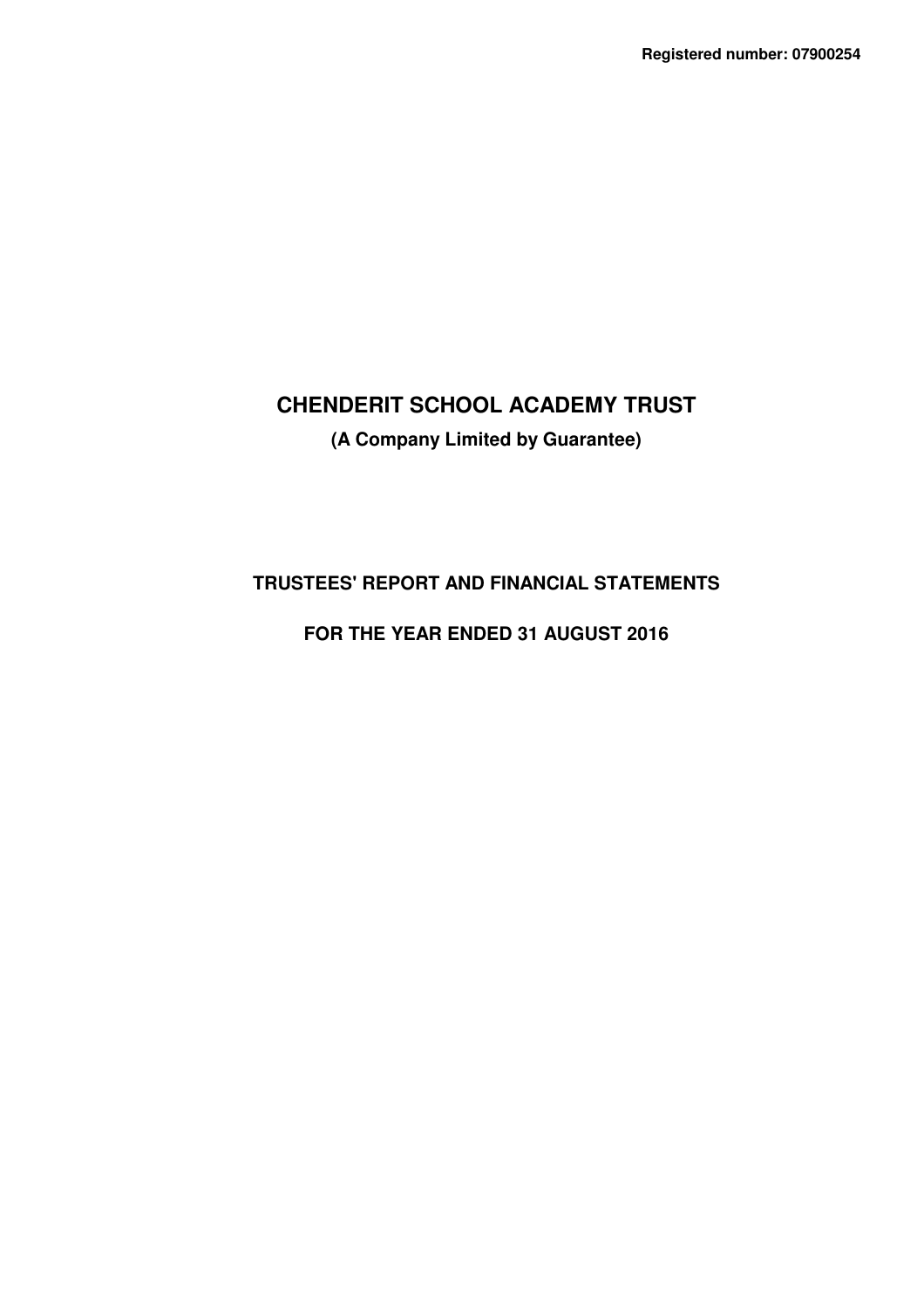**(A Company Limited by Guarantee)**

## **CONTENTS**

|                                                                                | Page      |
|--------------------------------------------------------------------------------|-----------|
| <b>Reference and Administrative Details</b>                                    | $1 - 2$   |
| <b>Trustees' Report</b>                                                        | $3 - 11$  |
| <b>Governance Statement</b>                                                    | $12 - 15$ |
| <b>Statement on Regularity, Propriety and Compliance</b>                       | 16        |
| <b>Statement of Trustees' Responsibilities</b>                                 | 17        |
| <b>Independent Auditor's Report on the Financial Statements</b>                | $18 - 19$ |
| <b>Independent Reporting Accountant's Assurance Report on Regularity</b>       | $20 - 21$ |
| Statement of Financial Activities Incorporating Income and Expenditure Account | 22        |
| <b>Balance Sheet</b>                                                           | $23 - 24$ |
| <b>Statement of Cash Flows</b>                                                 | 25        |
| <b>Notes to the Financial Statements</b>                                       | $26 - 46$ |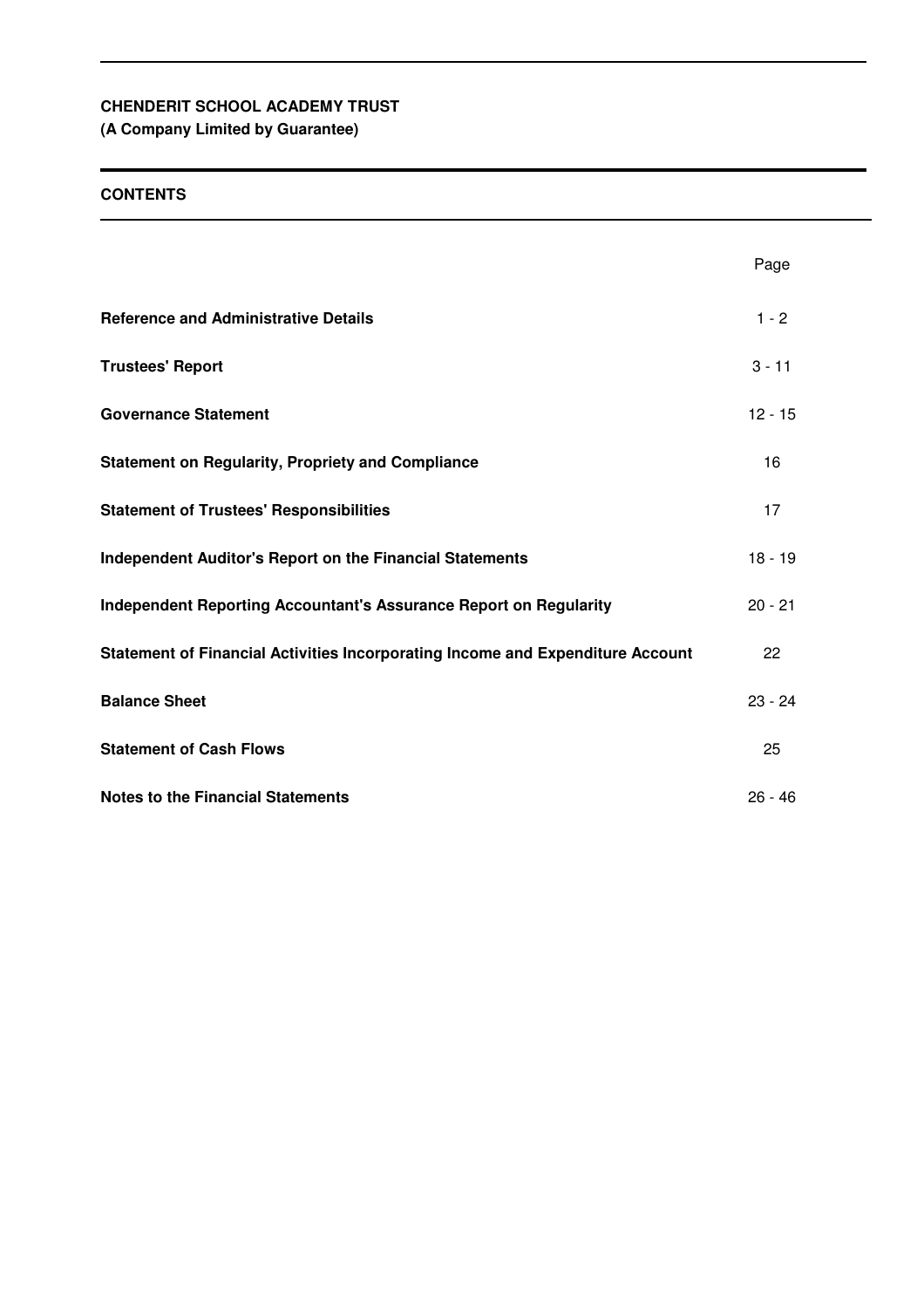## **(A Company Limited by Guarantee)**

#### **REFERENCE AND ADMINISTRATIVE DETAILS OF THE ACADEMY TRUST, ITS TRUSTEES AND ADVISERS FOR THE YEAR ENDED 31 AUGUST 2016**

| <b>Members</b>                            | Mr Roger Bell<br>Mrs Nicola Bell<br>Mrs Sarah Holley<br>Mrs Lisa Davis<br>Mr Nicholas Bullen                                                                                                                                                                                                                                                                                                                                                                                                                                                                                                                                                                                                                                                                                                                                                                                                                                                                                                                                                                                                  |
|-------------------------------------------|-----------------------------------------------------------------------------------------------------------------------------------------------------------------------------------------------------------------------------------------------------------------------------------------------------------------------------------------------------------------------------------------------------------------------------------------------------------------------------------------------------------------------------------------------------------------------------------------------------------------------------------------------------------------------------------------------------------------------------------------------------------------------------------------------------------------------------------------------------------------------------------------------------------------------------------------------------------------------------------------------------------------------------------------------------------------------------------------------|
| <b>Trustees</b>                           | Mr Roger Bell, Chair of Governors <sup>1</sup><br>Mrs Nicola Bell, Vice Chair, Chair of Teaching & Learning Committee <sup>2</sup><br>Mrs Sarah Holley, Chair of Students, Families & Community Committee <sup>3</sup><br>Mrs Lisa Davis, Chair of Resources Committee <sup>1</sup><br>Mr Nicholas Bullen<br>Mrs Jane Cartwright, Head Teacher and Accounting Officer <sup>1</sup><br>Mr Steve Scanlon (resigned 2 October 2015) <sup>2</sup><br>Mr Doug Scott <sup>1</sup><br>Mr Bryan Quy <sup>1</sup><br>Mr Graham Hunt (resigned 27 June 2016) <sup>1</sup><br>Mr Stephen Meacham <sup>3</sup><br>Mrs Hazel Sykes <sup>2</sup><br>Mrs Joanne Dowden <sup>3</sup><br>Mrs Marian Carter <sup>2</sup><br>Ms Kim Norris, Staff Governor (resigned 18 November 2015) <sup>3</sup><br>Mr Paul Jervis <sup>1</sup><br>Ms Salma Bora, Staff Governor <sup>3</sup><br>Dr Cathy Haycock, Staff Governor <sup>2</sup><br>Dr Polly Davies <sup>3</sup><br><sup>1</sup> Resources Committee<br><sup>2</sup> Teaching and Learning Committee<br><sup>3</sup> Students, Families and Community Committee |
| <b>Company registered</b><br>number       | 07900254                                                                                                                                                                                                                                                                                                                                                                                                                                                                                                                                                                                                                                                                                                                                                                                                                                                                                                                                                                                                                                                                                      |
| Company name                              | <b>Chenderit School Academy Trust</b>                                                                                                                                                                                                                                                                                                                                                                                                                                                                                                                                                                                                                                                                                                                                                                                                                                                                                                                                                                                                                                                         |
| <b>Principal and registered</b><br>office | <b>Chenderit School</b><br><b>Archery Road</b><br><b>Middleton Cheney</b><br>Banbury<br>Oxfordshire<br><b>OX17 2QR</b>                                                                                                                                                                                                                                                                                                                                                                                                                                                                                                                                                                                                                                                                                                                                                                                                                                                                                                                                                                        |
| <b>Company secretary</b>                  | Mrs Beverley Martin                                                                                                                                                                                                                                                                                                                                                                                                                                                                                                                                                                                                                                                                                                                                                                                                                                                                                                                                                                                                                                                                           |
| Senior management<br>team                 | Mrs Jane Cartwright, Head Teacher and Accounting Officer<br>Mrs Katherine Mobberley, Deputy Head<br>Mr Roddy Lloyd-Jones, Deputy Head<br>Mr Patrick Taylor, Assistant Headteacher and Director of Teaching<br>Mr Mark Woodcock, Assistant Headteacher<br>Miss Natalie Dale, Assistant Headteacher and Head of English                                                                                                                                                                                                                                                                                                                                                                                                                                                                                                                                                                                                                                                                                                                                                                         |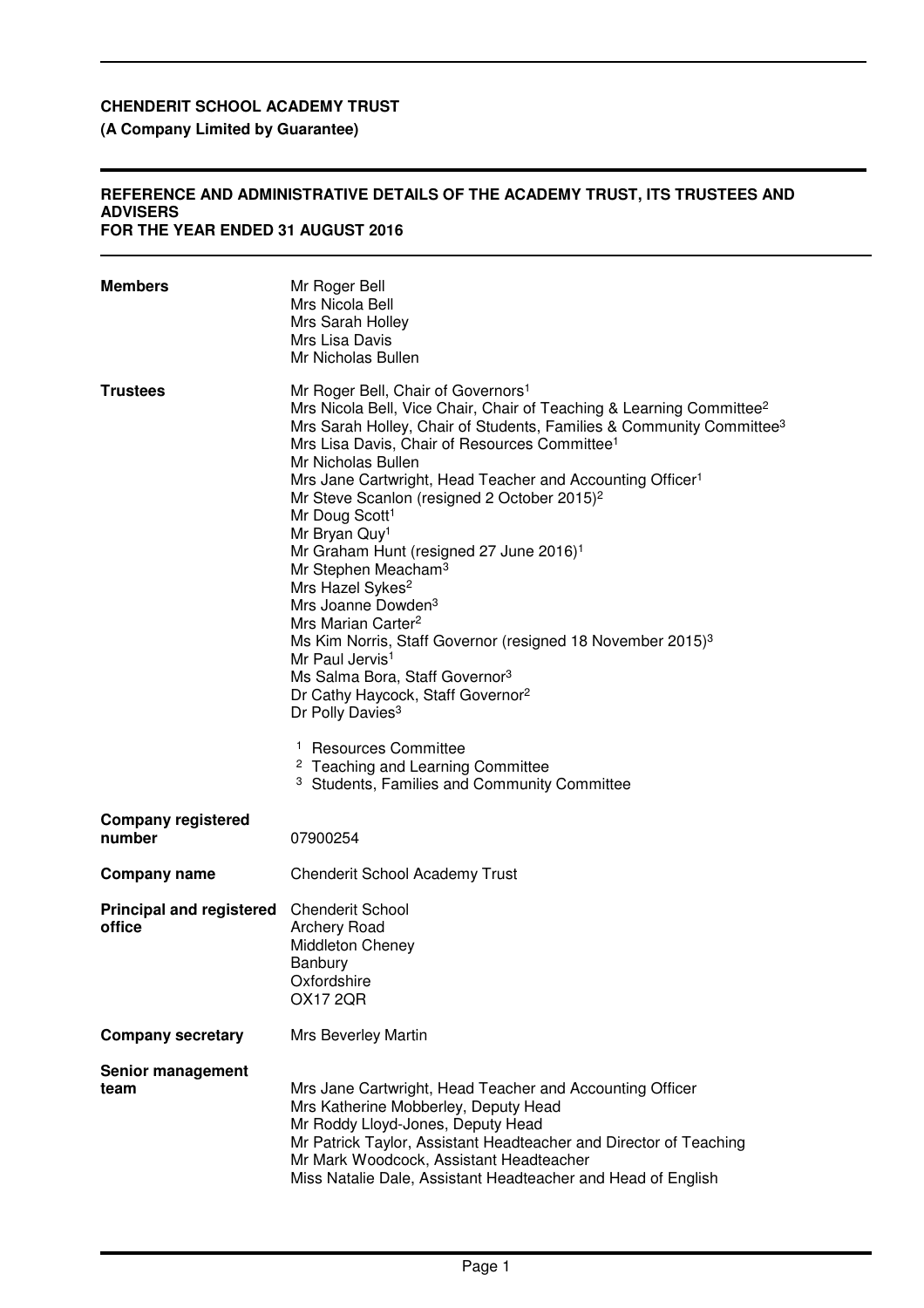## **(A Company Limited by Guarantee)**

#### **REFERENCE AND ADMINISTRATIVE DETAILS OF THE ACADEMY TRUST, ITS TRUSTEES AND ADVISERS FOR THE YEAR ENDED 31 AUGUST 2016**

## **Advisers (continued)**

| Independent auditor | <b>MHA MacIntyre Hudson</b><br><b>Chartered Accountants</b><br><b>Statutory Auditors</b><br>Peterbridge House<br>The Lakes<br>Northampton<br>NN47HB |
|---------------------|-----------------------------------------------------------------------------------------------------------------------------------------------------|
| <b>Bankers</b>      | National Westminster Bank Plc<br>41 The Drapery<br>Northampton<br>NN1 2EY                                                                           |
| <b>Solicitors</b>   | Browne Jacobson<br>Mowbray House<br>Castle Meadow Road<br>Nottingham<br><b>NG2 1BJ</b>                                                              |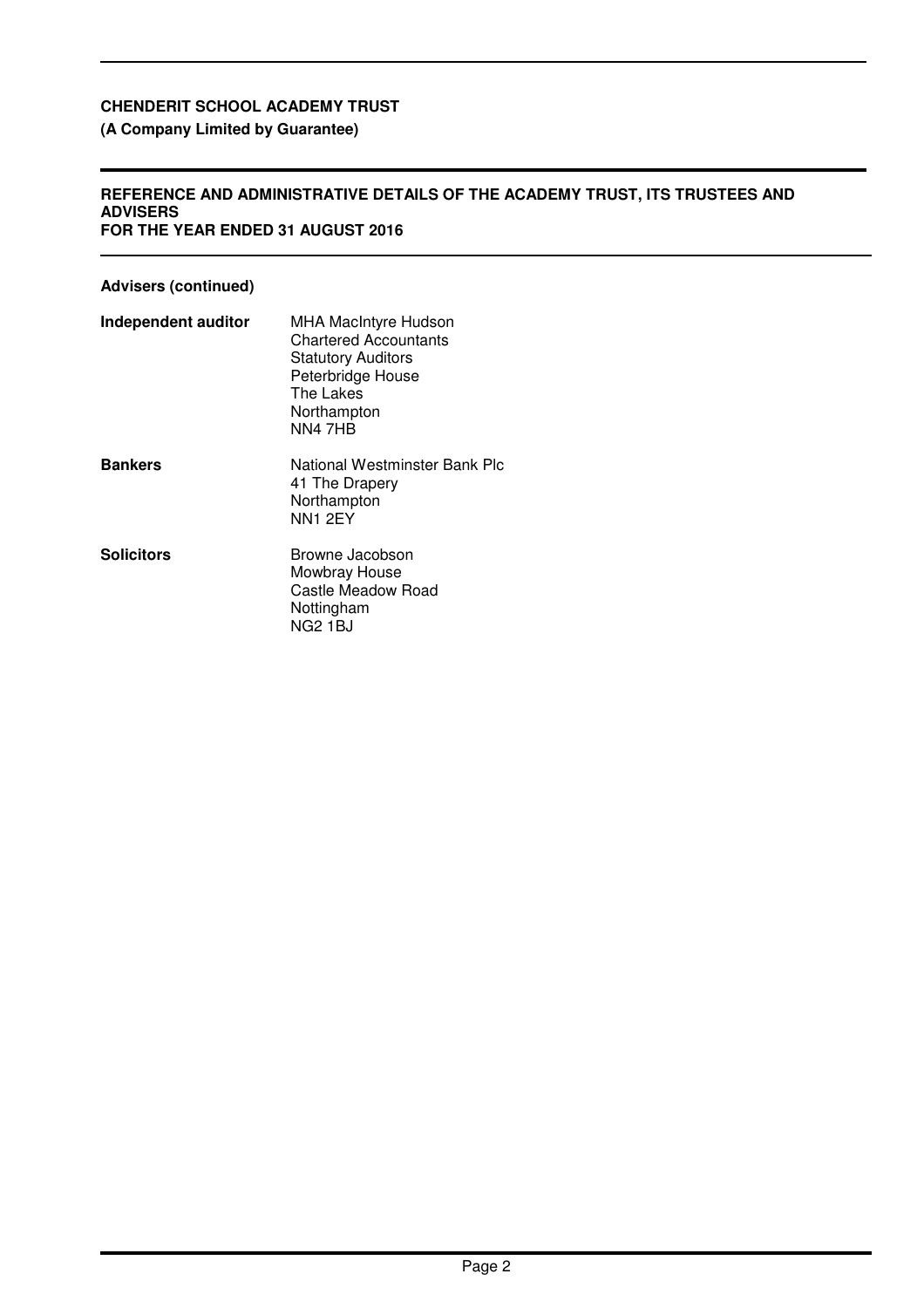### **(A Company Limited by Guarantee)**

### **TRUSTEES' REPORT FOR THE YEAR ENDED 31 AUGUST 2016**

The Trustees present their annual report together with the financial statements and auditor's report of the charitable company for the year 1 September 2015 to 31 August 2016. The Annual Report serves the purposes of both a Trustees' Report, and a Directors' report under company law.

The trust operates an academy for pupils aged 11 to 18 serving a catchment area in South Northamptonshire. It has a pupil capacity of 1,225 and had a roll of 1,106 in the October 2015 school census.

### **Structure, governance and management**

### **CONSTITUTION**

The Academy Trust is a charitable company limited by guarantee and an exempt charity.

The charitable company's Memorandum and Articles of Association are the primary governing documents of the Academy Trust.

The Trustees of Chenderit School Academy Trust are also the directors of the charitable company for the purpose of company law.

The charitable company is known as Chenderit School Academy.

Details of the Trustees who served during the year are included in the Reference and administrative details on page 1.

### **MEMBERS' LIABILITY**

Each member of the charitable company undertakes to contribute to the assets of the charitable company in the event of it being wound up while they are a member, or within one year after they cease to be a member, such amount as may be required, not exceeding £10, for the debts and liabilities contracted before they ceased to be a member.

### **TRUSTEES' INDEMNITIES**

Trustees benefit from indemnity insurance to cover the liability of the Trustees which by virtue of any rule of law would otherwise attach to them in respect of any negligence, default or breach of trust or breach of duty of which they may be guilty in relation to the Academy Trust. Details of the costs can be found in Note 11 to the financial statements.

### **METHOD OF RECRUITMENT AND APPOINTMENT OR ELECTION OF TRUSTEES**

The management of the Academy Trust is the responsibility of the Trustees who are elected and co-opted under the terms of the Articles of Association.

The Board of Trustees is responsible for appointing Governors except for parent governors and staff governors who are elected by a secret ballot. Governors are subject to retirement by rotation but are eligible for re-election at the meeting at which they retire. The term of office for any Governor shall be 4 years, save that this time limit shall not apply to the Principal. Subject to remaining eligible to be a particular type of Governor, any Governor may be re-appointed or re-elected.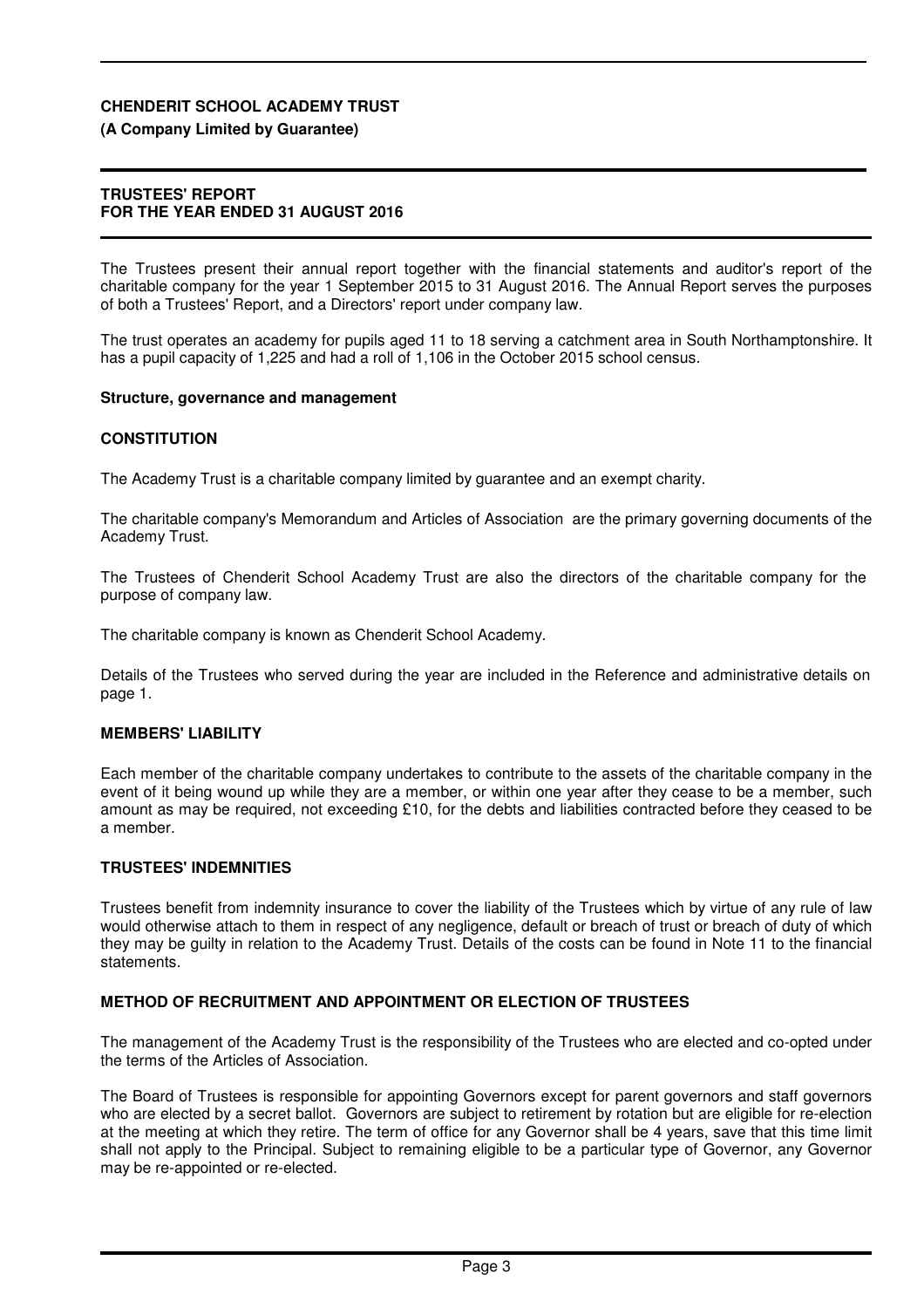### **(A Company Limited by Guarantee)**

#### **TRUSTEES' REPORT (continued) FOR THE YEAR ENDED 31 AUGUST 2016**

### **POLICIES AND PROCEDURES ADOPTED FOR THE INDUCTION AND TRAINING OF TRUSTEES**

The training and induction provided for new Governors will depend on their existing experience. Where necessary induction will provide training on charity and educational legal and financial matters. All new Governors will be given a tour of the Academy and the chance to meet with staff and students. All governors have access to copies of policies, procedures, minutes, accounts, budgets, plans and other documents that they will need to undertake their role as governors. As there are normally only two or three new governors a year, induction tends to be done informally and is tailored specifically to the individual but attention is given to more specific training requirements.

### **ORGANISATIONAL STRUCTURE**

Chenderit School Academy Trust has embedded its structure following the adjustment to its structure during 2014/15. The structure reflects changing priorities particularly in relation to the new Ofsted framework, the latest Ofsted "good" judgement (October 2013) and the key priorities of the school, determined in the light of known best practice. Whilst the organisational structure is continually kept under review, it currently consists of a core Leadership Team comprising of Head teacher (also known as Accounting Officer), two Deputy Heads (1. Student Progress and Curriculum and 2. Behaviour for Learning), an Assistant Head teacher (Director of Teaching) an Assistant Head (Operations and with key Departmental responsibilities in OT), and an Assistant Head (oversight of the basics at KS4, with key Departmental responsibilities in English). Other Leadership posts include a Head of Sixth Form and Social Sciences, SENDCO, one Leading Practitioner, Heads of Department (curriculum) and Heads of Learning (pastoral) who provide additional support, as required

The aim of the Leadership structure is to devolve responsibility and encourage involvement in decision making at all levels.

### **ARRANGEMENTS FOR SETTING PAY AND REMUNERATION OF KEY MANAGEMENT PERSONNEL**

There is a published pay structure, agreed by the governing body and adhered to. There is a common approach to appraisal across the school, such that pay and remuneration is reviewed annually and uplifts granted for those eligible, if performance targets are met and the totality of performance is strong.

The Governors are responsible for setting general policy, adopting an annual plan and budget, monitoring the Academy by the use of budgets and making major decisions about the direction of the Academy, capital expenditure and senior staff appointments.

### **RELATED PARTIES AND OTHER CONNECTED CHARITIES AND ORGANISATIONS**

The Academy Trust benefits from its relationship with South West Area Northants (SWAN) Schools Network which enables key personnel from the school to share and benefit from consultation with other similar Schools and Academies.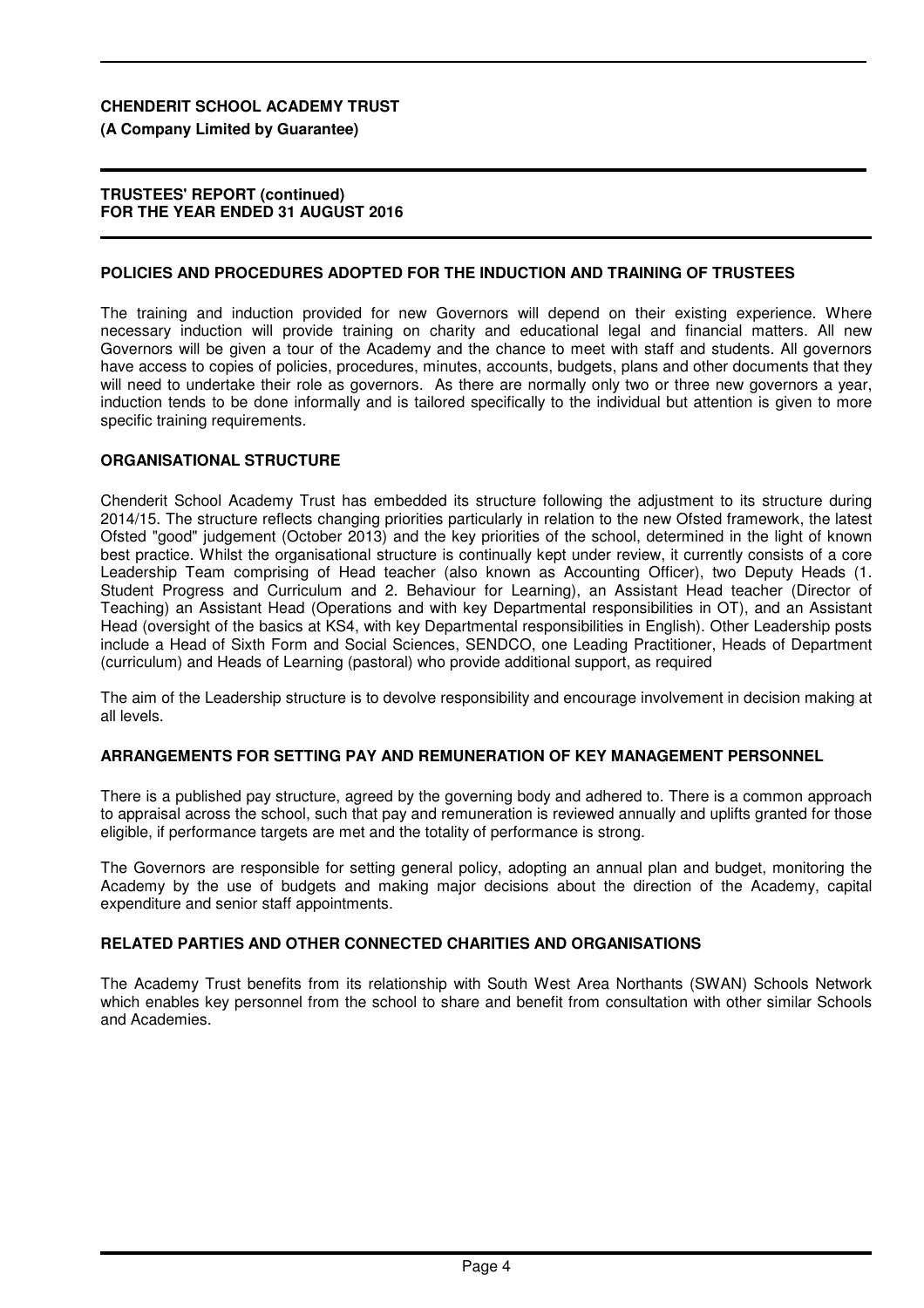### **(A Company Limited by Guarantee)**

### **TRUSTEES' REPORT (continued) FOR THE YEAR ENDED 31 AUGUST 2016**

### **Objectives and Activities**

### **OBJECTS AND AIMS**

The principal object and activity of the charitable company is the operation of Chenderit School Academy Trust to provide education for pupils of different abilities between the ages of 11 and 19.

Chenderit School's Vision is to pursue excellence academically and in all other spheres of school life.

To achieve this we strive to:

- inspire all students to engage in learning in the widest possible sense so that they develop the skills necessary to be successful in school, at work and in the wider community;
- support one another to become resilient, independent, curious, adaptable and resourceful learners and leaders whose successes are celebrated;
- develop ambitious students, staff and governors who understand that we are in competition with the global community;
- foster community-wide respectful, trusting, compassionate, empathetic relationships through which students and staff enjoy and achieve;
- enable students, staff, governors, parents and carers to embrace their role and to contribute effectively in supporting learning and progress and:
- develop a culture in which skilled and passionate staff draw on best local, national and global practice.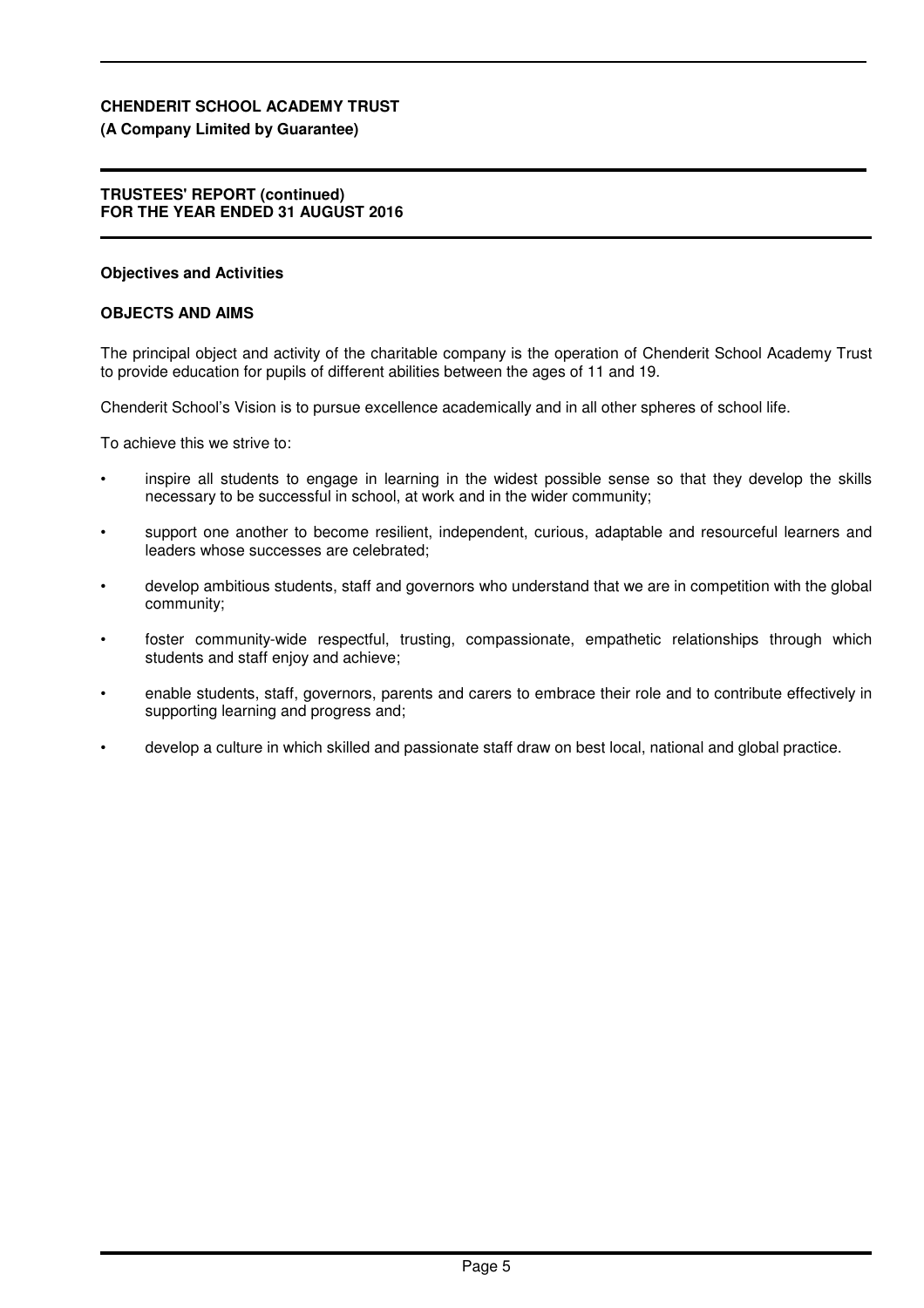### **(A Company Limited by Guarantee)**

### **TRUSTEES' REPORT (continued) FOR THE YEAR ENDED 31 AUGUST 2016**

### **OBJECTIVES, STRATEGIES AND ACTIVITIES**

During 2015-2016 our community continued to "Aim High, Work Hard, Be Nice". In addition, our whole school objectives during the financial year ended 2016 were:

- 1. To improve the quality of Leadership and Management at all levels by
	- a) improving the effectiveness of the Governing Body in carrying out their strategic role (clarity of vision/new ways of working and reviewing impact of own work/building developments – increased PAN/ finance/challenge and support/improved outcomes (attainment and progress), especially for middle ability, boys and DP/improved T and L)
	- b) improving the effectiveness of leaders at all levels in carrying out their strategic and operational roles
- 2. To improve the quality of Teaching and Learning (Curriculum) by
	- a) planning (and adapt plans) effectively for class and homework, using prior learning and on-going Assessment for Learning (AfL)
	- b) securing at least expected progress for all groups of students by differentiating appropriately, ensuring relevance
	- c) improving marking, assessment and feedback, ensuring that students' engagement and responses lead to progress
- 3. To improve the quality of Teaching and Learning (Guidance) by
	- a) planning and implementing effective tutorial programmes
	- b) identifying potential underachievement (e.g. of boys, middle ability and DP students) early and put in place interventions that lead to good progress
	- c) supporting students in self-assessment, action planning and developing good learning habits
- 4. To improve the quality of Behaviour for Learning (Curriculum) by
	- a) setting high expectations which inspire, motivate and challenge pupils (Teachers' Standard 1) b) managing behaviour effectively to ensure a good and safe learning environment (Teachers' Standard 7)
- 5. To improve the quality of Behaviour for Learning (Guidance) by
	- a) setting high expectations which inspire, motivate and challenge pupils (Teachers' Standard 1)
	- b) managing behaviour effectively to ensure a good and safe learning environment (Teachers' Standard 7)
	- c) leading Support Plans for students whose negative behaviour is impacting on themselves and/or others.

## **PUBLIC BENEFIT**

The Academy Trust promotes education for the benefit of the local community of Middleton Cheney and offers recreational facilities to a variety of local community groups outside of School hours for the benefit of the general public.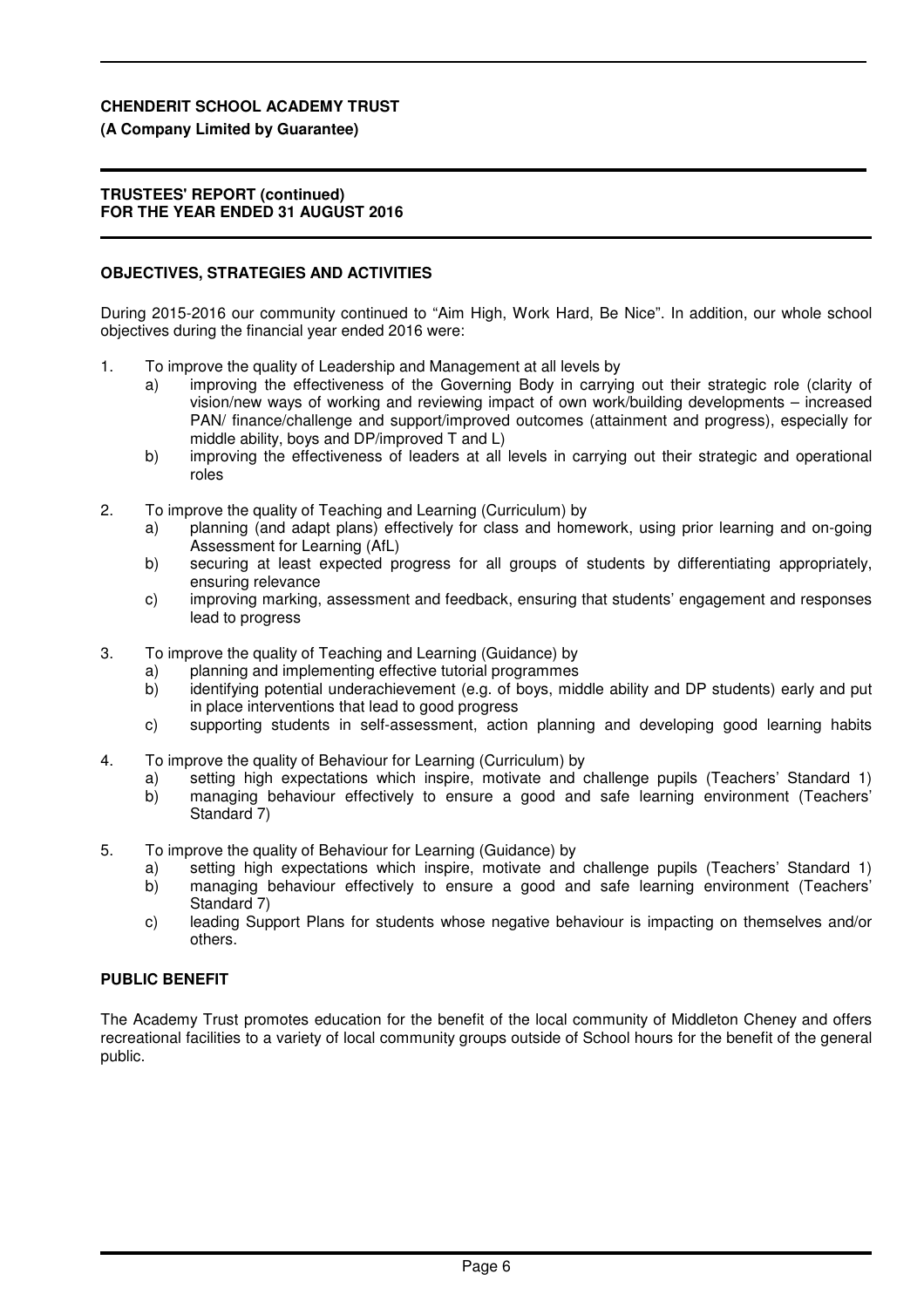### **(A Company Limited by Guarantee)**

### **TRUSTEES' REPORT (continued) FOR THE YEAR ENDED 31 AUGUST 2016**

### **Strategic report**

### **Achievements and performance**

### **REVIEW OF ACTIVITIES**

Overall our achievement at A level was good, ALPS 3, which puts us in the top 25% of all schools nationally. 10% of all results were A\* (the best in the school's history and against a national average score of 8%). 23% of all results were graded A\* or A, 48% of all results were graded A\*-B (against an ALPS target of 44%) and the school achieved an overall pass rate of 97%. The average point score per entry improved from 220 in 2015 to 228. Achievement in the sixth form is judged to be good.

At GCSE in August 2016, the school achieved an attainment 8 score of 50 with 68% of all students achieving 5+ GCSEs at grades A\*-C. 65% achieved "the basics" (i.e. English and maths) and 60% of all students achieved 5+ GCSEs at grades A\*-C including English and maths. 20% of students achieved 3+ A\*-A grades and 33% of students achieved the English Baccalaureate. In English, 80% of students taking GCSE achieved A\*-C grades with 70% of the cohort making 3 levels of progress and 26% making 4+ levels of progress. In maths, 68% of students sitting GCSE achieved A\*-C grades with 64% of the cohort making 3 levels of progress and 27% making 4+ levels of progress. We conclude, therefore, that at GCSE, achievement is good overall and the progress of Disadvantaged Pupils (DP), boys and middle ability students has improved and is now also good. A LA visit in March 2016 confirmed that we are a LA category 2 (good) school. .

### **KEY FINANCIAL PERFORMANCE INDICATORS**

Key financial performance indicators are used to monitor the spending of the Academy Trust:

- 2014/15 2015/16<br>90% 92%
- 92% Capacity<br>74.55% of payroll
- 74.99 74.55% of payroll to budget<br>23.27% 23.95% of non-payroll to bue
- of non-payroll to budget
- 97.24% 97.72% of total expenditure to budget
- Bench marking information shared and compared within the Swan group

The Academy Trust also uses a number of non-financial key performance indicators to monitor its performance. These include:

- GCSE percentage of A\*-C passes, including English and maths
- GCSE Progress (8) and attainment (8) measures
- A level pass rates at A\*-B and A\*-E
- Recruitment and retention rates of students moving from Y11 into our Sixth Form
- KS3 and KS4 attendance data (95.4% in 2015/16)
- The number of permanent and fixed term exclusions (both of which are below national averages)

### **GOING CONCERN**

After making appropriate enquiries, the board of trustees has a reasonable expectation that the Academy Trust has adequate resources to continue in operational existence for the foreseeable future. For this reason it continues to adopt the going concern basis in preparing the financial statements. Further details regarding the adoption of the going concern basis can be found in the Statement of Accounting Policies.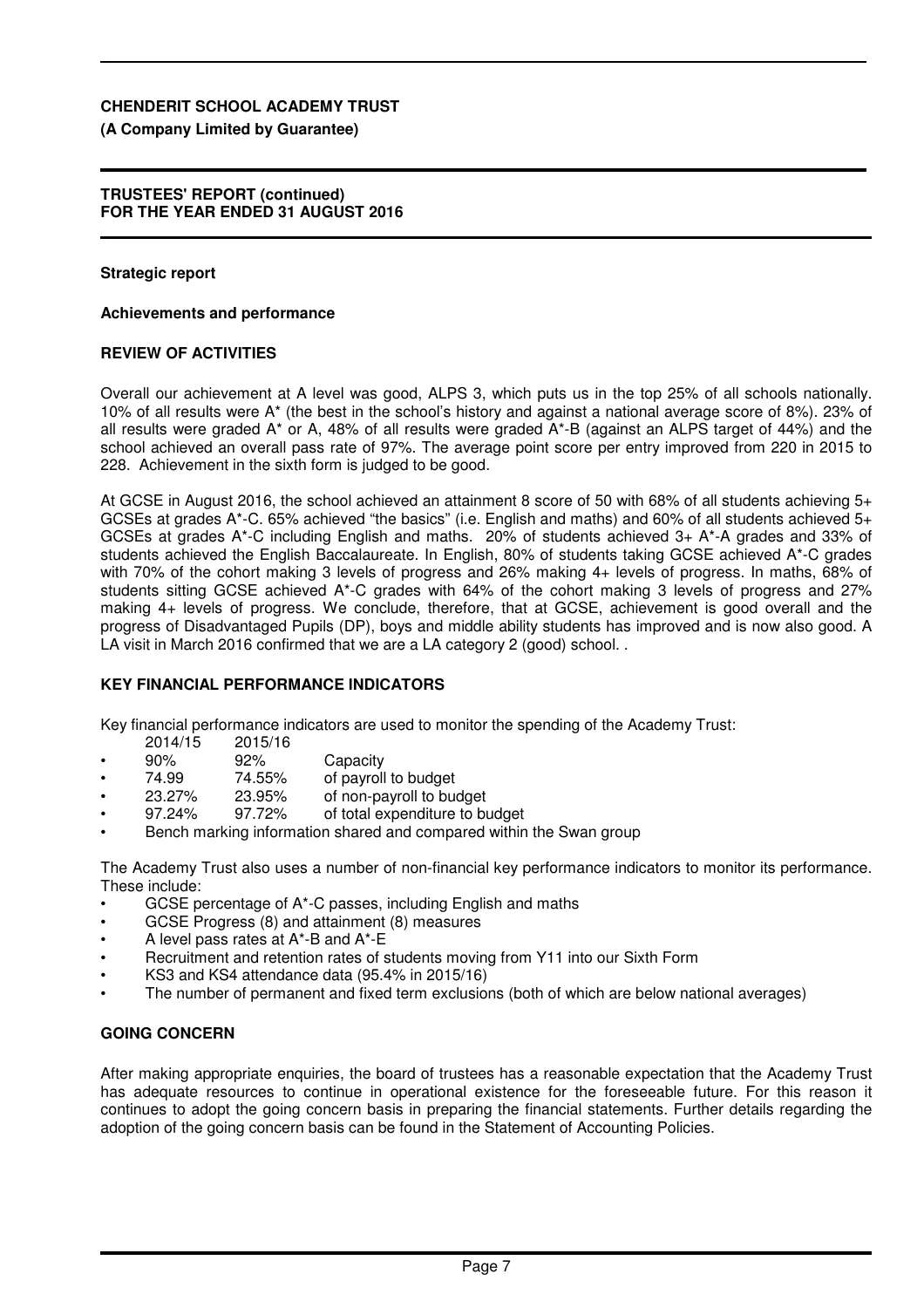### **(A Company Limited by Guarantee)**

### **TRUSTEES' REPORT (continued) FOR THE YEAR ENDED 31 AUGUST 2016**

#### **Financial review**

### **FINANCIAL RISK MANAGEMENT OBJECTIVES AND POLICIES**

Most of the Academy Trust's income is obtained from the DfE in the form of recurrent grants disbursed via the Education Funding Agency (EFA), the use of which is restricted to particular purposes. The grants received from the DfE during year ended 31 August 2016 and the associated expenditure are shown as restricted funds in the statement of financial activities.

The Academy Trust also received grants for fixed assets from the EFA and other funding bodies. In accordance with the Charities Statement of Recommended Practice, 'Accounting and Reporting by Charities' (SORP 2015), such grants are shown in the Statement of Financial Activities as restricted income in the fixed asset fund. The restricted fixed asset fund balance is reduced by annual depreciation charges over the expected useful life of the assets concerned.

During the year to 31 August 2016, total revenue expenditure of £5,213,155 (2015 - £5,671,467) (excluding depreciation) was covered by recurrent grant funding from the DfE together with other incoming resources. The excess of income over expenditure for the year (excluding restricted fixed asset funds) was £263,087 (2015 - £88,436).

At 31 August 2016 the net book value of fixed assets was £9,304,624 (2015 - £9,533,263) and movements in tangible fixed assets are shown in note 12 to the financial statements. The assets were used exclusively for providing education and the associated support services to the pupils of the Academy.

The Academy's risk management procedures are outlined below. The Trustees believe that its risk management procedures mitigate as far as reasonably possible the principal risks and uncertainties facing the Academy Trust.

The Academy Trust does not have significant trade debtors as invoiced income is a minor ancillary activity. Lettings income is minimal and very much linked to the School's community responsibilities to encourage local organisations particularly where school pupil involvement is encouraged.

Cash flow is monitored daily by the Academy Trust and budgets presented to the Governing Body consider cash flow and liquidity in detail.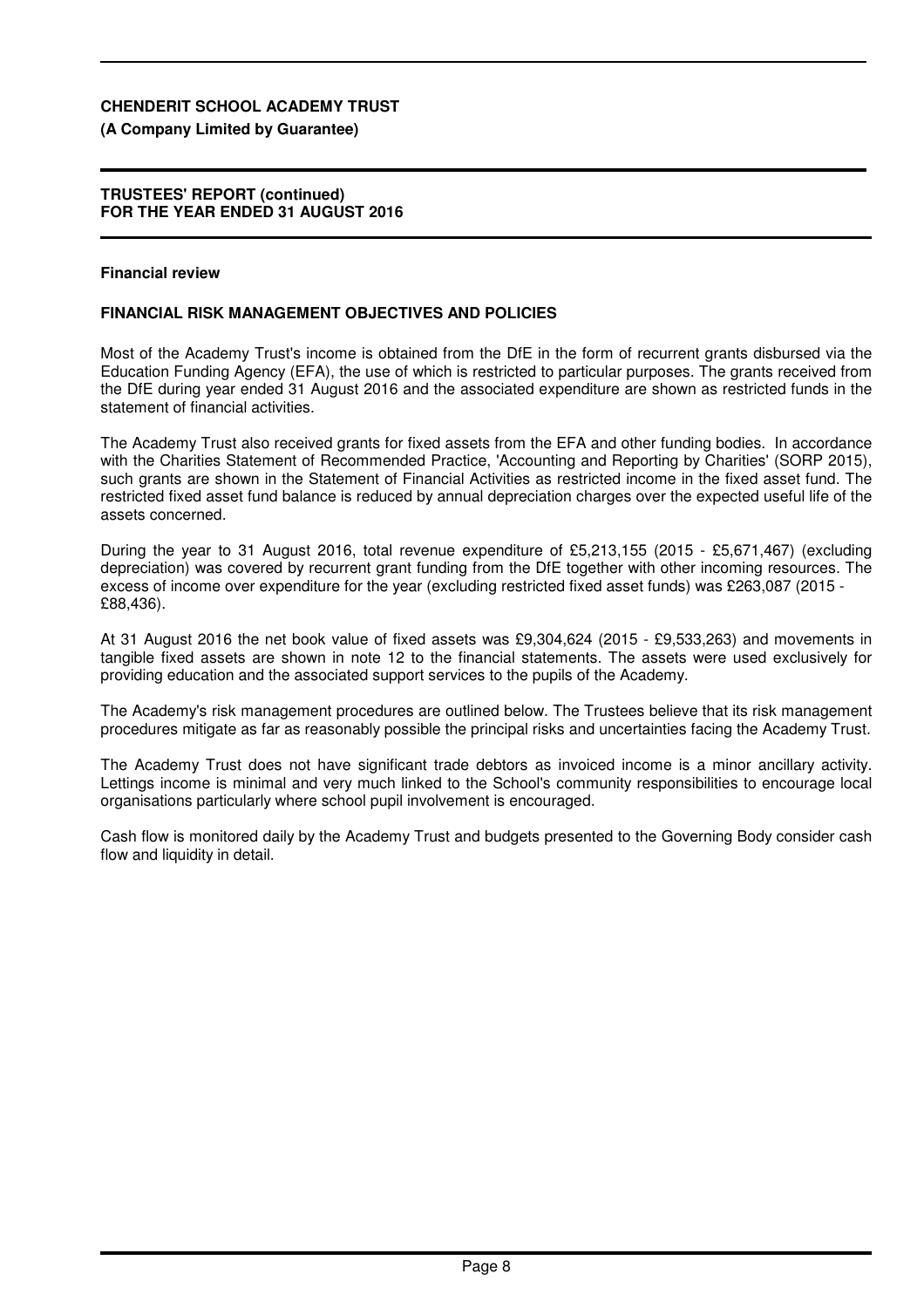### **(A Company Limited by Guarantee)**

#### **TRUSTEES' REPORT (continued) FOR THE YEAR ENDED 31 AUGUST 2016**

### **RESERVES POLICY**

The governors review the reserve levels of the Academy annually. This review encompasses the nature of income and expenditure streams, the need to match income with commitments and the nature of reserves. The Academy's current level of free reserves (total funds less the amount held in fixed assets and restricted funds) is £215,208 (2015 - £204,409). The Academy intends to continue building up free reserves as required.

Included within restricted funds at 31st August 2016 is the Local Government Pension Scheme deficit of £1,326,000 (2015 - £773,000). The pension deficit is viewed as a long term debt and annual contributions are adjusted as necessary to mitigate the risk and reduce the deficit.

Our level of free reserves are in line with the Academy's reserve policy.

At 31 August 2016 the total funds comprised:

| Unrestricted |                   | 215,208     |
|--------------|-------------------|-------------|
| Restricted:  | Fixed asset funds | 9.712.091   |
|              | Pension reserve   | (1,326,000) |
|              | Other             | 524.331     |
|              |                   | 9,125,630   |

### **INVESTMENT POLICY**

The Governing Body has approved a treasury management statement as part of the Financial Procedures Manual, which documents the Academy Trust's investment policy.

The Trust's general investment policy, where possible, is to invest surplus cash reserves with High Street banks with a high credit rating where the capital invested is guaranteed. Investment returns are market tested periodically to ensure that returns are maximised whilst safeguarding the funds invested.

#### **PRINCIPAL RISKS AND UNCERTAINTIES**

Through the Academy Trust's risk management procedures, it has considered its principal risks and uncertainties and planned mitigating action wherever possible. The principal risks and uncertainties identified by the Governing Body are:

- Change in government funding regime the Academy receives over 90% of its income from Government agencies;
- Reduction in student numbers for example through increased provision and therefore competition locally (i.e. the opening of a number of new providers, including sixth form providers, in the local area);
- Attendance at government funding agency conferences and participation in focus groups to keep up to date with and influence as far as possible Academy funding methodology;
- Appropriate organisational structure with several tiers of review;
- Internal quality assurance reviews and self-assessments supported by external reviews;
- Newly formed governors' Marketing Strategy, ICT and Audit Groups.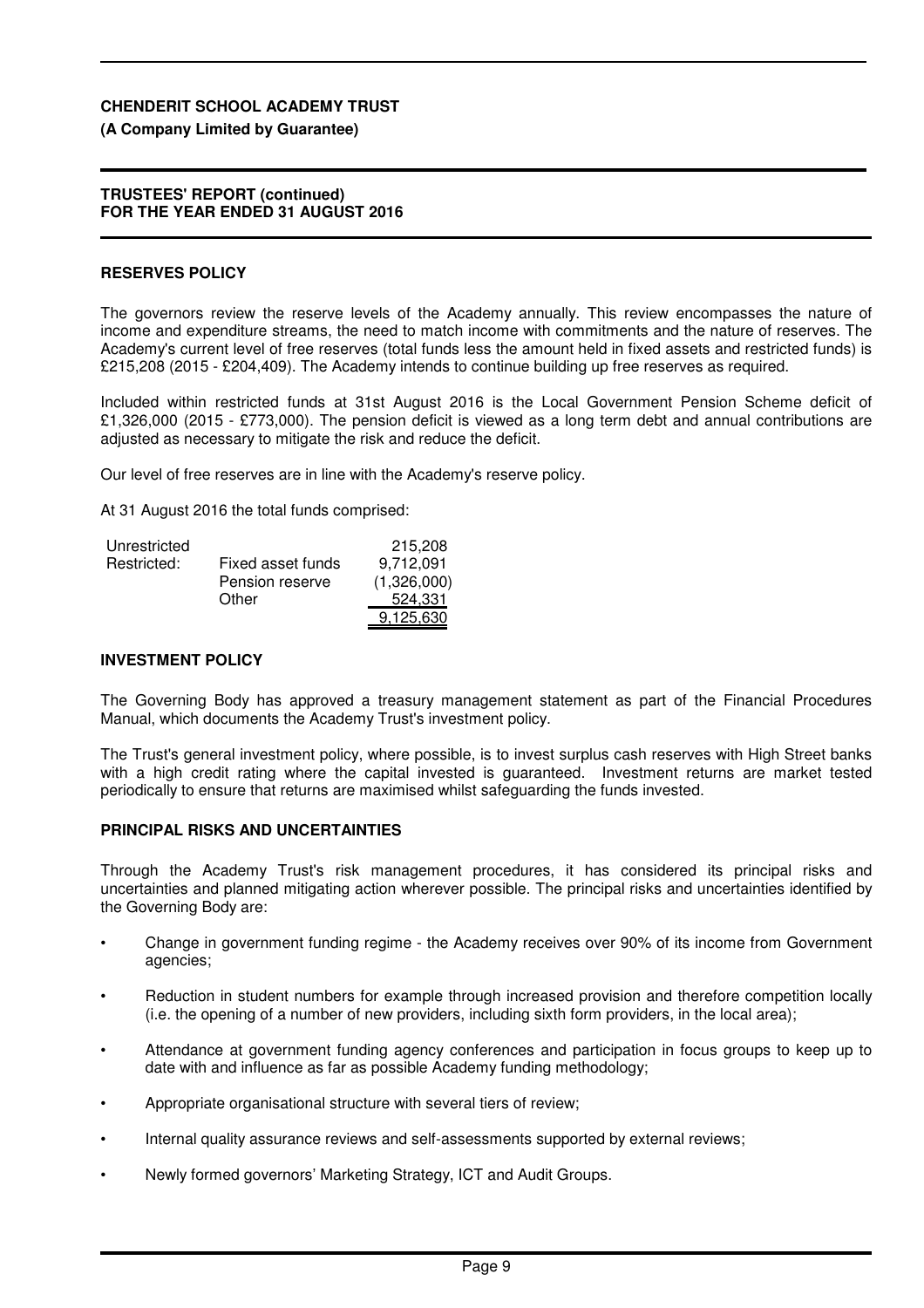### **(A Company Limited by Guarantee)**

#### **TRUSTEES' REPORT (continued) FOR THE YEAR ENDED 31 AUGUST 2016**

### **Plans for future periods**

### **FUTURE DEVELOPMENTS**

The Academy Trust will continue striving to improve the levels of performance of its students at all levels and will continue its efforts to ensure its students secure employment or a place in further or higher education once they leave.

The Academy Trust will also continue developing all aspects of local education by supporting its Primary feeder schools and other schools through the SWAN group. The Academy Trust will continue bringing national best practice into its school through the two colleagues who were previously Additional Inspectors for SERCO and Tribal but are now contracted with Ofsted directly, as Ofsted Inspectors.

In October 2013, we had external validation from Ofsted, who said that we are a "Good" school:

- Almost all groups of students, including disabled students and those who have special educational needs make good progress in all year groups and across most subjects;
- The main reason why students make good progress is because they benefit from teaching which is usually good and sometimes outstanding;
- Most teachers show that they have high expectations of what students are capable of achieving, and plan challenging lessons. As a result students work hard and demonstrate very positive attitudes to learning;
- Students behave well, both in lessons and at break times. They are polite, courteous and well mannered. They have a good understanding of safety matters and feel safe at school;
- All leaders and managers, including governors, have a good understanding of the Academy's strengths and areas for improvement. They are using this continuously and effectively to improve teaching and achievement;
- Consequently, they have demonstrated that they have a strong capacity to ensure that further improvements are achieved;
- The sixth form is good. Students make good and sometimes outstanding progress as a result of teaching that is consistently at least good and sometimes outstanding.

Chenderit School is not yet an outstanding school because:

- The proportion of middle-ability students who make and exceed the progress expected nationally in English and Mathematics is not as high as it could be;
- A small proportion of teaching is not as good as it should be;
- Although good overall, the achievement of boys is not as good as that of girls.

Much work has been undertaken to address the Ofsted priority areas above. We have strengthened the leadership and teaching and learning across the school and we shall continue to focus on our whole school obectives in order to improve students' outcomes further. The introduction of streamlined department reviews, subsequent action planning and further reviews is leading to improved outcomes for students, as referred to earlier.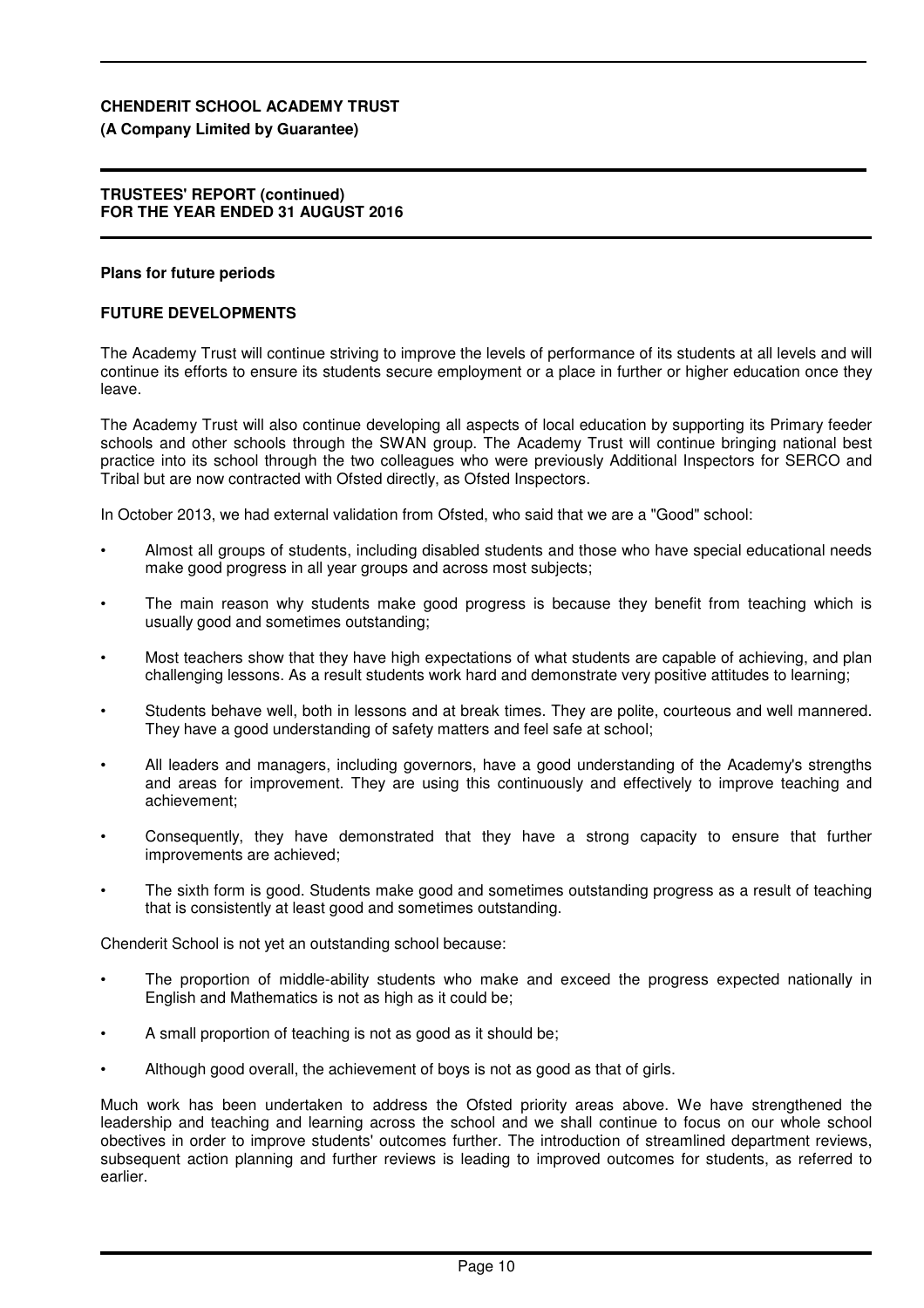## **(A Company Limited by Guarantee)**

### **TRUSTEES' REPORT (continued) FOR THE YEAR ENDED 31 AUGUST 2016**

### **DISCLOSURE OF INFORMATION TO AUDITOR**

Each of the persons who are Trustees at the time when this Trustees' Report is approved has confirmed that:

- so far as that Trustee is aware, there is no relevant audit information of which the charitable company's auditor is unaware, and
- that Trustee has taken all the steps that ought to have been taken as a Trustee in order to be aware of any relevant audit information and to establish that the charitable company's auditor is aware of that information.

This report, incorporating a strategic report, was approved by order of the board of trustees as the company directors, on 5 December 2016 and signed on its behalf by:

Mr R Bell **Chair of Trustees**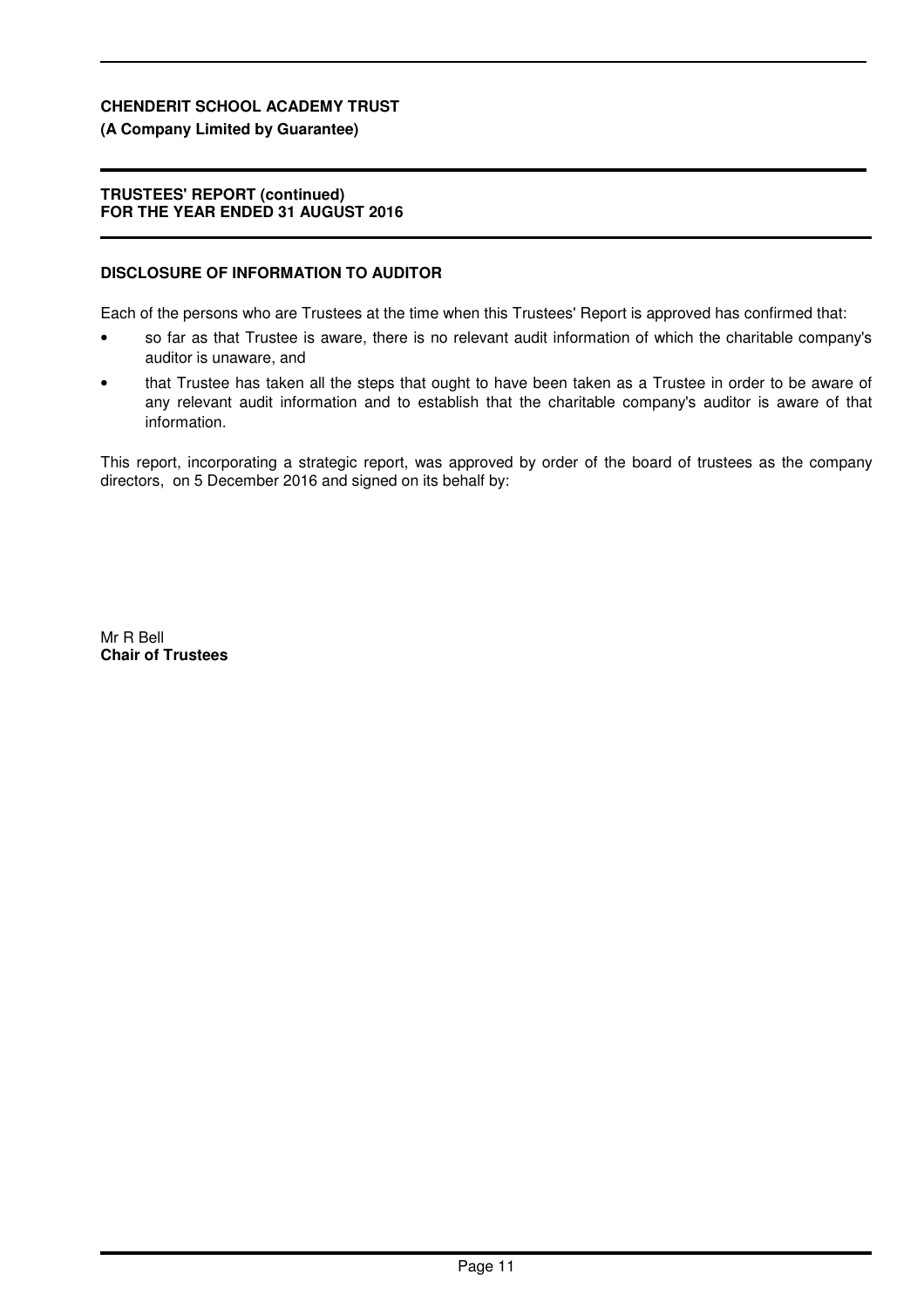### **(A Company Limited by Guarantee)**

## **GOVERNANCE STATEMENT**

### **SCOPE OF RESPONSIBILITY**

As trustees, we acknowledge we have overall responsibility for ensuring that Chenderit School Academy Trust has an effective and appropriate system of control, financial and otherwise. However such a system is designed to manage rather than eliminate the risk of failure to achieve business objectives, and can provide only reasonable and not absolute assurance against material misstatement or loss.

The board of trustees has delegated the day-to-day responsibility to the Head Teacher, as Accounting Officer, for ensuring financial controls conform with the requirements of both propriety and good financial management and in accordance with the requirements and responsibilities assigned to it in the funding agreement between Chenderit School Academy Trust and the Secretary of State for Education. They are also responsible for reporting to the board of trustees any material weaknesses or breakdowns in internal control.

### **GOVERNANCE**

The information on governance included here supplements that described in the Trustees' Report and in the Statement of Trustees' Responsibilities. The board of trustees has formally met 6 times during the year. Attendance during the year at meetings of the board of trustees was as follows:

| Trustee                                                                       | Meetings attended | Out of a possible |
|-------------------------------------------------------------------------------|-------------------|-------------------|
| Mr Roger Bell, Chair of Governors                                             | 5                 | 6                 |
| Mrs Nicola Bell, Vice Chair, Chair of Teaching &<br>Learning Committee        | 5                 | 6                 |
| Mrs Sarah Holley, Chair of Students, Families &<br><b>Community Committee</b> | 3                 | 6                 |
| Mrs Lisa Davis, Chair of Resources Committee                                  | 4                 | 6                 |
| Mr Nicholas Bullen                                                            | 3                 | 6                 |
| Mrs Jane Cartwright, Head Teacher<br>and                                      | 6                 | 6                 |
| <b>Accounting Officer</b>                                                     |                   |                   |
| Mr Steve Scanlon                                                              |                   | 2                 |
| Mr Doug Scott                                                                 | 5                 | 6                 |
| Mr Bryan Quy                                                                  | 6                 | 6                 |
| Mr Graham Hunt                                                                | 2                 | 5                 |
| Mr Stephen Meacham                                                            | 4                 | 6                 |
| Mrs Hazel Sykes                                                               | 4                 | 6                 |
| Mrs Joanne Dowden                                                             | 4                 | 6                 |
| Mrs Marian Carter                                                             | 5                 | 6                 |
| Ms Kim Norris, Staff Governor                                                 | 0                 | 2                 |
| Mr Paul Jervis                                                                | 6                 | 6                 |
| Ms Salma Bora, Staff Governor                                                 | 4                 | 6                 |
| Dr Cathy Haycock, Staff Governor                                              | 3                 | 6                 |
| Dr Polly Davies                                                               | 4                 | 6                 |

A number of governors and trustees have attended external training during this period, including SWAN Network Governor Training for Roger Bell and Nicola Bell.

#### **Governance Reviews**

Since the last Governor statement, there has been no external review of governance however, the Local Authority visited and reviewed the school in March 2016 and concluded that the school is a LA Category 2 (good) school. An external review of the school, including of governance, has been scheduled for 11 November 2016.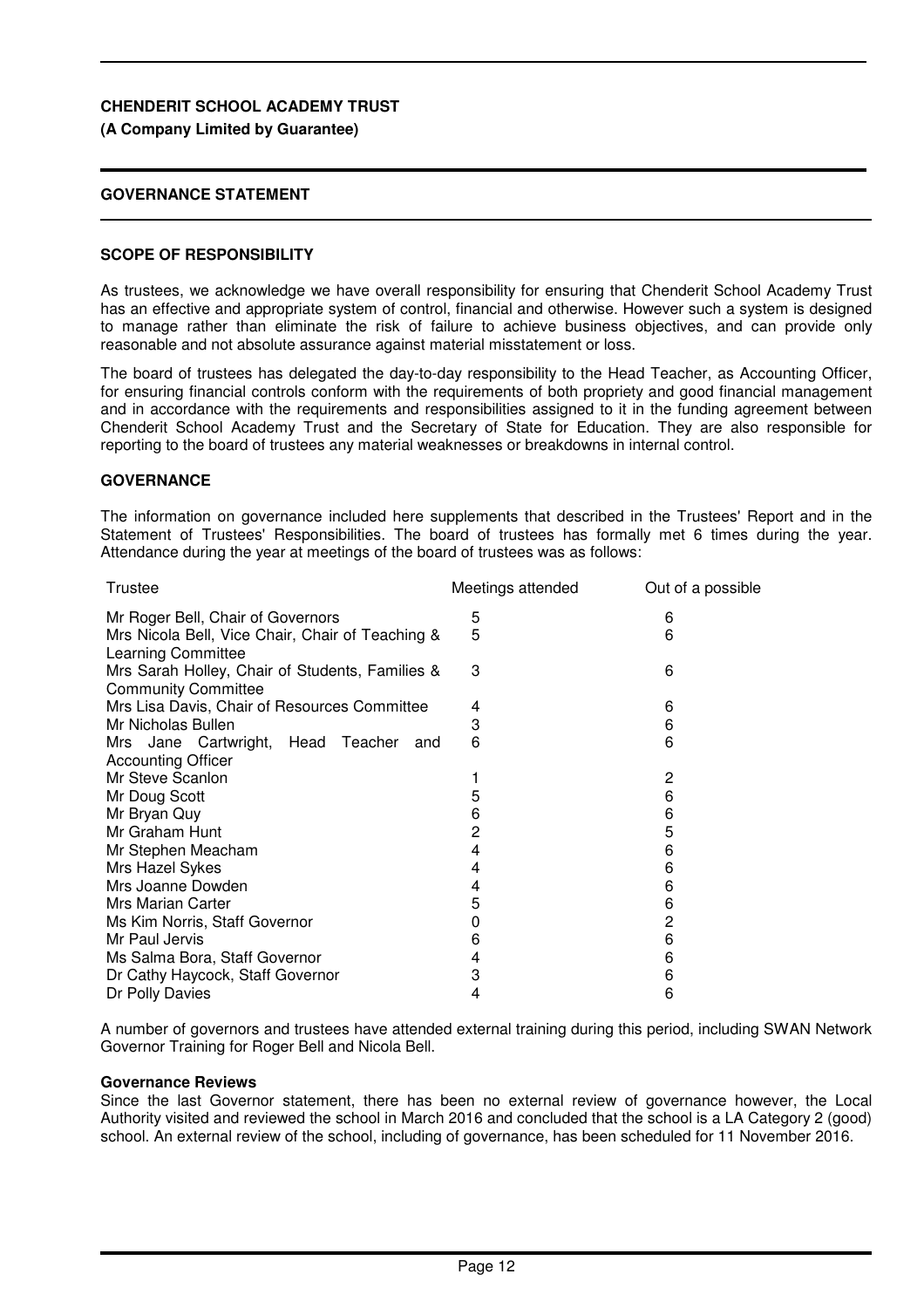## **(A Company Limited by Guarantee)**

## **GOVERNANCE STATEMENT (continued)**

The Resources Committee is a sub-committee of the main Governing Body. Its purpose is to oversee the resources strategy in terms of budget, finance, personnel and site development.

Attendance at meetings in the year was as follows:

| Trustee                                      | Meetings attended | Out of a possible |
|----------------------------------------------|-------------------|-------------------|
| Mr Roger Bell, Chair of Governors            | 5                 | 5                 |
| Mrs Lisa Davis, Chair of Resources Committee | 4                 | 5                 |
| Mr Graham Hunt                               | 3                 | 4                 |
| Mr Bryan Quy                                 | 5                 | 5                 |
| Mr Doug Scott                                | 4                 | 5                 |
| Mr Paul Jervis                               | 5                 | 5                 |
| Mrs Jane Cartwright, Head Teacher<br>and     | 5                 | 5                 |
| <b>Accounting Officer</b>                    |                   |                   |

## **REVIEW OF VALUE FOR MONEY**

As Accounting Officer, the Head Teacher has responsibility for ensuring that the Academy Trust delivers good value in the use of public resources. The Accounting Officer understands that value for money refers to the educational and wider societal outcomes achieved in return for the taxpayer resources received.

The Accounting Officer considers how the Academy Trust's use of its resources has provided good value for money during each academic year, and reports to the board of trustees where value for money can be improved, including the use of benchmarking data where appropriate. The Accounting Officer for the Academy Trust has delivered improved value for money during the year by:

Committing to providing all groups of students with the highest possible educational experience, enabling each and every individual student to achieve his or her full potential;

Determining, with the full support of the Governing Body and Trustees;

- o a clear vision statement;
- o wide-ranging key performance indicators which lead to impact upon the whole school community and which have been monitored regularly by the Governing Body and;
- o a comprehensive school improvement plan which details ambitious whole school student targets in the key areas;

Reviewing the curriculum to ensure it remained efficient and effective and met the needs of all students;

Reviewing staffing structures regularly in line with curriculum demands, with high priority given to appointing best available, subject specialist, quality teachers. All vacancies have been advertised externally (e.g. via the website) with Chenderit being committed to complying with all aspects of the Equality Act and associated policies;

Introducing rigorous whole staff appraisal procedures to create a culture of personal and collaborative success through which strengths could be identified and areas of weaknesses addressed and maintaining a lean, loyal support staff complement that has been regularly reviewed to ensure appropriate and fully trained provision to meet increasing demands and analysis. Our policy has been to ensure that funding for students remains a priority.

Chenderit has taken great pride in ensuring that each student has been given the maximum opportunity to develop not just academically but in the widest possible sense through a broad range of activities. Student outcomes for the period were very positive.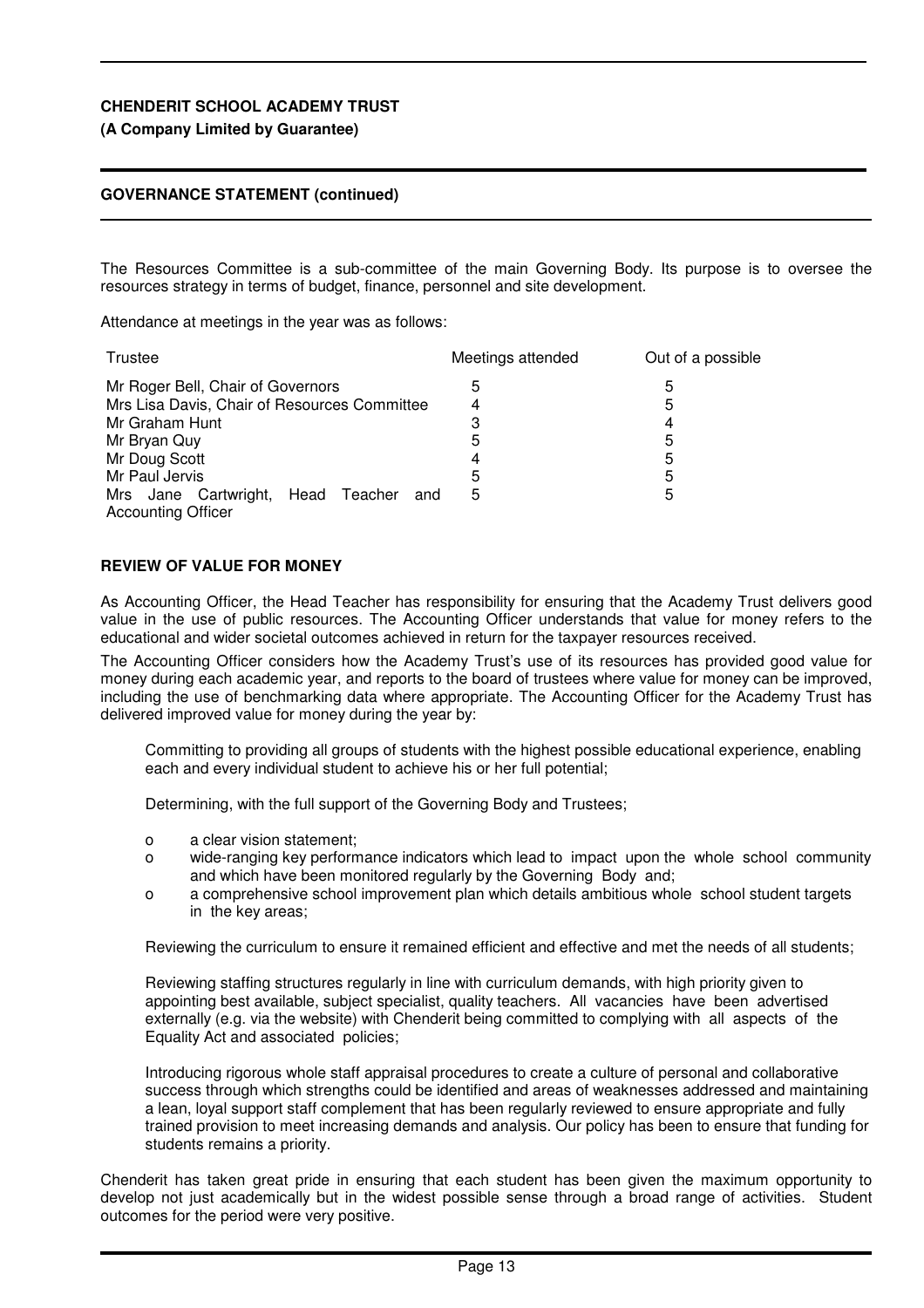## **(A Company Limited by Guarantee)**

## **GOVERNANCE STATEMENT (continued)**

Chenderit works closely with its cluster primaries and organises training for the mutual benefit of staff and students with regular academic and sporting visits from our primary schools. Primary/Secondary student transition was again given high priority with a four day all-encompassing student transition building upon the many events held throughout the year with students benefiting considerably from being confident in their surroundings when they commence at Chenderit.

Chenderit has built on its financial success as an academy keeping a surplus excluding restricted fixed assets and actuarial losses whilst still ensuring all delegated funding is correctly targeted. Despite ageing premises student provision has been improved with IT receiving significant investment. In looking to the future the school has sought architect proposal for improving its classroom facilities.

Regular monthly meetings with the Head of Strategic Resources, along with detailed forecasting enables all areas of expenditure to be closely monitored. Savings have been achieved by negotiation of 3 year contracts giving both financial and operational benefits (e.g. insurance, software provision and service contracts), along with group discounts within the SWAN group. Additional investments have been implemented to renew our server.

The school, encouraged by its students, has made considerable progress in energy saving and generation schemes with several SALIX funded projects. These, coupled with a photo-voltaic energy generation scheme, continue to produce financial rewards benefiting the whole school.

The full Governing Body, supported by a Resources Committee are provided with regular detailed information and a recent review of internal controls and risk management has confirmed that financial procedures are fit for purpose, providing governors with the appropriate level of involvement, whilst not being overly cumbersome or impractical for school leadership. Monthly meetings between the head of strategic resources and finance manager, along with the risk register, detailed forecasting and monthly management accounts continue to assist governors with monitoring and improve all aspects of control and governance.

## **THE PURPOSE OF THE SYSTEM OF INTERNAL CONTROL**

The system of internal control is designed to manage risk to a reasonable level rather than to eliminate all risk of failure to achieve policies, aims and objectives; it can therefore only provide reasonable and not absolute assurance of effectiveness. The system of internal control is based on an ongoing process designed to identify and prioritise the risks to the achievement of Academy Trust policies, aims and objectives, to evaluate the likelihood of those risks being realised and the impact should they be realised, and to manage them efficiently, effectively and economically. The system of internal control has been in place in Chenderit School Academy Trust for the year 1 September 2015 to 31 August 2016 and up to the date of approval of the annual report and financial statements.

### **CAPACITY TO HANDLE RISK**

The board of trustees has reviewed the key risks to which the Academy Trust is exposed together with the operating, financial and compliance controls that have been implemented to mitigate those risks. The board of trustees is of the view that there is a formal ongoing process for identifying, evaluating and managing the Academy Trust's significant risks, that has been in place for the year 1 September 2015 to 31 August 2016 and up to the date of approval of the annual report and financial statements. This process is regularly reviewed by the board of trustees.

### **THE RISK AND CONTROL FRAMEWORK**

The Academy Trust's system of internal financial control is based on a framework of regular management information and administrative procedures including the segregation of duties and a system of delegation and accountability. In particular, it includes: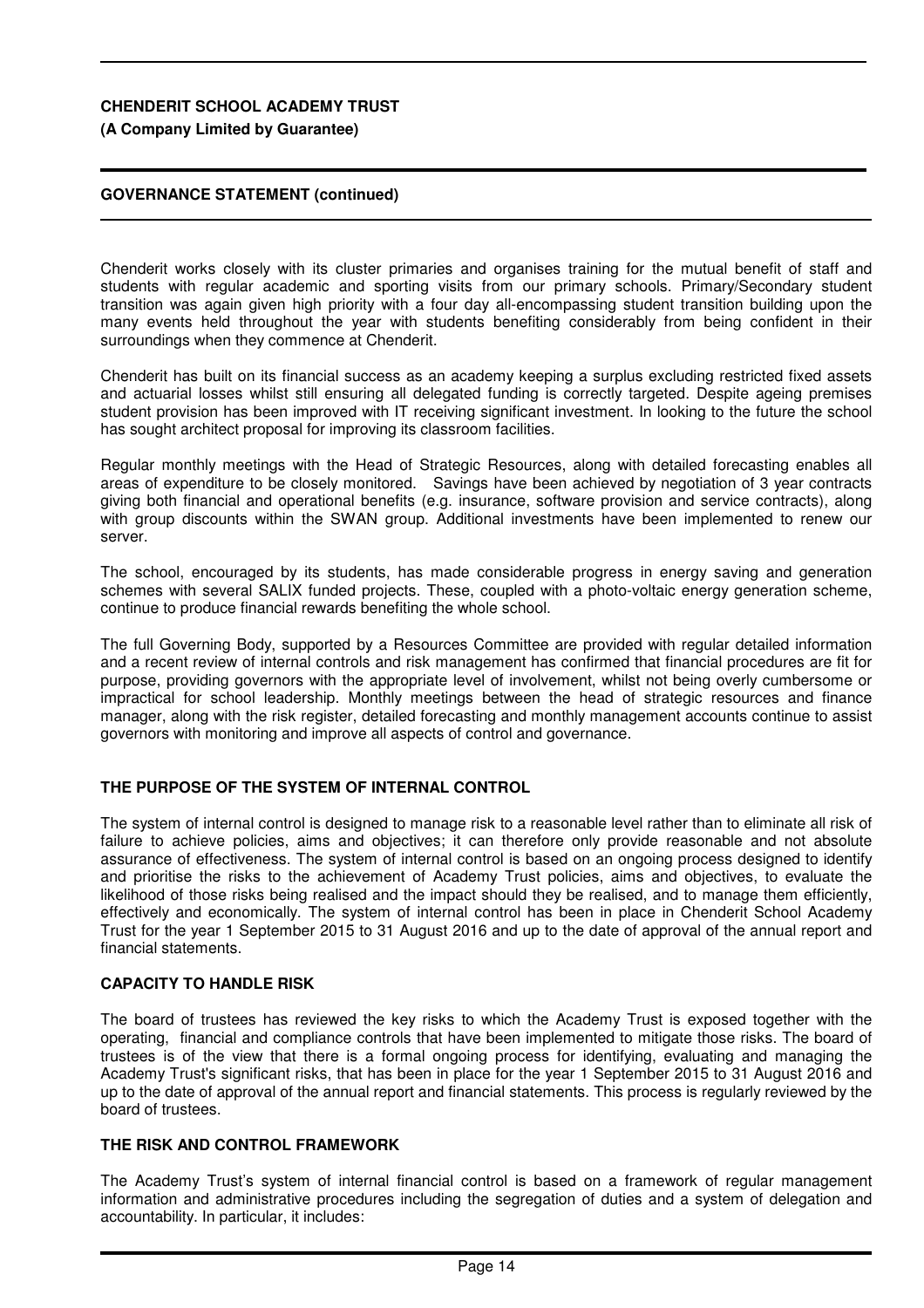## **(A Company Limited by Guarantee)**

### **GOVERNANCE STATEMENT (continued)**

- comprehensive budgeting and monitoring systems with an annual budget and periodic financial reports which are reviewed and agreed by the board of trustees;
- regular reviews by the Resources Committee of reports which indicate financial performance against the forecasts and of major purchase plans, capital works and expenditure programmes;
- setting targets to measure financial and other performance;
- clearly defined purchasing (asset purchase or capital investment) guidelines.
- delegation of authority and segregation of duties;
- identification and management of risks.

The board of trustees has considered the need for a specific internal audit function and has decided not to appoint an internal auditor. However, the Trustees have appointed MHA MacIntyre Hudson, the external auditor, to perform additional checks.

The external auditor's role includes giving advice on financial matters and performing a range of checks on the Academy Trust's financial systems. On an annual basis, the external auditor reports to the board of trustees on the operation of the systems of control and on the discharge of the board of trustees' financial responsibilities. The checks carried out in the current period included:

- testing of payroll systems
- testing of purchasing and expense systems
- testing of control account/bank reconciliations
- testing of income systems

The systems and controls review covered the period 1 September 2015 to 29 February 2016. Chenderit Academy Trust confirms that MHA Macintyre Hudson delivered their schedule of work as planned. Some recommendations were made concerning the purchase systems and these are included in the 2016 management letter.

### **REVIEW OF EFFECTIVENESS**

As Accounting Officer, the Head Teacher has responsibility for reviewing the effectiveness of the system of internal control. During the year in question the review has been informed by:

- the work of the external auditor:
- the financial management and governance self-assessment process;
- the work of the executive managers within the Academy Trust who have responsibility for the development and maintenance of the internal control framework.

The Accounting Officer has been advised of the implications of the result of their review of the system of internal control by the Resources Committee and a plan to address weaknesses and ensure continuous improvement of the system is in place.

Approved by order of the members of the board of trustees on 5 December 2016 and signed on their behalf, by:

Mr R Bell **Chair of Trustees** Mrs J Cartwright **Headteacher & Accounting Officer**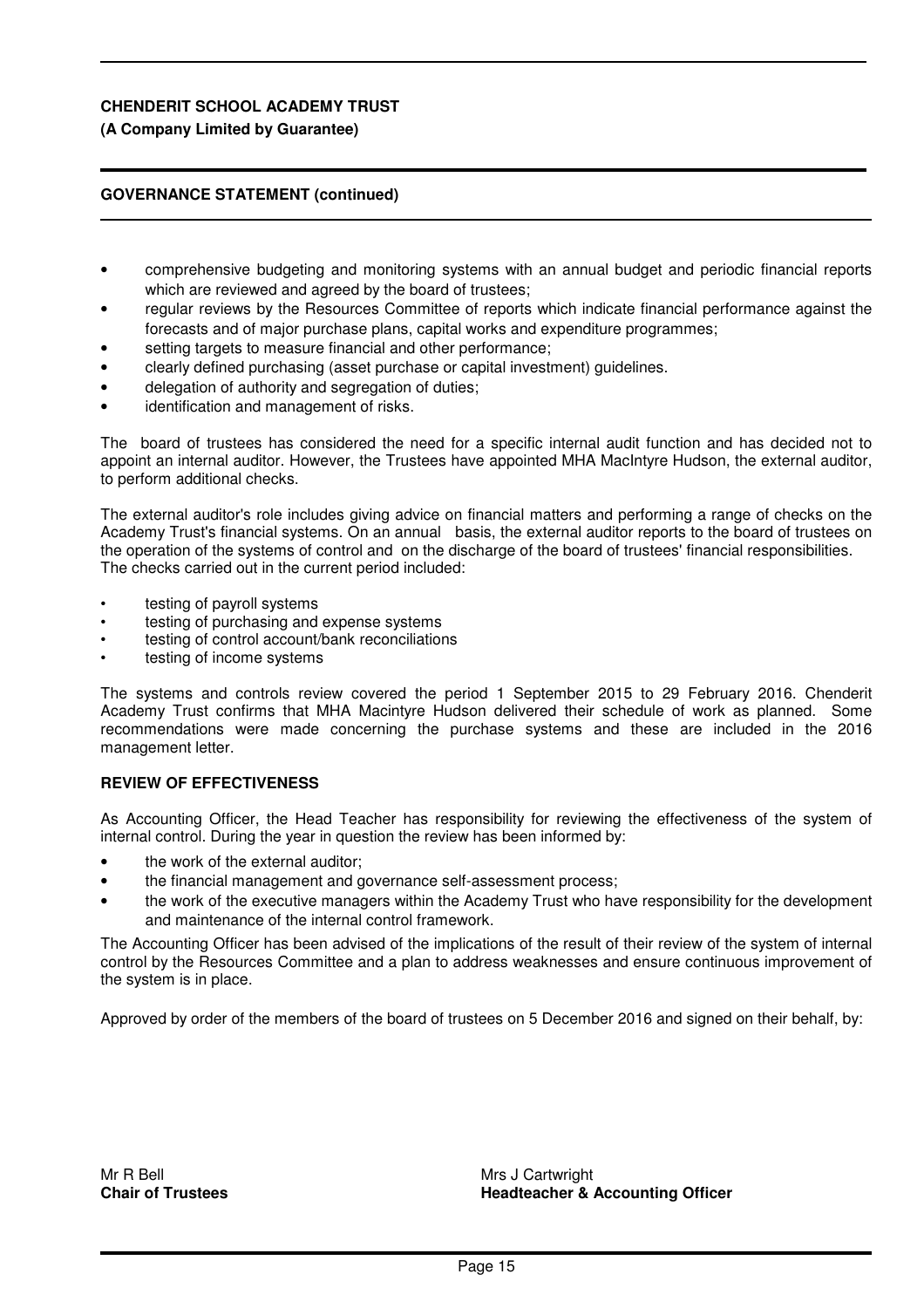## **(A Company Limited by Guarantee)**

## **STATEMENT ON REGULARITY, PROPRIETY AND COMPLIANCE**

As Accounting Officer of Chenderit School Academy Trust I have considered my responsibility to notify the academy trust board of trustees and the Education Funding Agency of material irregularity, impropriety and noncompliance with EFA terms and conditions of funding, under the funding agreement in place between the academy trust and the Secretary of State for Education. As part of my consideration I have had due regard to the requirements of the Academies Financial Handbook 2015.

I confirm that I and the academy trust board of trustees are able to identify any material irregular or improper use of funds by the academy trust, or material non-compliance with the terms and conditions of funding under the academy trust's funding agreement and the Academies Financial Handbook 2015.

I confirm that no instances of material irregularity, impropriety or funding non-compliance have been discovered to date. If any instances are identified after the date of this statement, these will be notified to the board of trustees and EFA.

Mrs J Cartwright **Headteacher & Accounting Officer**

Date: 5 December 2016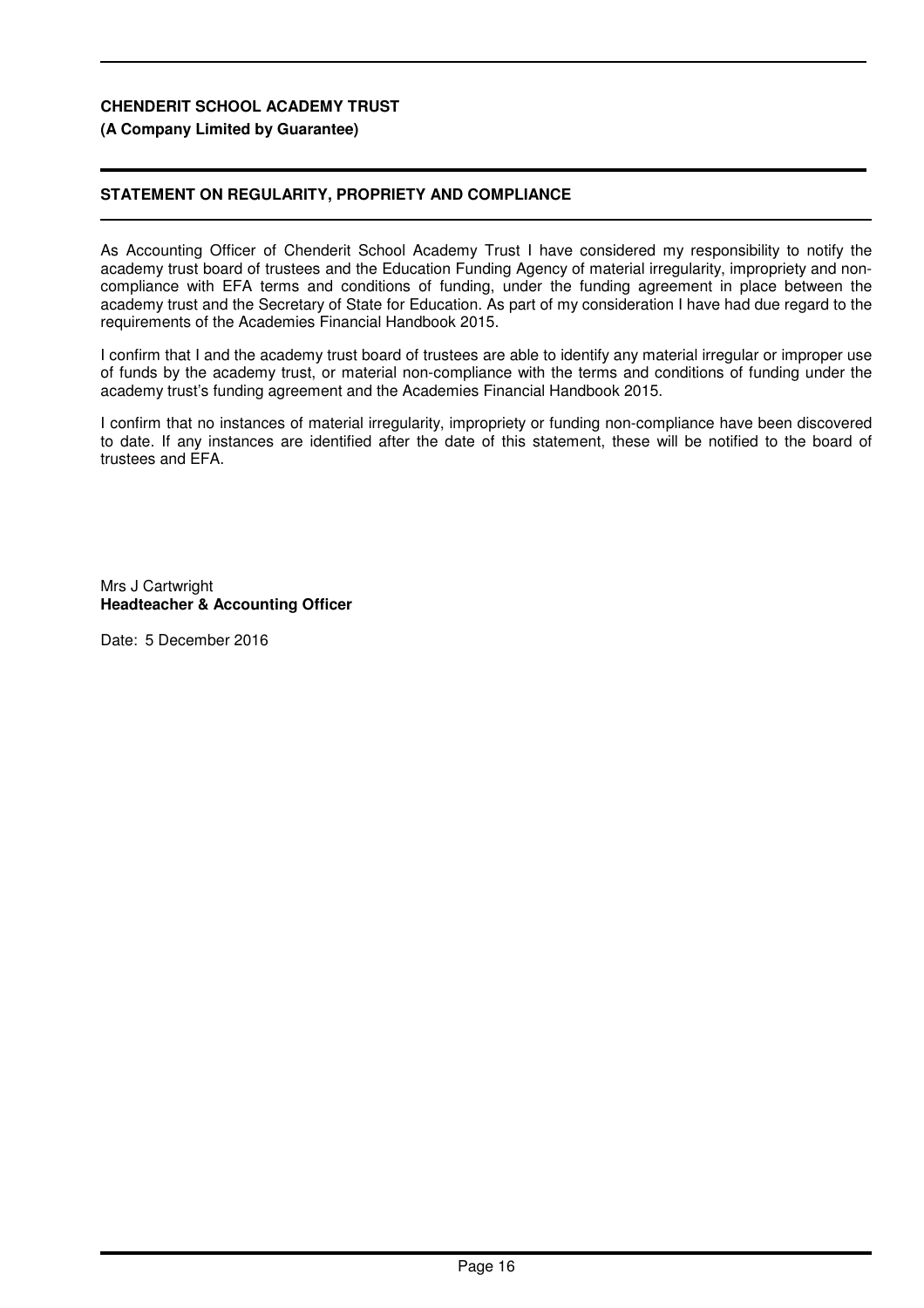### **(A Company Limited by Guarantee)**

### **STATEMENT OF TRUSTEES' RESPONSIBILITIES FOR THE YEAR ENDED 31 AUGUST 2016**

The Trustees (who act as governors of Chenderit School Academy Trust and are also the directors of the charitable company for the purposes of company law) are responsible for preparing the Trustees' Report and the financial statements in accordance with the Annual Accounts Direction issued by the Education Funding Agency, United Kingdom Accounting Standards (United Kingdom Generally Accepted Accounting Practice) and applicable law and regulations.

Company law requires the Trustees to prepare financial statements for each financial year. Under company law the Trustees must not approve the financial statements unless they are satisfied that they give a true and fair view of the state of affairs of the charitable company and of its incoming resources and application of resources, including its income and expenditure, for that period. In preparing these financial statements, the Trustees are required to:

- select suitable accounting policies and then apply them consistently;
- observe the methods and principles of the Charities SORP 2015 and the Academies' Accounts Direction 2015 to 2016;
- make judgments and accounting estimates that are reasonable and prudent;
- state whether applicable UK Accounting Standards (FRS 102) have been followed, subject to any material departures disclosed and explained in the financial statements;
- prepare the financial statements on the going concern basis unless it is inappropriate to presume that the charitable company will continue in business.

The Trustees are responsible for keeping adequate accounting records that are sufficient to show and explain the charitable company's transactions and disclose with reasonable accuracy at any time the financial position of the charitable company and enable them to ensure that the financial statements comply with the Companies Act 2006. They are also responsible for safeguarding the assets of the charitable company and hence for taking reasonable steps for the prevention and detection of fraud and other irregularities.

The Trustees are responsible for ensuring that in its conduct and operation the charitable company applies financial and other controls, which conform with the requirements both of propriety and of good financial management. They are also responsible for ensuring grants received from the EFA/DfE have been applied for the purposes intended.

The Trustees are responsible for the maintenance and integrity of the corporate and financial information included on the charitable company's website. Legislation in the United Kingdom governing the preparation and dissemination of financial statements may differ from legislation in other jurisdictions.

Approved by order of the members of the board of trustees and signed on its behalf by:

Mr R Bell **Chair of Trustees**

**Date: 5 December 2016**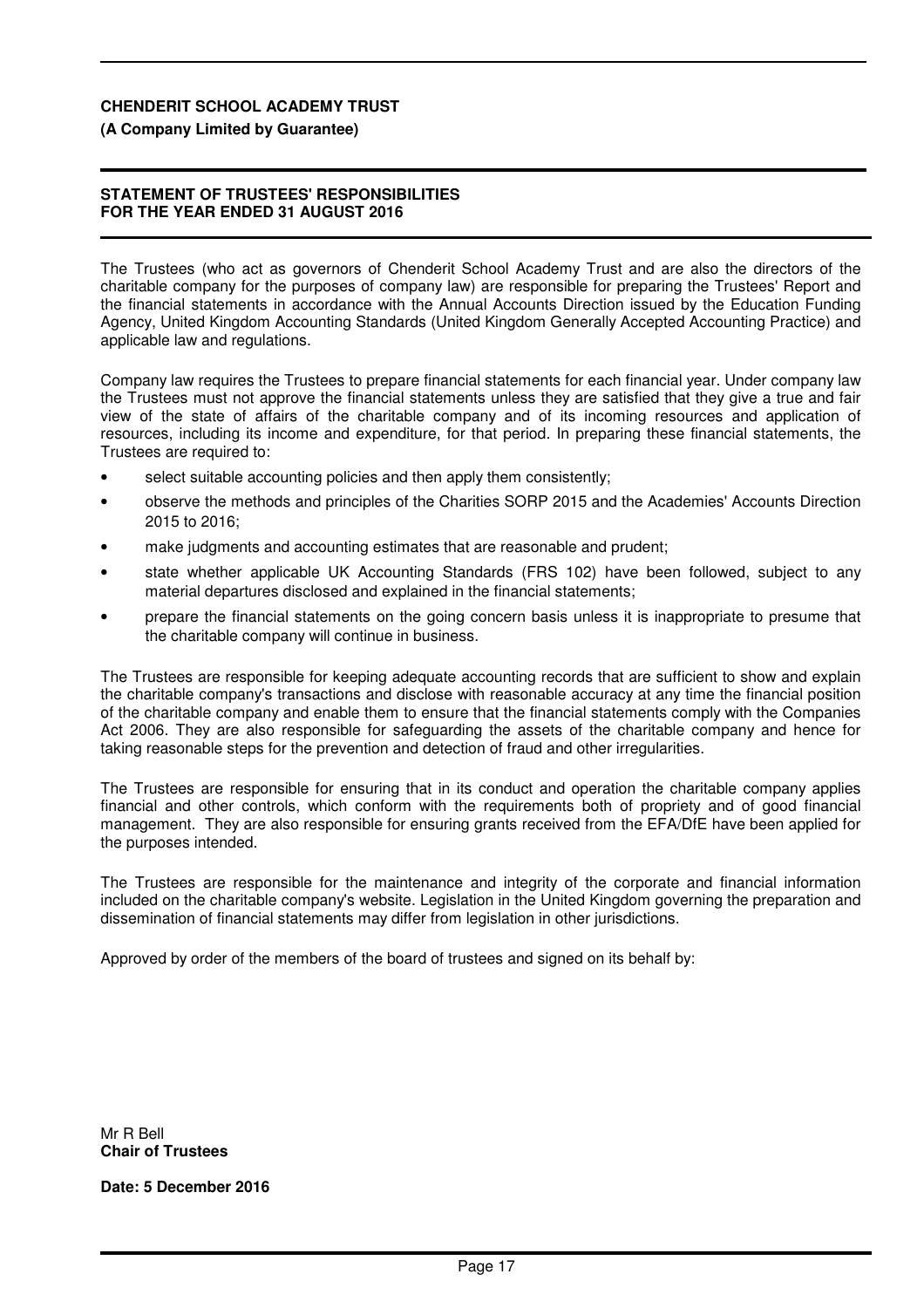### **(A Company Limited by Guarantee)**

### **INDEPENDENT AUDITOR'S REPORT ON THE FINANCIAL STATEMENTS TO THE MEMBERS OF CHENDERIT SCHOOL ACADEMY TRUST**

We have audited the financial statements of Chenderit School Academy Trust for the year ended 31 August 2016 which comprise the Statement of Financial Activities Incorporating Income and Expenditure Account, the Balance Sheet, the Statement of Cash Flows and the related notes. The financial reporting framework that has been applied in their preparation is applicable law, United Kingdom Accounting Standards (United Kingdom Generally Accepted Accounting Practice) including FRS 102 "The Financial Reporting Standard applicable in the UK and Republic of Ireland" and the Academies Accounts Direction 2015 to 2016 issued by the Education Funding Agency.

This report is made solely to the charitable company's members, as a body, in accordance with Chapter 3 of Part 16 of the Companies Act 2006. Our audit work has been undertaken so that we might state to the charitable company's members those matters we are required to state to them in an Auditor's Report and for no other purpose. To the fullest extent permitted by law, we do not accept or assume responsibility to anyone other than the charitable company and its members, as a body, for our audit work, for this report, or for the opinion we have formed.

### **RESPECTIVE RESPONSIBILITIES OF TRUSTEES AND AUDITOR**

As explained more fully in the Trustees' responsibilities statement, set out on page 14, the Trustees (who are also the directors of the Academy Trust for the purposes of company law) are responsible for the preparation of the financial statements and for being satisfied that they give a true and fair view.

Our responsibility is to audit and express an opinion on the financial statements in accordance with applicable law and International Standards on Auditing (UK and Ireland). Those standards require us to comply with the Auditing Practices Board's Ethical Standards for Auditors.

### **SCOPE OF THE AUDIT OF THE FINANCIAL STATEMENTS**

An audit involves obtaining evidence about the amounts and disclosures in the financial statements sufficient to give reasonable assurance that the financial statements are free from material misstatement, whether caused by fraud or error. This includes an assessment of: whether the accounting policies are appropriate to the Academy Trust's circumstances and have been consistently applied and adequately disclosed; the reasonableness of significant accounting estimates made by the Trustees; and the overall presentation of the financial statements. In addition, we read all the financial and non-financial information in the Trustees' Report to identify material inconsistencies with the audited financial statements and to identify any information that is apparently materially incorrect based on, or materially inconsistent with, the knowledge acquired by us in the course of performing the audit. If we become aware of any apparent material misstatements or inconsistencies we consider the implications for our report.

### **OPINION ON FINANCIAL STATEMENTS**

In our opinion the financial statements:

- give a true and fair view of the state of the charitable company's affairs as at 31 August 2016 and of its incoming resources and application of resources, including its income and expenditure, for the year then ended;
- have been properly prepared in accordance with United Kingdom Generally Accepted Accounting Practice; and
- have been prepared in accordance with the requirements of the Companies Act 2006, the Charities SORP 2015 and the Academies Accounts Direction 2015 to 2016 issued by the Education Funding Agency.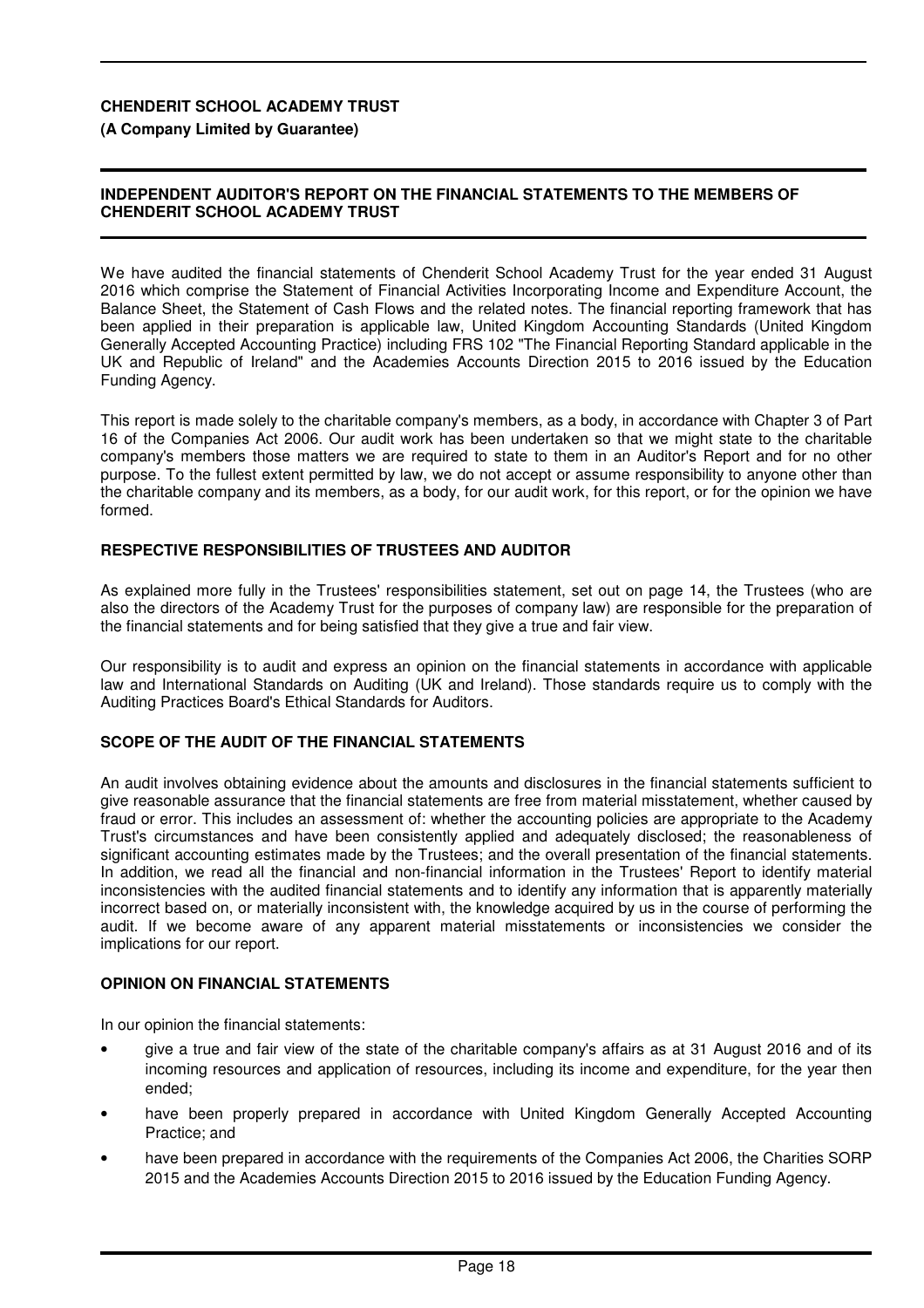### **(A Company Limited by Guarantee)**

### **INDEPENDENT AUDITOR'S REPORT ON THE FINANCIAL STATEMENTS TO THE MEMBERS OF CHENDERIT SCHOOL ACADEMY TRUST**

### **OPINION ON OTHER MATTER PRESCRIBED BY THE COMPANIES ACT 2006**

In our opinion the information given in the Trustees' Report, incorporating the Strategic Report, for the financial year for which the financial statements are prepared is consistent with the financial statements.

#### **MATTERS ON WHICH WE ARE REQUIRED TO REPORT BY EXCEPTION**

We have nothing to report in respect of the following matters where the Companies Act 2006 requires us to report to you if, in our opinion:

- adequate accounting records have not been kept, or returns adequate for our audit have not been received from branches not visited by us; or
- the financial statements are not in agreement with the accounting records and returns; or
- certain disclosures of Trustees' remuneration specified by law are not made; or Ī
- we have not received all the information and explanations we require for our audit.

Elaine Olson-Williams FCCA (Senior Statutory Auditor)

for and on behalf of İ

#### **MHA MacIntyre Hudson**

Chartered Accountants Statutory Auditors

Peterbridge House The Lakes Northampton NN4 7HB 12 December 2016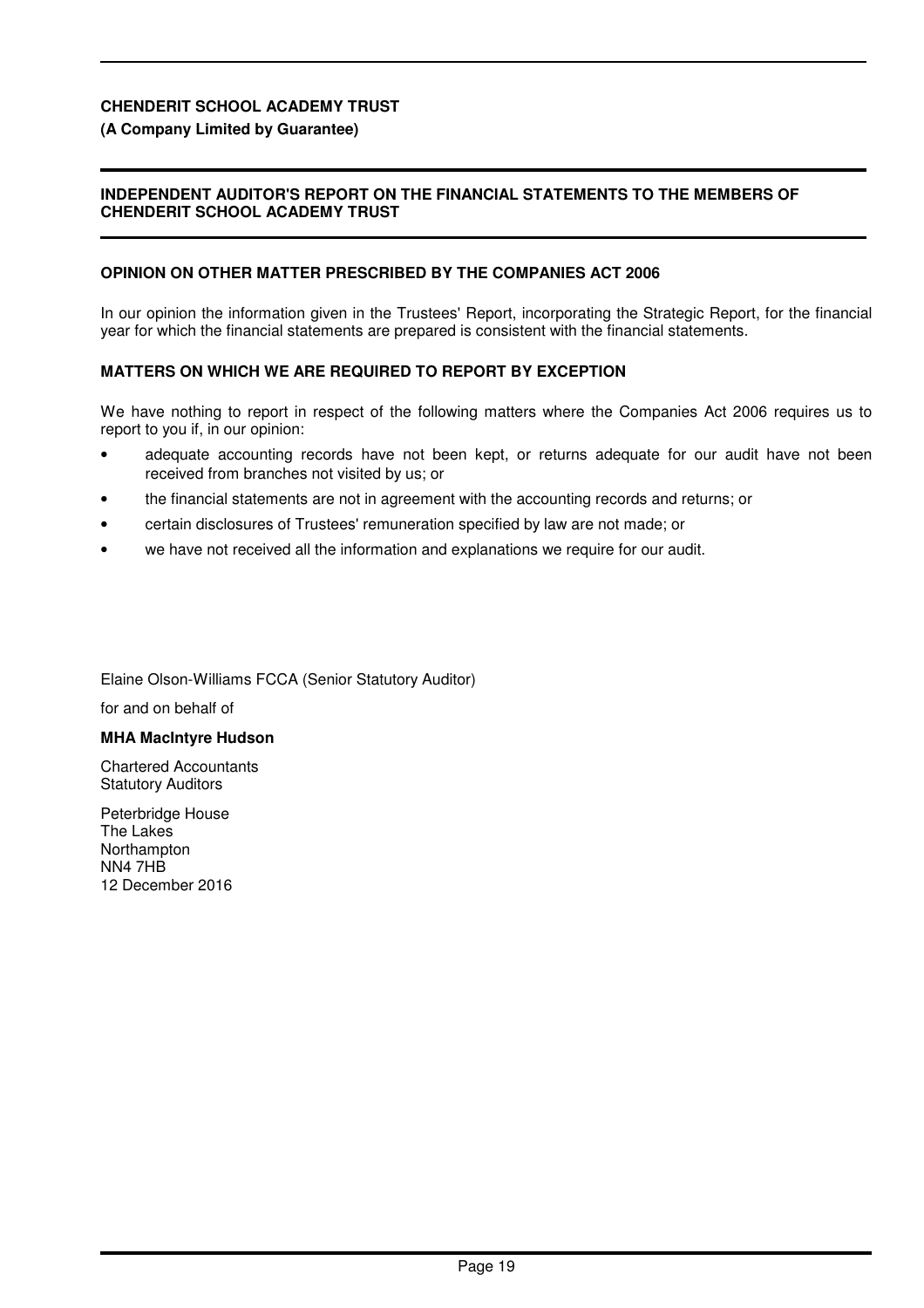**(A Company Limited by Guarantee)**

### **INDEPENDENT REPORTING ACCOUNTANT'S ASSURANCE REPORT ON REGULARITY TO CHENDERIT SCHOOL ACADEMY TRUST AND THE EDUCATION FUNDING AGENCY**

In accordance with the terms of our engagement letter dated 7 July 2015 and further to the requirements of the Education Funding Agency (EFA) as included in the Academies Accounts Direction 2015 to 2016, we have carried out an engagement to obtain limited assurance about whether the expenditure disbursed and income received by Chenderit School Academy Trust during the year 1 September 2015 to 31 August 2016 have been applied to the purposes identified by Parliament and the financial transactions conform to the authorities which govern them.

This report is made solely to Chenderit School Academy Trust and the EFA in accordance with the terms of our engagement letter. Our work has been undertaken so that we might state to Chenderit School Academy Trust and the EFA those matters we are required to state in a report and for no other purpose. To the fullest extent permitted by law, we do not accept or assume responsibility to anyone other than Chenderit School Academy Trust and the EFA, for our work, for this report, or for the conclusion we have formed.

### **RESPECTIVE RESPONSIBILITIES OF CHENDERIT SCHOOL ACADEMY TRUST'S ACCOUNTING OFFICER AND THE REPORTING ACCOUNTANT**

The accounting officer is responsible, under the requirements of Chenderit School Academy Trust's funding agreement with the Secretary of State for Education dated 1 February 2012, and the Academies Financial Handbook extant from 1 September 2015, for ensuring that expenditure disbursed and income received is applied for the purposes intended by Parliament and the financial transactions conform to the authorities which govern them.

Our responsibilities for this engagement are established in the United Kingdom by our profession's ethical guidance and are to obtain limited assurance and report in accordance with our engagement letter and the requirements of the Academies Accounts Direction 2015 to 2016. We report to you whether anything has come to our attention in carrying out our work which suggests that in all material respects, expenditure disbursed and income received during the year 1 September 2015 to 31 August 2016 have not been applied to purposes intended by Parliament or that the financial transactions do not conform to the authorities which govern them.

## **APPROACH**

We conducted our engagement in accordance with the Academies Accounts Direction 2015 to 2016 issued by the EFA. We performed a limited assurance engagement as defined in our engagement letter.

The objective of a limited assurance engagement is to perform such procedures as to obtain information and explanations in order to provide us with sufficient appropriate evidence to express a negative conclusion on regularity.

A limited assurance engagement is more limited in scope than a reasonable assurance engagement and consequently does not enable us to obtain assurance that we would become aware of all significant matters that might be identified in a reasonable assurance engagement. Accordingly, we do not express a positive opinion.

Our engagement includes examination, on a test basis, of evidence relevant to the regularity and propriety of the Academy Trust's income and expenditure.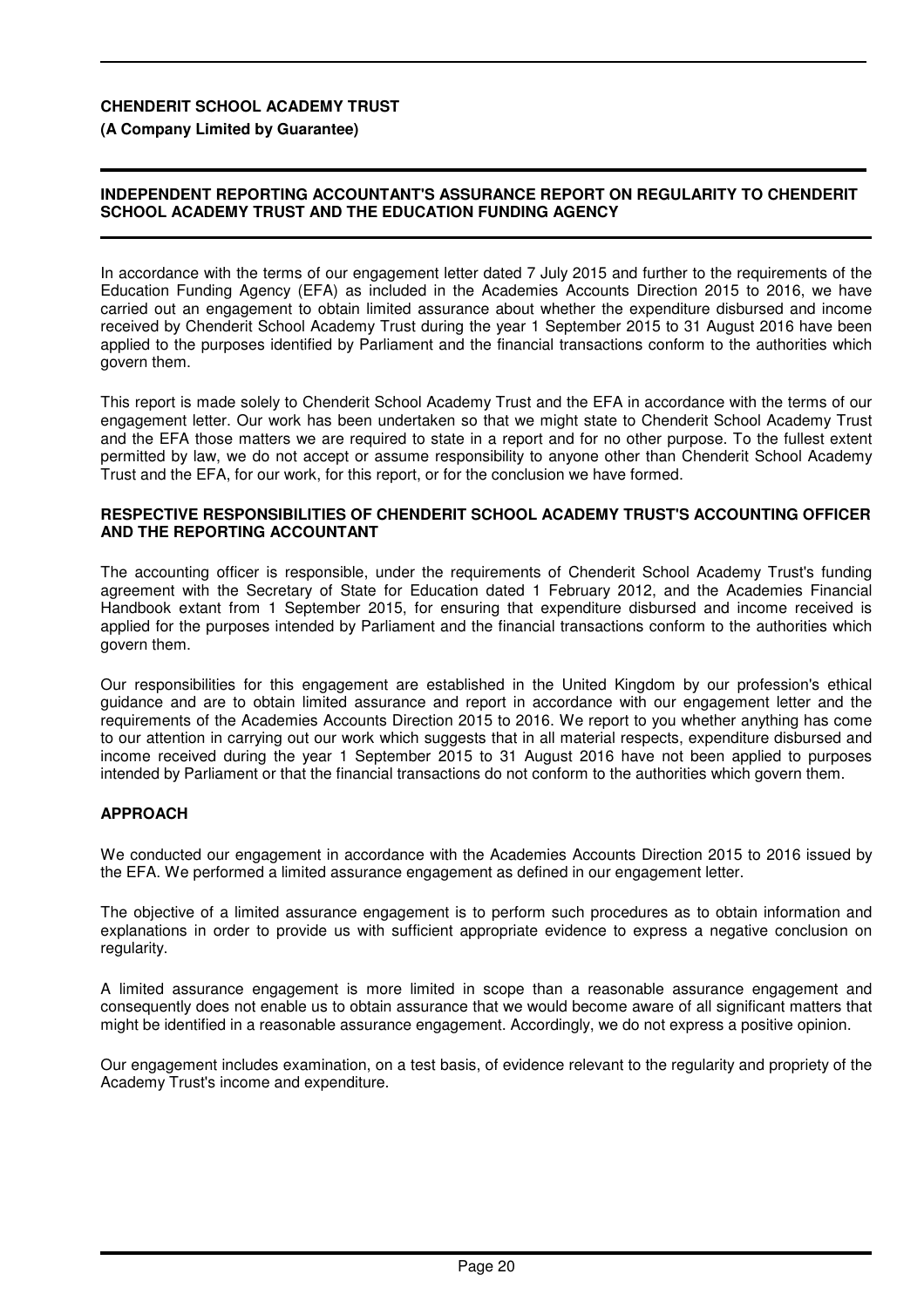### **(A Company Limited by Guarantee)**

### **INDEPENDENT REPORTING ACCOUNTANT'S ASSURANCE REPORT ON REGULARITY TO CHENDERIT SCHOOL ACADEMY TRUST AND THE EDUCATION FUNDING AGENCY (continued)**

The work undertaken to draw to our conclusion includes:

- Reviewing the Minutes of meetings of the Governing Body and other evidence made available to us, relevant to our consideration of regularity.
- A review of the objectives and activities of the academy, with reference to the income streams and other information available to us as auditors of the academy.
- Testing a sample of payroll payments to staff.
- Testing of a sample of payments to suppliers and other third parties.
- Testing a sample of grants received and other income streams.
- Evaluating the internal control procedures and reporting lines, and testing as appropriate.
- Making appropriate enquiries of the Accounting Officer.

### **CONCLUSION**

In the course of our work, nothing has come to our attention which suggests that in all material respects the expenditure disbursed and income received during the year 1 September 2015 to 31 August 2016 have not been applied to purposes intended by Parliament and the financial transactions do not conform to the authorities which govern them.

Chartered Accountants Statutory Auditors

Peterbridge House The Lakes Northampton NN4 7HB

12 December 2016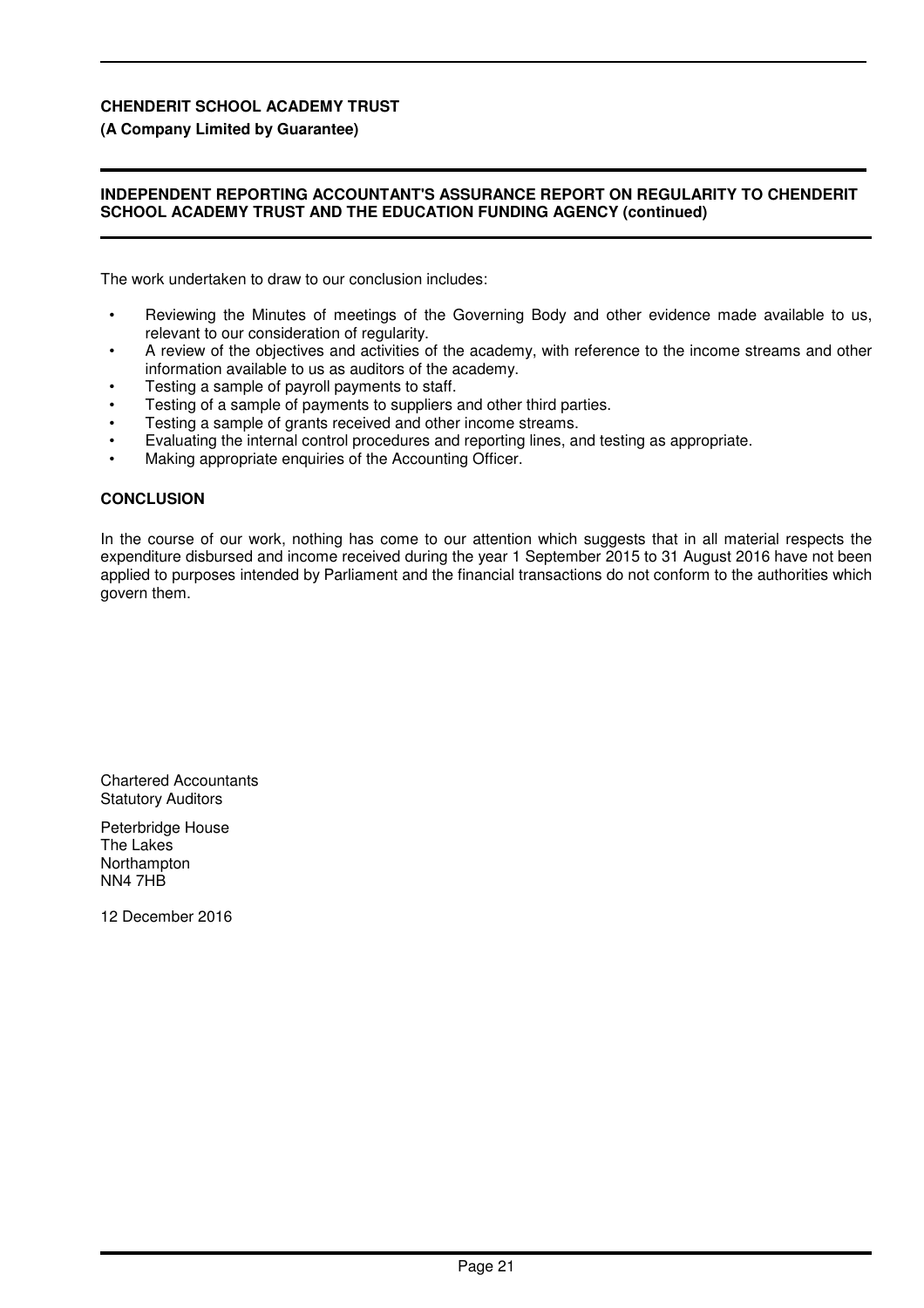## **(A Company Limited by Guarantee)**

### **STATEMENT OF FINANCIAL ACTIVITIES INCORPORATING INCOME AND EXPENDITURE ACCOUNT FOR THE YEAR ENDED 31 AUGUST 2016**

|                                                                                                   | <b>Note</b>                  | <b>Unrestricted</b><br>funds<br>2016<br>£ | <b>Restricted</b><br>funds<br>2016<br>£ | <b>Restricted</b><br>fixed asset<br>funds<br>2016<br>£ | <b>Total</b><br>funds<br>2016<br>£ | Total<br>funds<br>2015<br>£  |
|---------------------------------------------------------------------------------------------------|------------------------------|-------------------------------------------|-----------------------------------------|--------------------------------------------------------|------------------------------------|------------------------------|
| <b>INCOME FROM:</b>                                                                               |                              |                                           |                                         |                                                        |                                    |                              |
| Donations and capital grants<br>Charitable activities:<br>Funding for the academy                 | 2<br>3                       | 5,278                                     |                                         | 142,112                                                | 147,390                            | 402,150                      |
| trust's educational operations<br>Other trading activities<br>Investments                         | $\overline{\mathbf{4}}$<br>5 | 63,574<br>3,900                           | 5,403,490                               |                                                        | 5,403,490<br>63,574<br>3,900       | 5,682,517<br>60,083<br>2,331 |
| <b>TOTAL INCOME</b>                                                                               |                              | 72,752                                    | 5,403,490                               | 142,112                                                | 5,618,354                          | 6,147,081                    |
| <b>EXPENDITURE ON:</b>                                                                            |                              |                                           |                                         |                                                        |                                    |                              |
| Raising funds<br>Charitable activities:<br>Academy trust educational                              |                              | 61,953                                    |                                         |                                                        | 61,953                             | 80,917                       |
| operations                                                                                        |                              |                                           | 5,151,202                               | 323,939                                                | 5,475,141                          | 5,949,393                    |
| <b>TOTAL EXPENDITURE</b>                                                                          | 6                            | 61,953                                    | 5,151,202                               | 323,939                                                | 5,537,094                          | 6,030,310                    |
| <b>NET INCOME /</b><br>(EXPENDITURE) BEFORE<br><b>TRANSFERS</b><br><b>Transfers between Funds</b> | 17                           | 10,799                                    | 252,288<br>(67, 328)                    | (181, 827)<br>67,328                                   | 81,260                             | 116,771                      |
| <b>NET INCOME /</b><br>(EXPENDITURE) BEFORE<br><b>OTHER RECOGNISED</b><br><b>GAINS AND LOSSES</b> |                              | 10,799                                    | 184,960                                 | (114, 499)                                             | 81,260                             | 116,771                      |
| Actuarial losses on defined<br>benefit pension schemes                                            | 22                           |                                           | (506,000)                               |                                                        | (506,000)                          | (22,000)                     |
| <b>NET MOVEMENT IN FUNDS</b>                                                                      |                              | 10,799                                    | (321, 040)                              | (114, 499)                                             | (424, 740)                         | 94,771                       |
| <b>RECONCILIATION OF FUNDS:</b><br>Total funds brought forward                                    |                              | 204,409                                   | (480, 629)                              | 9,826,590                                              | 9,550,370                          | 9,455,599                    |
| <b>TOTAL FUNDS CARRIED</b><br><b>FORWARD</b>                                                      |                              | 215,208                                   | (801, 669)                              | 9,712,091                                              | 9,125,630                          | 9,550,370                    |
|                                                                                                   |                              |                                           |                                         |                                                        |                                    |                              |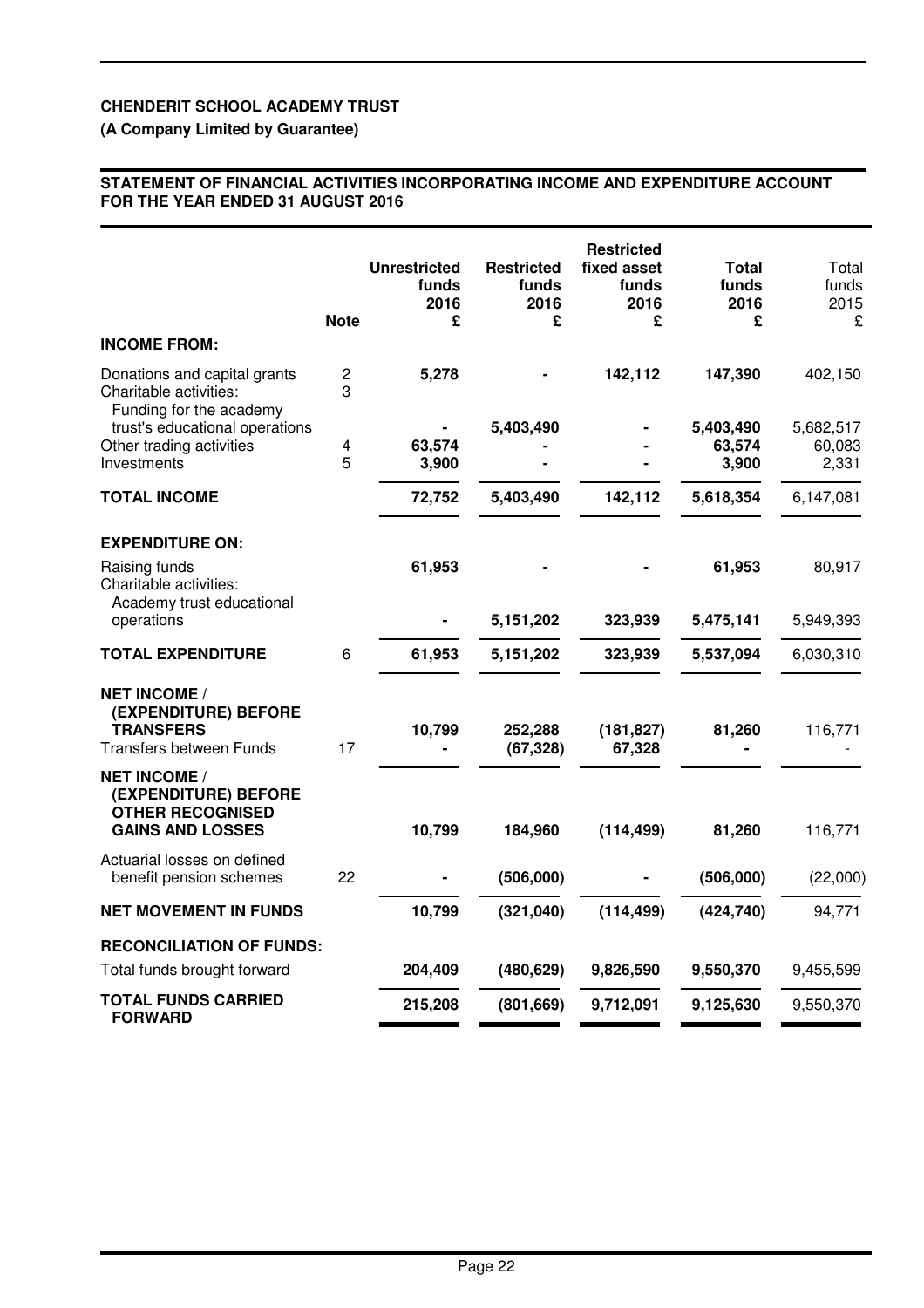#### **(A Company Limited by Guarantee) REGISTERED NUMBER: 07900254**

### **BALANCE SHEET AS AT 31 AUGUST 2016**

|                                                                   | <b>Note</b> | £                         | 2016<br>£   | £                       | 2015<br>£  |
|-------------------------------------------------------------------|-------------|---------------------------|-------------|-------------------------|------------|
| <b>FIXED ASSETS</b>                                               |             |                           |             |                         |            |
| Tangible assets                                                   | 12          |                           | 9,304,624   |                         | 9,533,263  |
| <b>CURRENT ASSETS</b>                                             |             |                           |             |                         |            |
| <b>Stocks</b>                                                     | 13          | 6,791                     |             | 11,188                  |            |
| <b>Debtors</b>                                                    | 14          | 143,564                   |             | 116,470                 |            |
| Cash at bank and in hand                                          |             | 1,284,182                 |             | 959,229                 |            |
|                                                                   |             | 1,434,537                 |             | 1,086,887               |            |
| <b>CREDITORS: amounts falling due within</b><br>one year          | 15          | (273, 732)                |             | (273, 769)              |            |
| <b>NET CURRENT ASSETS</b>                                         |             |                           | 1,160,805   |                         | 813,118    |
| TOTAL ASSETS LESS CURRENT LIABILITIES                             |             |                           | 10,465,429  |                         | 10,346,381 |
| <b>CREDITORS: amounts falling due after</b><br>more than one year | 16          |                           | (13, 799)   |                         | (23, 011)  |
| <b>NET ASSETS EXCLUDING PENSION</b><br><b>SCHEME LIABILITIES</b>  |             |                           | 10,451,630  |                         | 10,323,370 |
| Defined benefit pension scheme liability                          | 22          |                           | (1,326,000) |                         | (773,000)  |
| <b>NET ASSETS INCLUDING PENSION</b><br><b>SCHEME LIABILITIES</b>  |             |                           | 9,125,630   |                         | 9,550,370  |
| <b>FUNDS OF THE ACADEMY</b>                                       |             |                           |             |                         |            |
| Restricted income funds:                                          |             |                           |             |                         |            |
| Restricted income funds                                           | 17          | 524,331                   |             | 292,371                 |            |
| Restricted fixed asset funds                                      | 17          | 9,712,091                 |             | 9,826,590               |            |
| Restricted income funds excluding pension                         |             |                           |             |                         |            |
| liability<br>Pension reserve                                      |             | 10,236,422<br>(1,326,000) |             | 10,118,961<br>(773,000) |            |
| Total restricted income funds                                     |             |                           | 8,910,422   |                         | 9,345,961  |
| Unrestricted income funds                                         | 17          |                           | 215,208     |                         | 204,409    |
| <b>TOTAL FUNDS</b>                                                |             |                           | 9,125,630   |                         | 9,550,370  |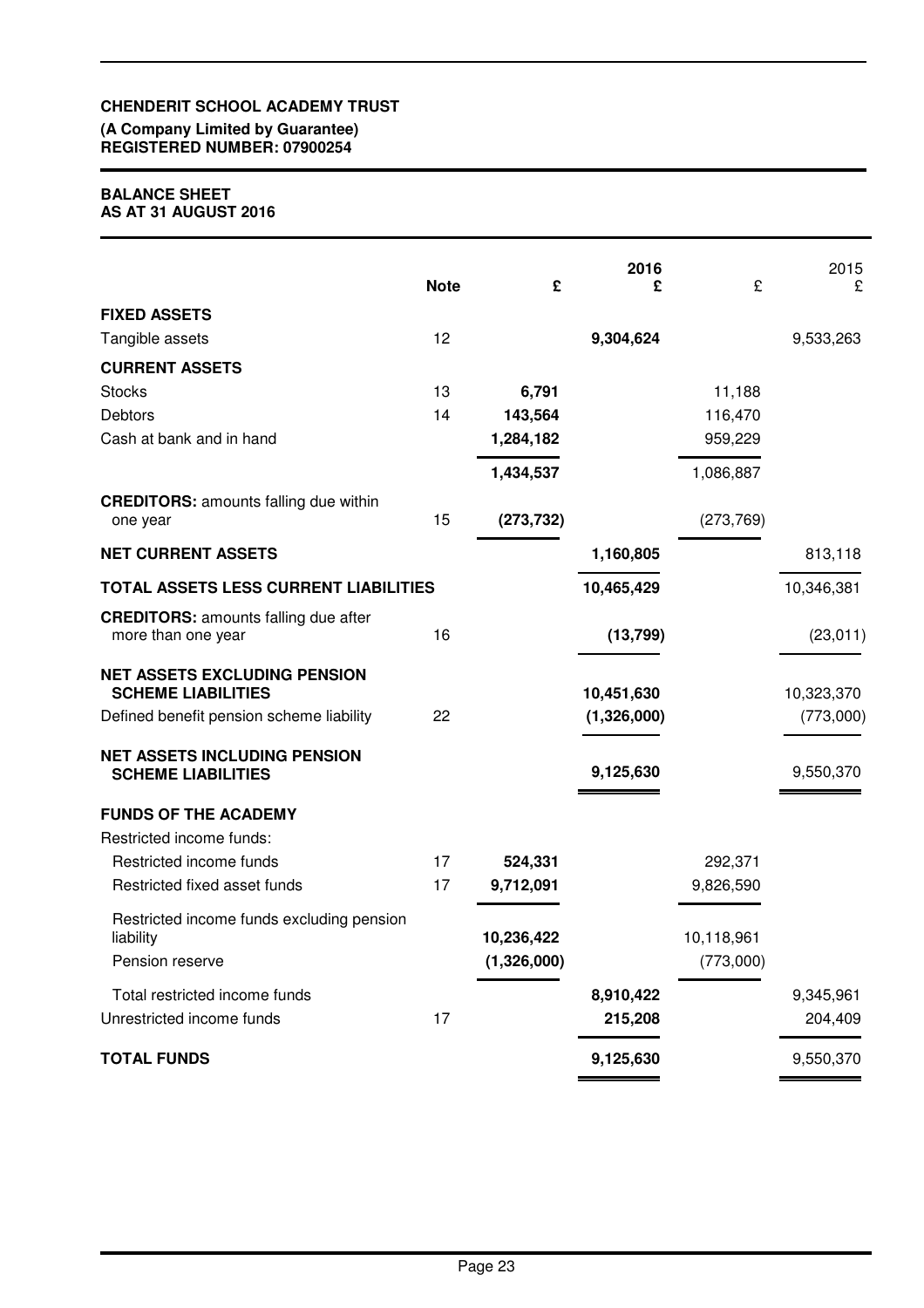**(A Company Limited by Guarantee)**

### **BALANCE SHEET (continued) AS AT 31 AUGUST 2016**

The financial statements were approved by the Trustees, and authorised for issue, on 5 December 2016 and are signed on their behalf, by:

Mr R Bell **Chair of Trustees** Mrs J Cartwright **Headteacher & Accounting Officer**

The notes on pages 26 to 46 form part of these financial statements.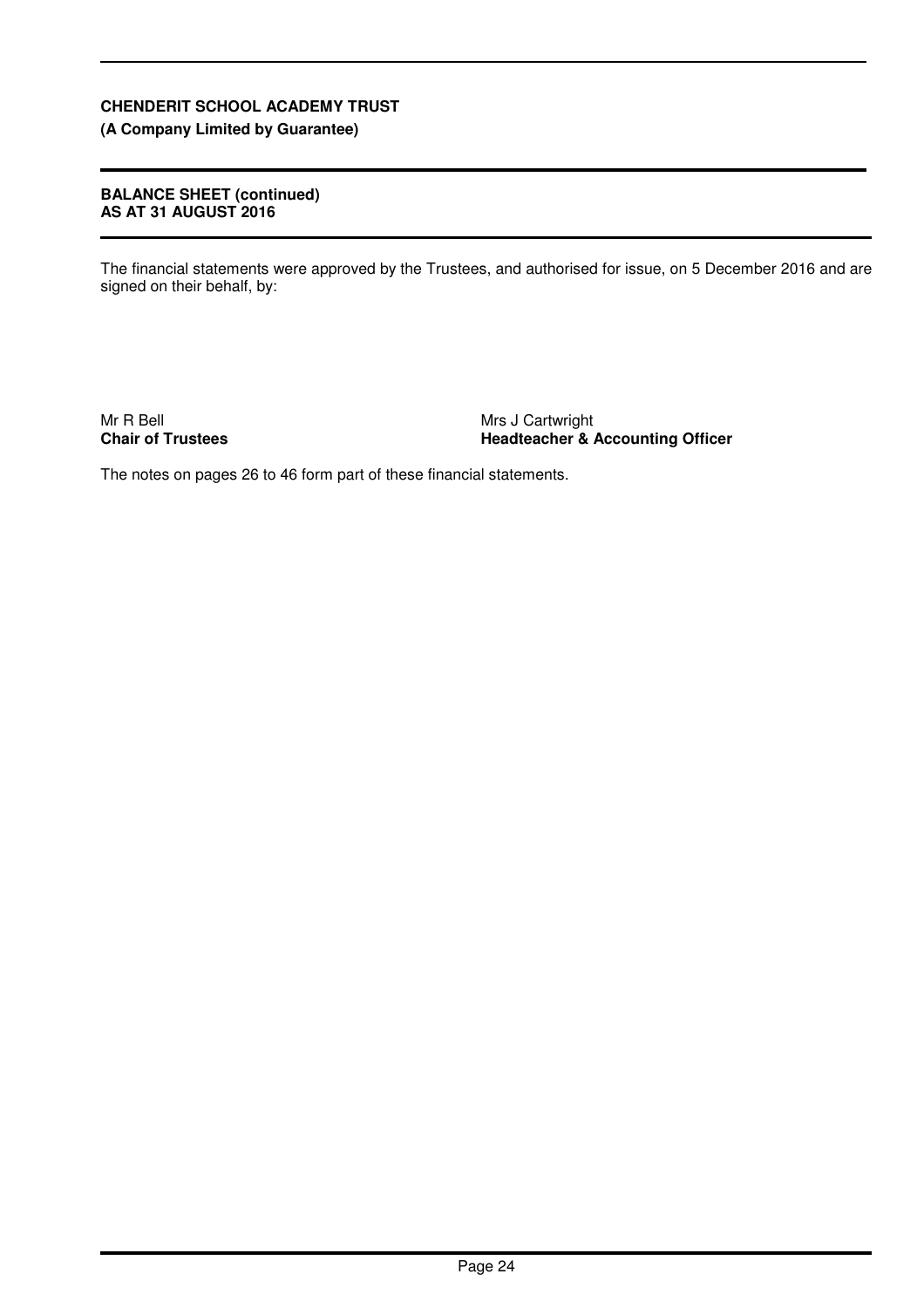## **(A Company Limited by Guarantee)**

### **STATEMENT OF CASH FLOWS FOR THE YEAR ENDED 31 AUGUST 2016**

|                                                                  | <b>Note</b> | 2016<br>£            | 2015<br>£            |
|------------------------------------------------------------------|-------------|----------------------|----------------------|
| Cash flows from operating activities                             |             |                      |                      |
| Net cash provided by operating activities                        | 19          | 288,984              | 131,746              |
| Cash flows from investing activities:                            |             |                      |                      |
| Purchase of tangible fixed assets<br>Capital grants from DfE/EFA |             | (95, 296)<br>142,112 | (137,078)<br>388,178 |
| Net cash provided by investing activities                        |             | 46,816               | 251,100              |
| Cash flows from financing activities:                            |             |                      |                      |
| Repayments of borrowings                                         |             | (10, 847)            | (96, 615)            |
| Net cash used in financing activities                            |             | (10, 847)            | (96, 615)            |
| Change in cash and cash equivalents in the year                  |             | 324,953              | 286,231              |
| Cash and cash equivalents brought forward                        |             | 959,229              | 672,998              |
| Cash and cash equivalents carried forward                        |             | 1,284,182            | 959,229              |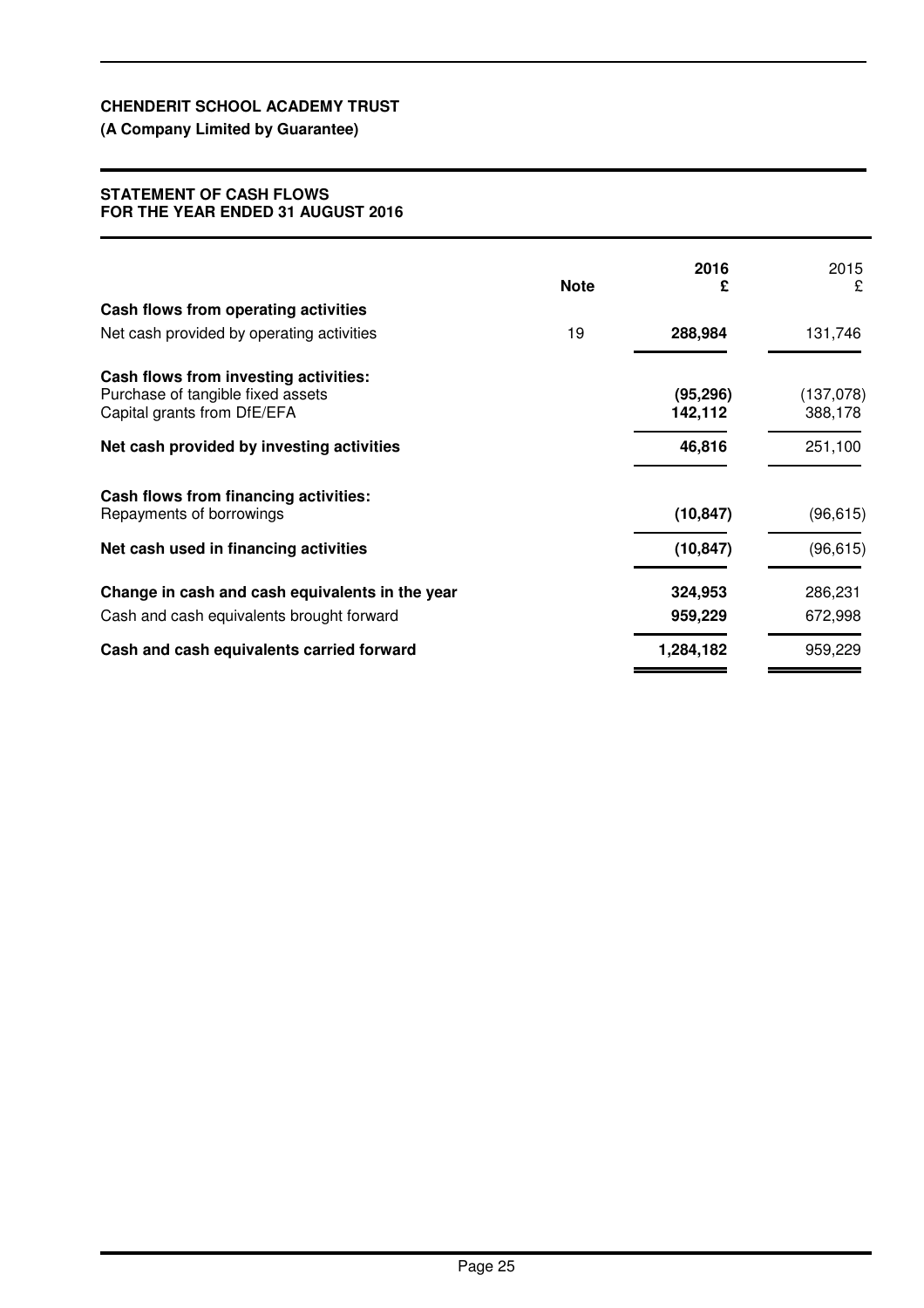### **(A Company Limited by Guarantee)**

### **NOTES TO THE FINANCIAL STATEMENTS FOR THE YEAR ENDED 31 AUGUST 2016**

### **1. ACCOUNTING POLICIES**

A summary of the principal accounting policies adopted (which have been applied consistently, except where noted), judgements and key sources of estimation uncertainty, is set out below.

### **1.1 Basis of preparation of financial statements**

The financial statements of the academy trust, which is a public benefit entity under FRS 102, have been prepared under the historical cost convention in accordance with the Financial Reporting Standard Applicable in the UK and Republic of Ireland (FRS 102), the Accounting and Reporting by Charities: Statement of Recommended Practice applicable to charities preparing their accounts in accordance with the Financial Reporting Standard applicable in the UK and Republic of Ireland (FRS 102) (Charities SORP (FRS 102)), the Academies Accounts Direction 2015 to 2016 issued by EFA, the Charities Act 2011 and the Companies Act 2006.

Chenderit School Academy Trust constitutes a public benefit entity as defined by FRS 102.

### **First time adoption of FRS 102**

These financial statements are the first financial statements of Chenderit School Academy Trust prepared in accordance with Financial Reporting Standard 102 'The Financial Reporting Standard applicable in the UK and Republic of Ireland' (FRS 102) and the Charities SORP 2015 (SORP 2015). The financial statements of Chenderit School Academy Trust for the year ended 31 August 2015 were prepared in accordance with previous Generally Accepted Accounting Practice ('UK GAAP') and SORP 2005.

Some of the FRS 102 recognition, measurement, presentation and disclosure requirements and accounting policy choices differ from previous UK GAAP. Consequently, the Trustees have amended certain accounting policies to comply with FRS 102 and SORP 2015.

Reconciliations to previous UK GAAP for the comparative figures are included in note 26.

#### **1.2 Going concern**

The Trustees assess whether the use of going concern is appropriate, i.e. whether there are any material uncertainties related to events or conditions that may cast significant doubt on the ability of the Academy Trust to continue as a going concern. The Trustees make this assessment in respect of a period of at least one year from the date of authorisation for issue of the financial statements and have concluded that the academy trust has adequate resources to continue in operational existence for the foreseeable future and there are no material uncertainties about the academy trust's ability to continue as a going concern, thus they continue to adopt the going concern basis of accounting in preparing the financial statements.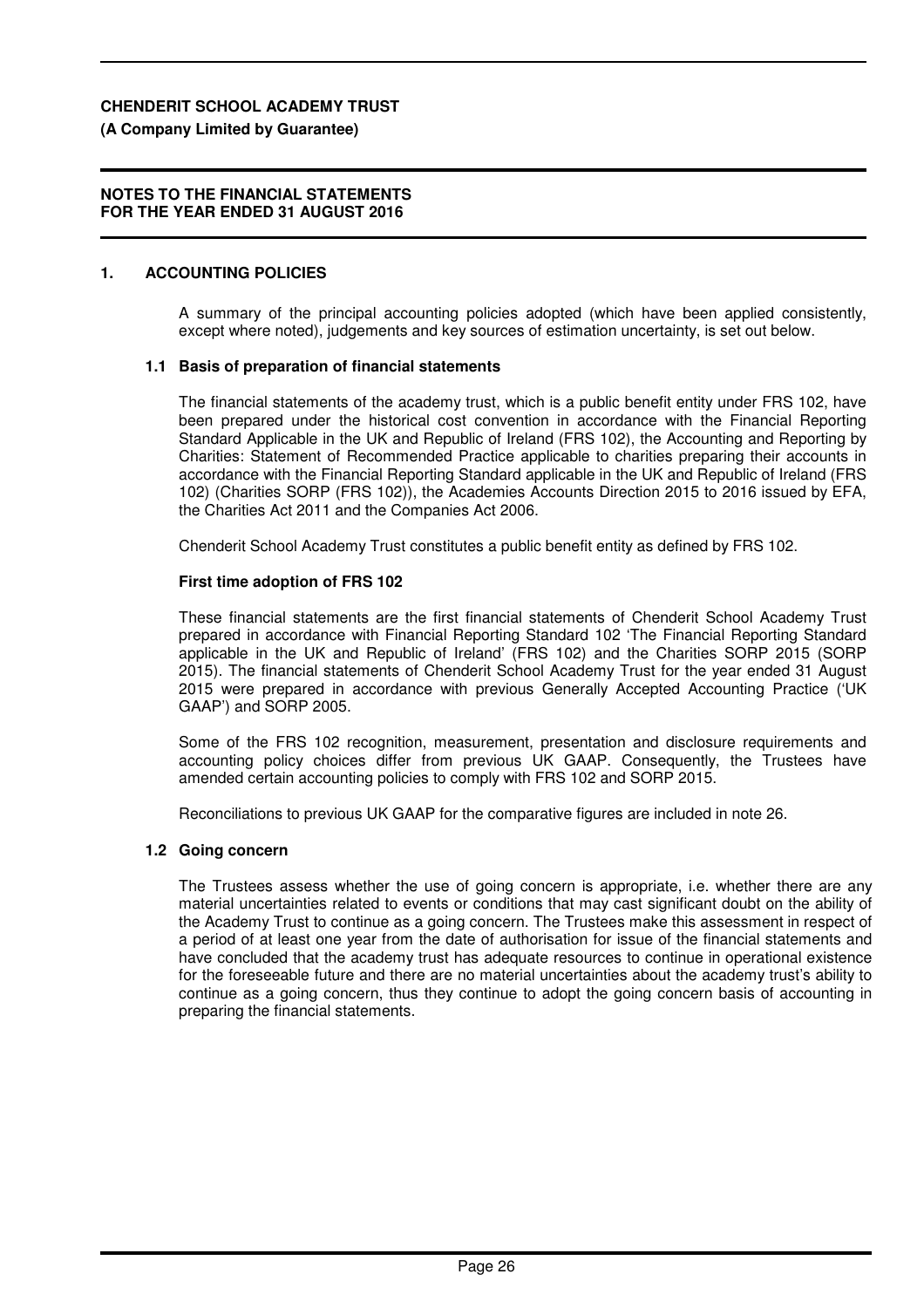**(A Company Limited by Guarantee)**

## **NOTES TO THE FINANCIAL STATEMENTS FOR THE YEAR ENDED 31 AUGUST 2016**

## **1. ACCOUNTING POLICIES (continued)**

## **1.3 Income**

All income is recognised once the Academy Trust has entitlement to the income, it is probable that the income will be received and the amount of income receivable can be measured reliably.

### **Grants**

Grants are included in the Statement of Financial Activities Incorporating Income and Expenditure Account on a receivable basis. The balance of income received for specific purposes but not expended during the period is shown in the relevant funds on the Balance Sheet. Where income is received in advance of entitlement of receipt, its recognition is deferred and included in creditors as deferred income. Where entitlement occurs before income is received, the income is accrued.

General Annual Grant is recognised in full in the Statement of Financial Activities Incorporating Income and Expenditure Account in the year for which it is receivable and any abatement in respect of the period is deducted from income and recognised as a liability. Capital grants are recognised when there is entitlement and are not deferred over the life of the asset on which they are expended. Unspent amounts of capital grant are reflected in the balance in the restricted fixed asset fund.

### **Sponsorship income**

Sponsorship income provided to the academy trust which amounts to a donation is recognised in the Statement of Financial Activities in the period in which it is receivable (where there are no performance-related conditions), where the receipt is probable and it can be measured reliably.

### **Donated goods, facilities and services**

Goods donated for resale are included at fair value, being the expected proceeds from sale less the expected costs of sale. If it is practical to assess the fair value at receipt, it is recognised in stock and 'Income from other trading activities'. Upon sale, the value of the stock is charged against 'Income from other trading activities' and the proceeds are recognised as 'Income from other trading activities'. Where it is impractical to fair value the items due to the volume of low value items they are not recognised in the financial statements until they are sold. This income is recognised within 'Income from other trading activities'.

Where the donated good is a fixed asset it is measured at fair value, unless it is impractical to measure this reliably, in which case the cost of the item to the donor should be used. The gain is recognised as income from donations and a corresponding amount is included in the appropriate fixed asset category and depreciated over the useful economic life in accordance with the academy trust's accounting policies.

### **Donations**

Donations are recognised on a receivable basis (where there are no performance-related conditions) where the receipt is probable and the amount can be reliably measured.

### **Other income**

Other income, including the hire of facilities, is recognised in the period in which it is receivable and to the extent the goods have been provided or on completion of the service.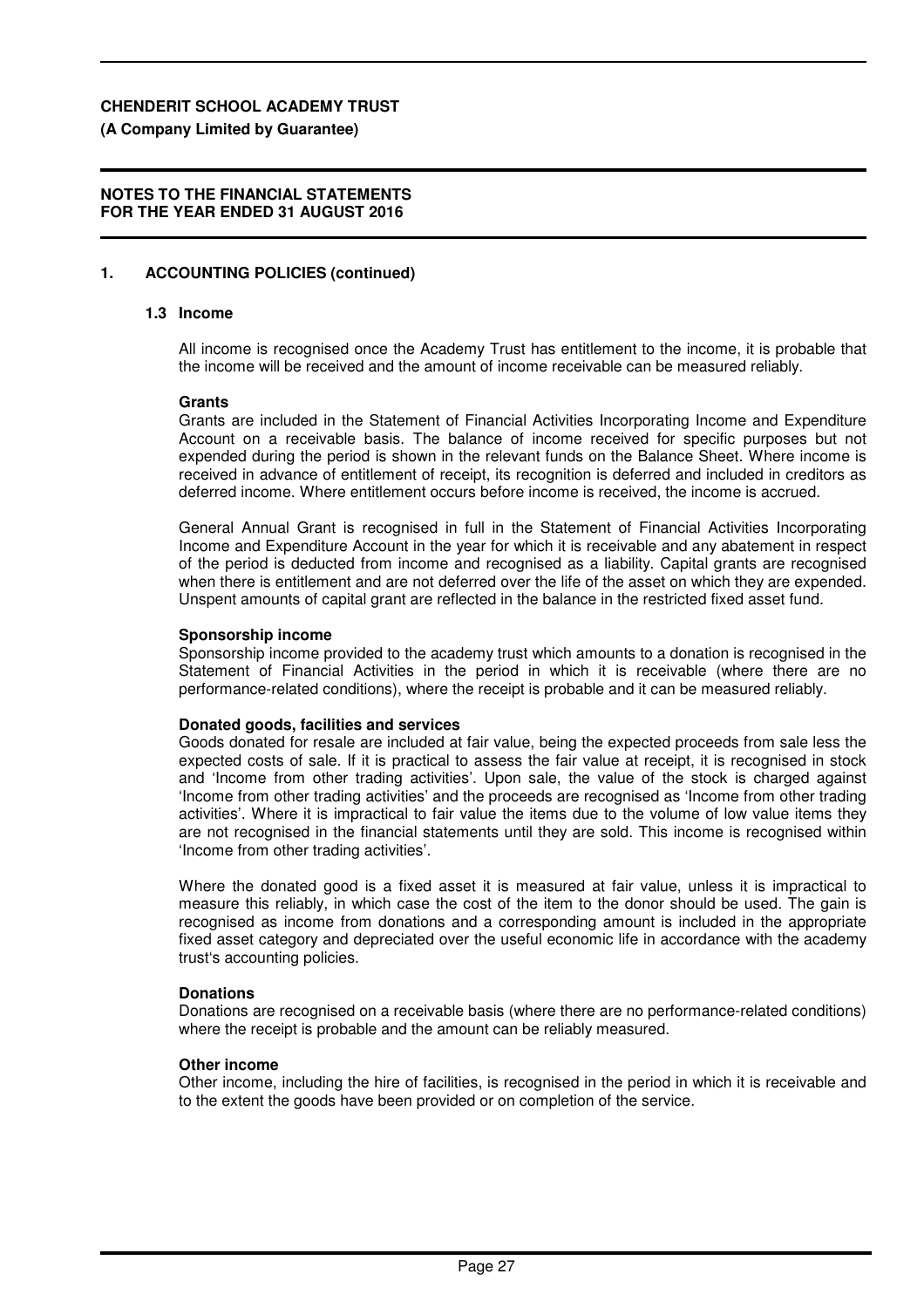### **(A Company Limited by Guarantee)**

### **NOTES TO THE FINANCIAL STATEMENTS FOR THE YEAR ENDED 31 AUGUST 2016**

### **1. ACCOUNTING POLICIES (continued)**

#### **1.4 Expenditure**

Expenditure is recognised once there is a legal or constructive obligation to transfer economic benefit to a third party, it is probable that a transfer of economic benefits will be required in settlement and the amount of the obligation can be measured reliably. Expenditure is classified by activity. The costs of each activity are made up of the total of direct costs and shared costs, including support costs involved in undertaking each activity. Direct costs attributable to a single activity are allocated directly to that activity. Shared costs which contribute to more than one activity and support costs which are not attributable to a single activity are apportioned between those activities on a basis consistent with the use of resources. Central staff costs are allocated on the basis of time spent, and depreciation charges allocated on the portion of the asset's use.

#### **Expenditure on Raising Funds**

This includes all expenditure incurred by the academy trust to raise funds for its charitable purposes and includes costs of all fundraising activities events and non-charitable trading.

#### **Charitable Activities**

These are costs incurred on the academy trust's educational operations, including support costs and costs relating to the governance of the academy trust apportioned to charitable activities.

All resources expended are inclusive of irrecoverable VAT.

#### **1.5 Tangible fixed assets and depreciation**

All assets costing more than £1,000 are capitalised as tangible fixed assets and are carried at cost, net of depreciation and any provision for impairment.

Where tangible fixed assets have been acquired with the aid of specific grants, either from the government or from the private sector, they are included in the Balance Sheet at cost and depreciated over their expected useful economic life. Where there are specific conditions attached to the funding requiring the continued use of the asset, the related grants are credited to a restricted fixed asset fund in the Statement of Financial Activities Incorporating Income and Expenditure Account and carried forward in the Balance Sheet. Depreciation on the relevant assets is charged directly to the restricted fixed asset fund in the Statement of Financial Activities Incorporating Income and Expenditure Account. Where tangible fixed assets have been acquired with unrestricted funds, depreciation on such assets is charged to the unrestricted fund.

A review for impairment of a fixed asset is carried out if events or changes in circumstances indicate that the carrying value of any fixed asset may not be recoverable. Shortfalls between the carrying value of fixed assets and their recoverable amounts are recognised as impairments. Impairment losses are recognised in the Statement of Financial Activities Incorporating Income and Expenditure Account.

Assets in the course of construction are included at cost. Depreciation on these assets is not charged until they are brought into use.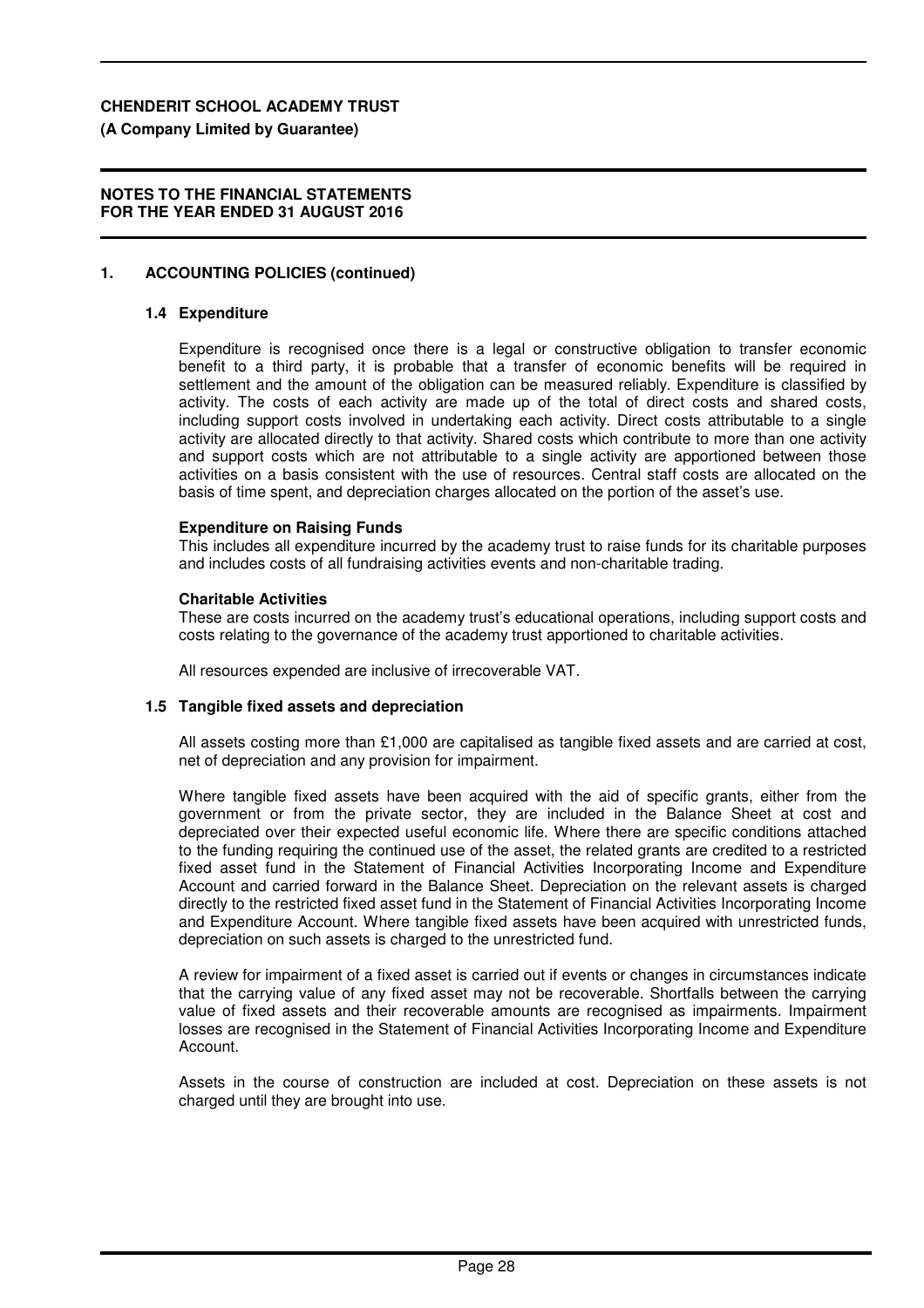### **(A Company Limited by Guarantee)**

### **NOTES TO THE FINANCIAL STATEMENTS FOR THE YEAR ENDED 31 AUGUST 2016**

### **1. ACCOUNTING POLICIES (continued)**

Tangible fixed assets are carried at cost, net of depreciation and any provision for impairment. Depreciation is provided on all tangible fixed assets other than freehold land, at rates calculated to write off the cost of each asset over its expected useful life, as follows:

| Long Term Leasehold Property | $\overline{\phantom{a}}$ | 2% straight line or expected useful economic life if<br>lower |
|------------------------------|--------------------------|---------------------------------------------------------------|
| Long Term Leasehold Land     | $\sim 100$               | 0.8% straight line                                            |
| <b>Fixtures and fittings</b> |                          | 10% straight line                                             |
| Office equipment             |                          | 20% straight line                                             |
| Computer equipment           | $\sim$ 100 $\mu$         | 33% straight line                                             |

### **1.6 Liabilities**

Liabilities are recognised when there is an obligation at the Balance Sheet date as a result of a past event, it is probable that a transfer of economic benefit will be required in settlement, and the amount of the settlement can be estimated reliably. Liabilities are recognised at the amount that the Academy Trust anticipates it will pay to settle the debt or the amount it has received as advanced payments for the goods or services it must provide.

#### **1.7 Provisions**

Provisions are recognised when the academy trust has an obligation at the reporting date as a result of a past event which it is probable will result in the transfer of economic benefits and the obligation can be estimated reliably.

Provisions are measured at the best estimate of the amounts required to settle the obligation. Where the effect of the time value of money is material, the provision is based on the present value of those amounts, discounted at the pre-tax discount rate that reflects the risks specific to the liability. The unwinding of the discount is recognised within interest payable and similar charges.

### **1.8 Operating leases**

Rentals under operating leases are charged on a straight line basis over the lease term.

#### **1.9 Stocks**

Stocks are valued at the lower of cost and net realisable value after making due allowance for obsolete and slow-moving stocks.

#### **1.10 Taxation**

The Academy Trust is considered to pass the tests set out in Paragraph 1 Schedule 6 of the Finance Act 2010 and therefore it meets the definition of a charitable company for UK corporation tax purposes. Accordingly, the Academy Trust is potentially exempt from taxation in respect of income or capital gains received within categories covered by Chapter 3 Part 11 of the Corporation Tax Act 2010 or Section 256 of the Taxation of Chargeable Gains Act 1992, to the extent that such income or gains are applied exclusively to charitable purposes.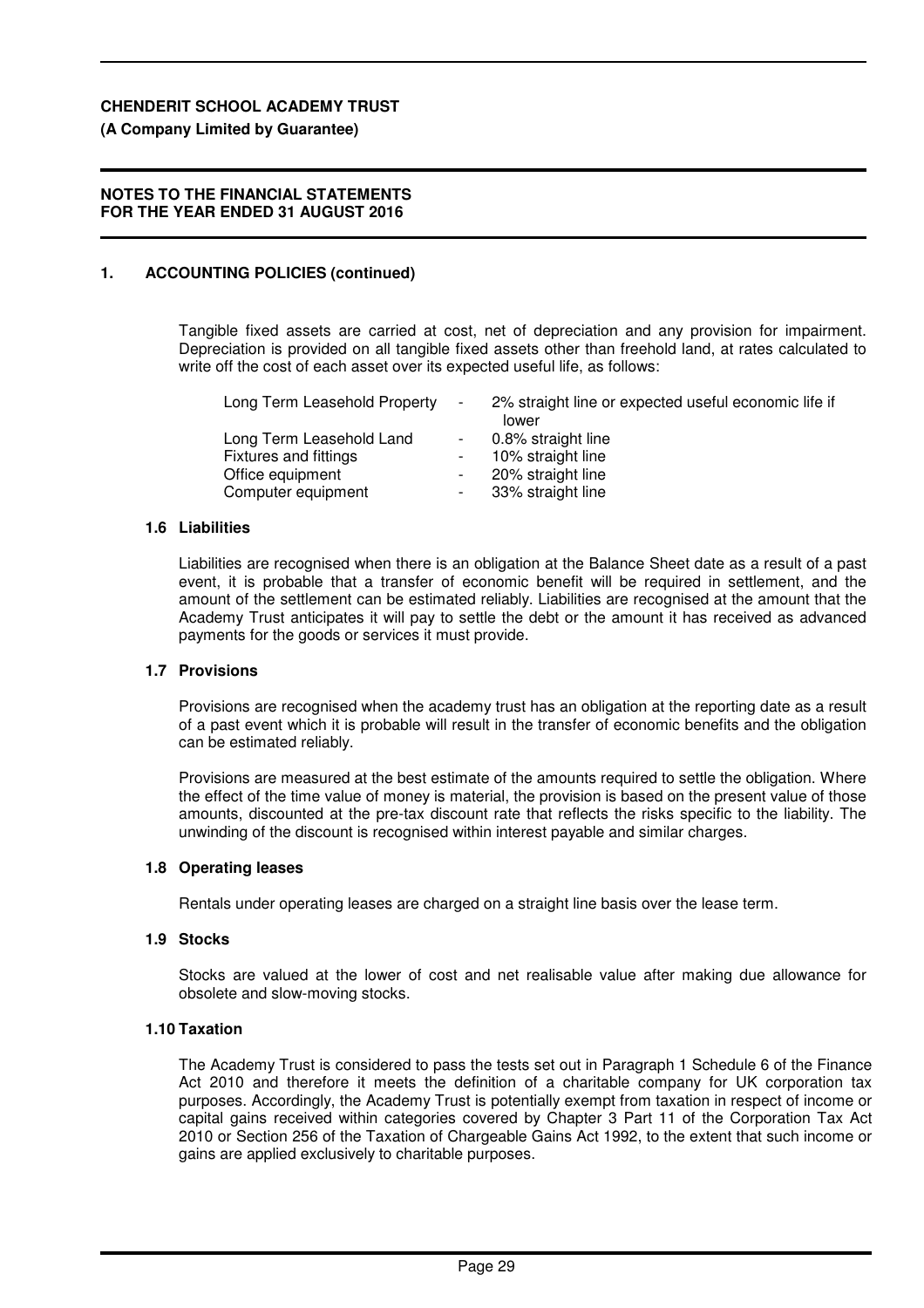**(A Company Limited by Guarantee)**

### **NOTES TO THE FINANCIAL STATEMENTS FOR THE YEAR ENDED 31 AUGUST 2016**

### **1. ACCOUNTING POLICIES (continued)**

#### **1.11 Pensions**

Retirement benefits to employees of the Academy Trust are provided by the Teachers' Pension Scheme ("TPS") and the Local Government Pension Scheme ("LGPS"). These are defined benefit schemes and the assets are held separately from those of the Academy Trust.

The TPS is an unfunded scheme and contributions are calculated so as to spread the cost of pensions over employees' working lives with the Academy Trust in such a way that the pension cost is a substantially level percentage of current and future pensionable payroll. The contributions are determined by the Government Actuary on the basis of quadrennial valuations using a prospective unit credit method. As stated in note 22, the TPS is a multi-employer scheme and there is insufficient information available to use defined benefit accounting. The TPS is therefore treated as a defined contribution scheme for accounting purposes and the contributions recognised in the period to which they relate.

The LGPS is a funded scheme and the assets are held separately from those of the academy trust in separate trustee administered funds. Pension scheme assets are measured at fair value and liabilities are measured on an actuarial basis using the projected unit credit method and discounted at a rate equivalent to the current rate of return on a high quality corporate bond of equivalent term and currency to the liabilities. The actuarial valuations are obtained at least triennially and are updated at each Balance Sheet date. The amounts charged to operating surplus are the current service costs and the costs of scheme introductions, benefit changes, settlements and curtailments. They are included as part of staff costs as incurred. Net interest on the net defined benefit liability/asset is also recognised in the Statement of Financial Activities Incorporating Income and Expenditure Account and comprises the interest cost on the defined benefit obligation and interest income on the scheme assets, calculated by multiplying the fair value of the scheme assets at the beginning of the period by the rate used to discount the benefit obligations. The difference between the interest income on the scheme assets and the actual return on the scheme assets is recognised in other recognised gains and losses.

Actuarial gains and losses are recognised immediately in other recognised gains and losses

#### **1.12 Fund accounting**

Unrestricted income funds represent those resources which may be used towards meeting any of the charitable objects of the Academy Trust at the discretion of the Trustees.

Restricted fixed asset funds are resources which are to be applied to specific capital purposes imposed by the Department for Education where the asset acquired or created is held for a specific purpose.

Restricted general funds comprise all other restricted funds received with restrictions imposed by the funder and include grants from the Education Funding Agency.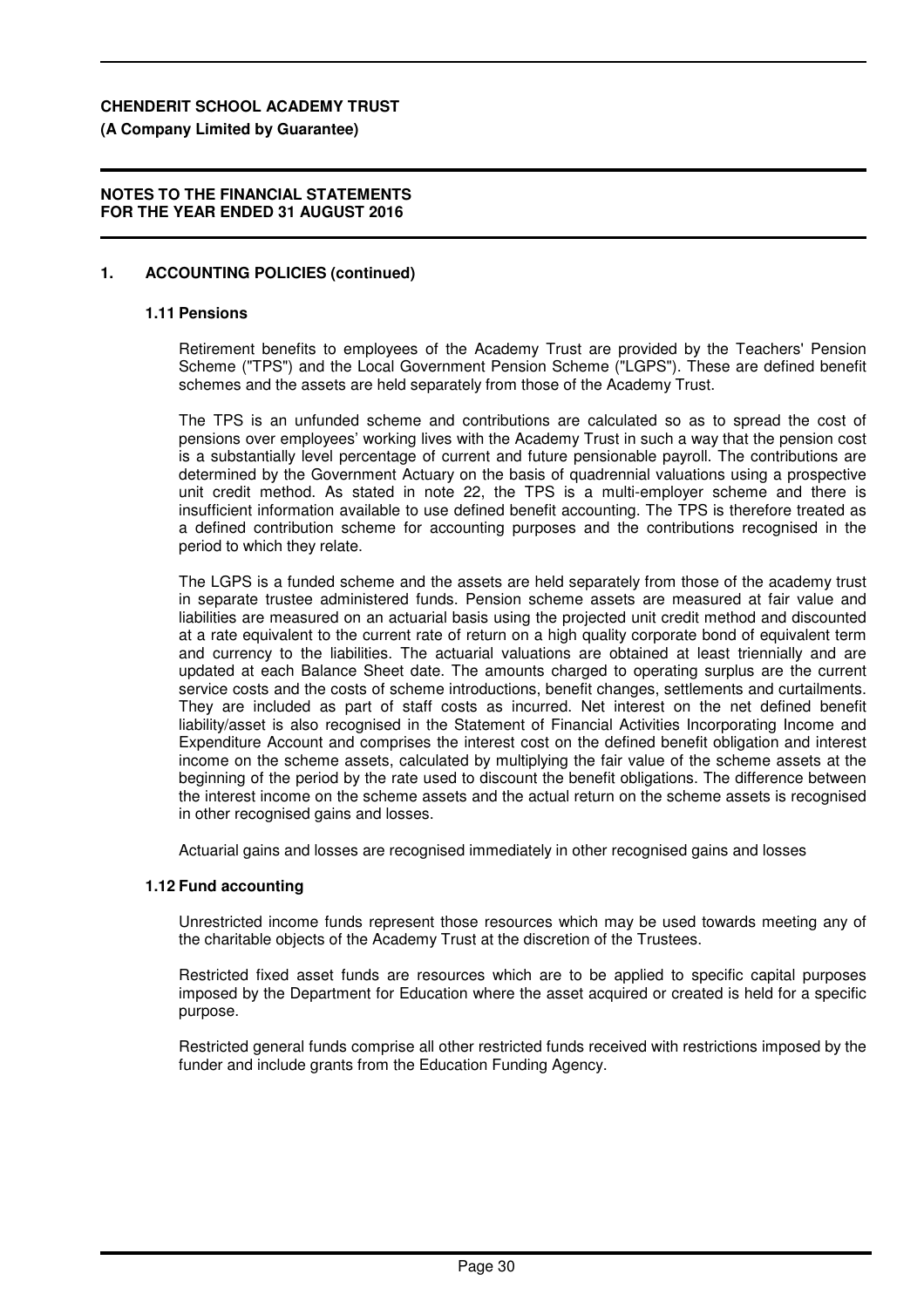## **(A Company Limited by Guarantee)**

## **NOTES TO THE FINANCIAL STATEMENTS FOR THE YEAR ENDED 31 AUGUST 2016**

## **1. ACCOUNTING POLICIES (continued)**

## **1.13 Critical accounting estimates and areas of judgement**

Estimates and judgements are continually evaluated and are based on historical experience and other factors, including expectations of future events that are believed to be reasonable under the circumstances.

Critical accounting estimates and assumptions:

The Academy Trust trust makes estimates and assumptions concerning the future. The resulting accounting estimates and assumptions will, by definition, seldom equal the related actual results. The estimates and assumptions that have a significant risk of causing a material adjustment to the carrying amounts of assets and liabilities within the next financial year are discussed below.

The present value of the Local Government Pension Scheme defined benefit liability depends on a number of factors that are determined on an actuarial basis using a variety of assumptions. The assumptions used in determining the net cost (income) for pensions include the discount rate. Any changes in these assumptions, which are disclosed in note 22, will impact the carrying amount of the pension liability. Furthermore a roll forward approach which projects results from the latest full actuarial valuation performed at 31 March 2013 has been used by the actuary in valuing the pensions liability at 31 August 2016. Any differences between the figures derived from the roll forward approach and a full actuarial valuation would impact on the carrying amount of the pension liability.

## **2. INCOME FROM DONATIONS AND CAPITAL GRANTS**

|                                       | <b>Unrestricted</b><br>funds<br>2016<br>£ | <b>Restricted</b><br>funds<br>2016<br>£ | <b>Restricted</b><br>fixed asset<br>funds<br>2016<br>£ | Total<br>funds<br>2016<br>£ | Total<br>funds<br>2015<br>£ |
|---------------------------------------|-------------------------------------------|-----------------------------------------|--------------------------------------------------------|-----------------------------|-----------------------------|
| Donations<br><b>Capital Grants</b>    | 5,278                                     | ۰<br>۰                                  | 142,112                                                | 5,278<br>142,112            | 13,972<br>388,178           |
| Total donations and capital<br>grants | 5,278                                     | ۰                                       | 142,112                                                | 147,390                     | 402,150                     |

In 2015, of the total income from donations and capital grants, £13,972 was to unrestricted funds and £388,178 was to restricted funds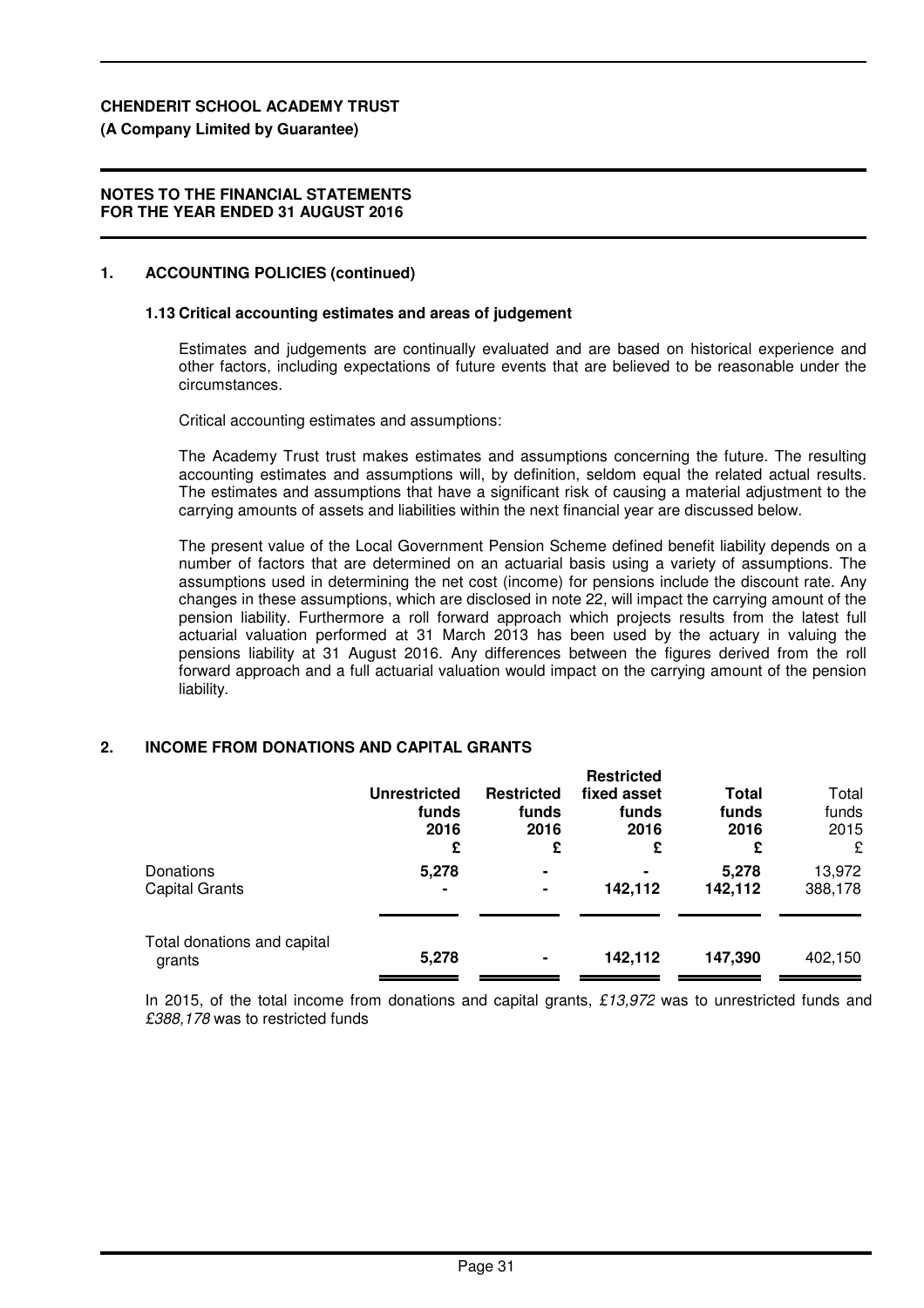## **(A Company Limited by Guarantee)**

### **NOTES TO THE FINANCIAL STATEMENTS FOR THE YEAR ENDED 31 AUGUST 2016**

## **3. FUNDING FOR ACADEMY'S EDUCATIONAL OPERATIONS**

|                                                                     | <b>Unrestricted</b><br>funds<br>2016<br>£ | <b>Restricted</b><br>funds<br>2016<br>£ | <b>Total</b><br>funds<br>2016<br>£ | Total<br>funds<br>2015<br>£   |
|---------------------------------------------------------------------|-------------------------------------------|-----------------------------------------|------------------------------------|-------------------------------|
| DfE/EFA grants                                                      |                                           |                                         |                                    |                               |
| General annual grant (GAG)<br>Other DfE/EFA grants<br>Pupil premium |                                           | 4,989,405<br>13,950<br>104,251          | 4,989,405<br>13,950<br>104,251     | 5,282,001<br>9,150<br>101,311 |
|                                                                     |                                           | 5,107,606                               | 5,107,606                          | 5,392,462                     |
| Other government grants                                             |                                           |                                         |                                    |                               |
| Local authority grants                                              |                                           | 59,322                                  | 59,322                             | 44,905                        |
|                                                                     |                                           | 59,322                                  | 59,322                             | 44,905                        |
| <b>Other funding</b>                                                |                                           |                                         |                                    |                               |
| Trip income<br>Other income                                         |                                           | 213,681<br>22,881                       | 213,681<br>22,881                  | 212,556<br>32,594             |
|                                                                     |                                           | 236,562                                 | 236,562                            | 245,150                       |
|                                                                     |                                           | 5,403,490                               | 5,403,490                          | 5,682,517                     |

In 2015, of the total income from charitable activities,  $£$  NIL was to unrestricted funds and £5,682,517 was to restricted funds.

### **4. OTHER TRADING ACTIVITIES**

|                                  | <b>Unrestricted</b> | <b>Restricted</b> | Total  | Total  |
|----------------------------------|---------------------|-------------------|--------|--------|
|                                  | funds               | funds             | funds  | funds  |
|                                  | 2016                | 2016              | 2016   | 2015   |
|                                  | £                   | £                 | £      | £      |
| Rental income/hire of facilities | 7,882               | ۰                 | 7,882  | 5,711  |
| School uniform                   | 6,971               | ۰                 | 6,971  | 26,515 |
| Other income                     | 48,721              | ۰                 | 48,721 | 27,857 |
|                                  | 63,574              | ۰                 | 63,574 | 60,083 |

In 2015, of the total income from other trading activities, £60,083 was to unrestricted funds and  $£$  NIL was to restricted funds.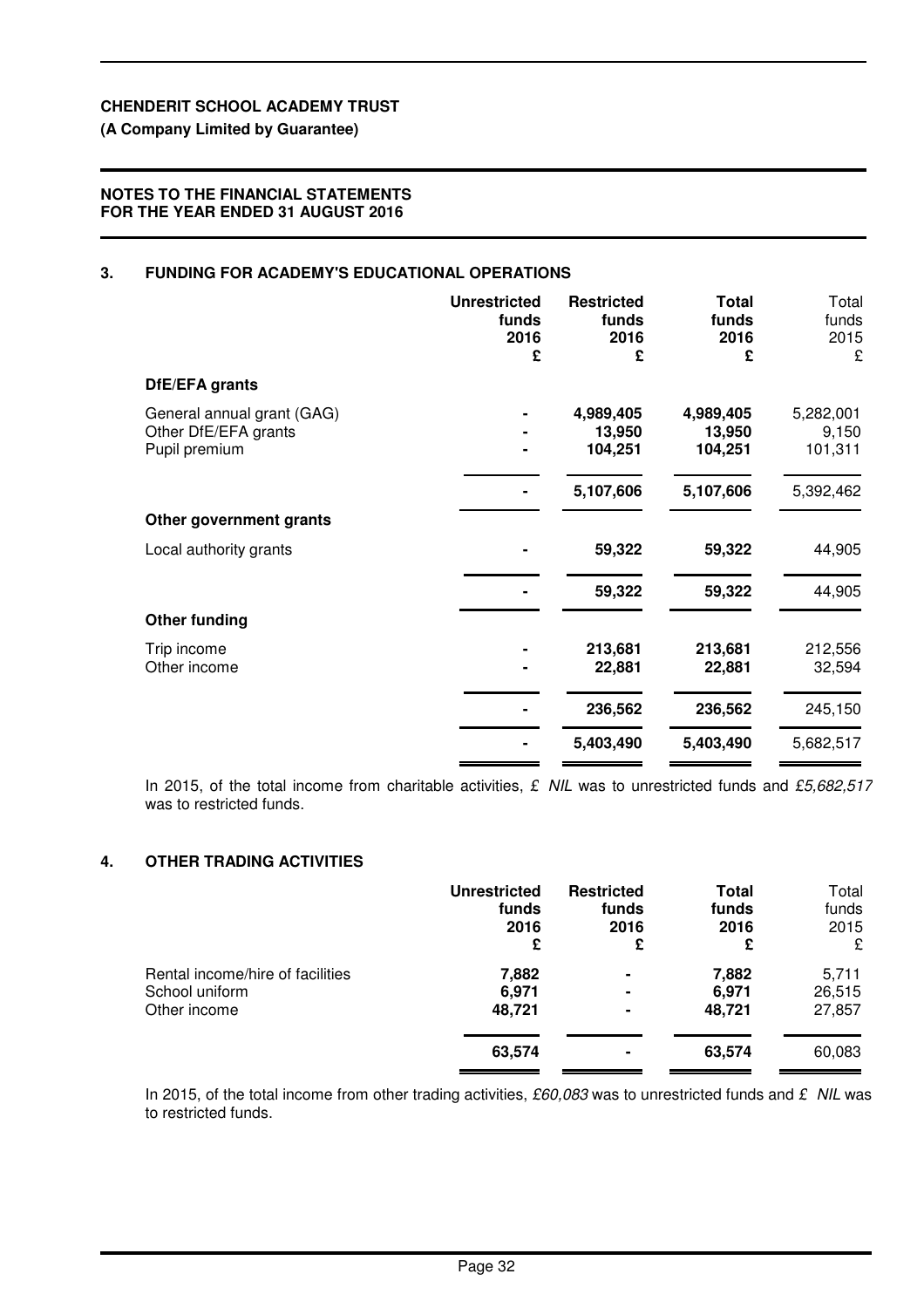## **(A Company Limited by Guarantee)**

## **NOTES TO THE FINANCIAL STATEMENTS FOR THE YEAR ENDED 31 AUGUST 2016**

## **5. INVESTMENT INCOME**

|                   | <b>Unrestricted</b><br>funds<br>2016 | <b>Restricted</b><br>funds<br>2016 | <b>Total</b><br>funds<br>2016 | Total<br>funds<br>2015<br>£ |
|-------------------|--------------------------------------|------------------------------------|-------------------------------|-----------------------------|
| Interest received | 3,900                                | $\blacksquare$                     | 3,900                         | 2,331                       |

In 2015, of the total investment income,  $£2,331$  was to unrestricted funds and  $£$  NIL was to restricted funds.

## **6. EXPENDITURE**

|                                                                    | <b>Staff costs</b><br>2016<br>£ | <b>Premises</b><br>2016<br>£ | Other costs<br>2016<br>£ | Total<br>2016<br>£     | Total<br>2015<br>£     |
|--------------------------------------------------------------------|---------------------------------|------------------------------|--------------------------|------------------------|------------------------|
| Expenditure on raising<br>voluntary income                         | ٠                               | $\blacksquare$               | 10,125                   | 10,125                 | 14,497                 |
| Expenditure on fundraising<br>trading                              | ۰                               | $\blacksquare$               | 51,828                   | 51,828                 | 66,420                 |
| Educational operations:<br>Direct costs<br>Allocated support costs | 3,840,432<br>380,372            | 596,635                      | 389,149<br>268,553       | 4,229,581<br>1,245,560 | 4,521,952<br>1,427,441 |
|                                                                    | 4,220,804                       | 596,635                      | 719,655                  | 5,537,094              | 6,030,310              |

In 2016, of the total expenditure, £61,953 (2015 - £80,917) was to unrestricted funds and £5,475,141 (2015 - £5,949,393) was was to restricted funds.

## **7. CHARITABLE ACTIVITIES**

|                               | <b>Direct costs</b><br>2016 | <b>Support</b><br>costs<br>2016 | Total<br>2016 | Total<br>2015<br>£ |
|-------------------------------|-----------------------------|---------------------------------|---------------|--------------------|
| <b>Educational operations</b> | 4.229.581                   | 1,245,560                       | 5.475.141     | 5,949,393          |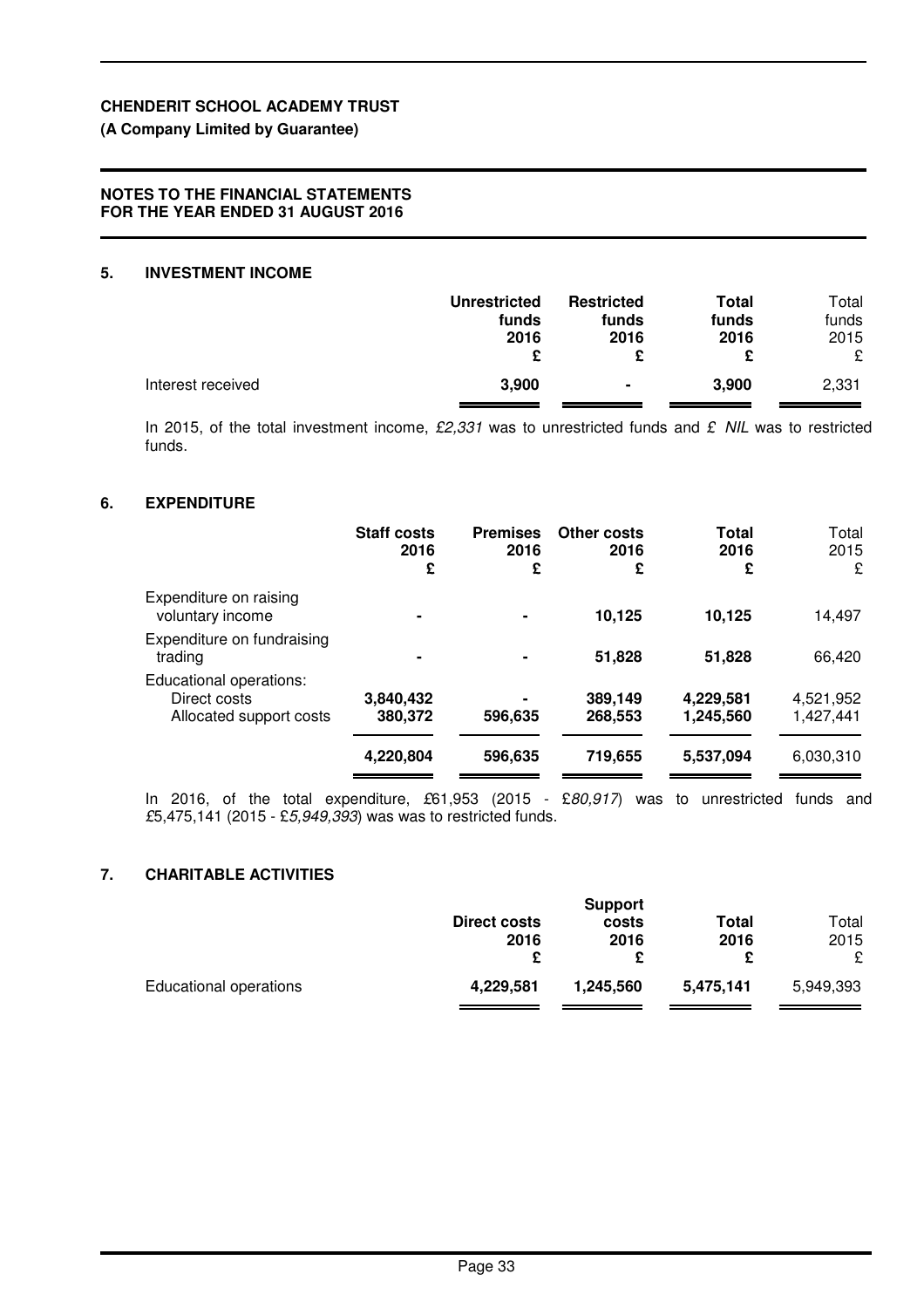## **(A Company Limited by Guarantee)**

### **NOTES TO THE FINANCIAL STATEMENTS FOR THE YEAR ENDED 31 AUGUST 2016**

### **Analysis of support costs**

|    |                                                    | 2016      | 2015      |
|----|----------------------------------------------------|-----------|-----------|
|    |                                                    | £         | £         |
|    | Support staff costs                                | 380,372   | 613,858   |
|    | Depreciation                                       | 323,939   | 319,160   |
|    | Technology costs                                   | 10,276    | 17,656    |
|    | Premises costs                                     | 310,722   | 276,234   |
|    | Other support costs                                | 203,772   | 177,957   |
|    | Governance costs                                   | 16,479    | 22,576    |
|    | <b>Total support costs</b>                         | 1,245,560 | 1,427,441 |
| 8. | <b>NET INCOMING RESOURCES/(RESOURCES EXPENDED)</b> |           |           |
|    | This is stated after charging:                     |           |           |
|    |                                                    | 2016      | 2015      |
|    |                                                    | £         | £         |
|    | Depreciation of tangible fixed assets:             |           |           |
|    | - owned by the charity                             | 323,935   | 319,160   |
|    | Auditarla ramunaration qudit                       | 0.750     | 0.750     |

Auditor's remuneration - audit **8,750**<br>
Auditor's remuneration - other services **8,750**<br> **Auditor's remuneration - other services** Auditor's remuneration - other services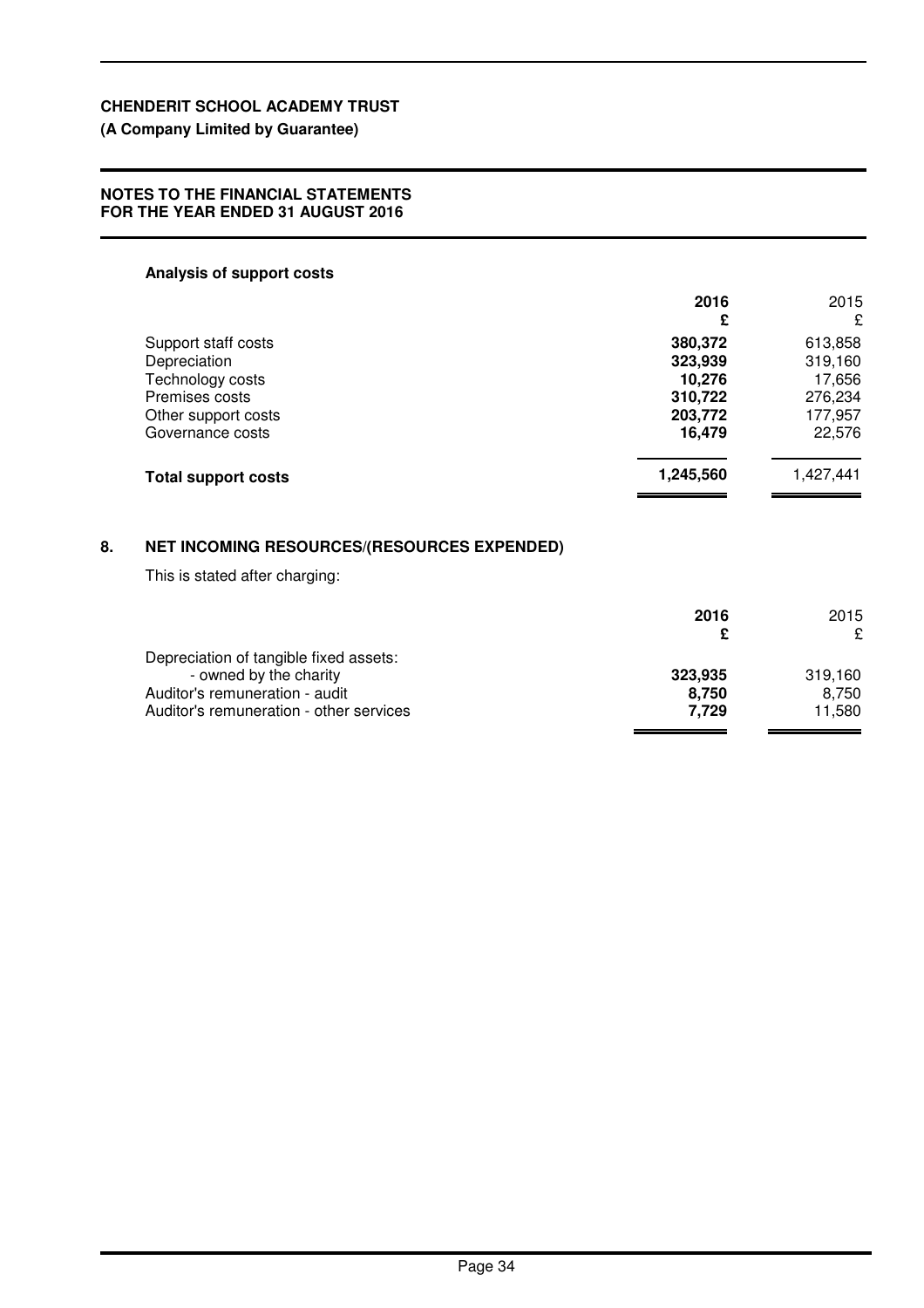### **(A Company Limited by Guarantee)**

### **NOTES TO THE FINANCIAL STATEMENTS FOR THE YEAR ENDED 31 AUGUST 2016**

### **9. STAFF COSTS**

Staff costs were as follows:

| 2016<br>£           | 2015<br>£           |
|---------------------|---------------------|
| 3,298,226           | 3,757,770           |
| 581,972             | 250,662<br>581,699  |
| 4,155,009<br>65,795 | 4,590,131<br>60,172 |
| 4,220,804           | 4,650,303           |
|                     | 274,811             |

The average number of persons employed by the Academy Trust during the year was as follows:

|                                                      | 2016<br>No.   | 2015<br>No.   |
|------------------------------------------------------|---------------|---------------|
| Teachers<br>Administration and Support<br>Management | 57<br>43<br>6 | 52<br>51<br>6 |
|                                                      | 106           | 109           |

The number of employees whose employee benefits (excluding employer pension costs) exceeded £60,000 was:

|                                | 2016<br>No. | 2015<br>No. |
|--------------------------------|-------------|-------------|
| In the band £60,001 - £70,000  |             |             |
| In the band £70,001 - £80,000  | O           |             |
| In the band £90,001 - £100,000 |             |             |

The above employees participated in the Teachers' Pension Scheme. During the year ended 31 August 2016, pension contributions for these staff amounted to £45,072 (2015: £21,027).

The key management personnel of the academy trust comprise the trustees and the senior management team as listed on page 1. The total amount of employee benefits (including employer pension contributions) received by key management personnel for their services to the academy trust was £499,060 (2015: £504,816).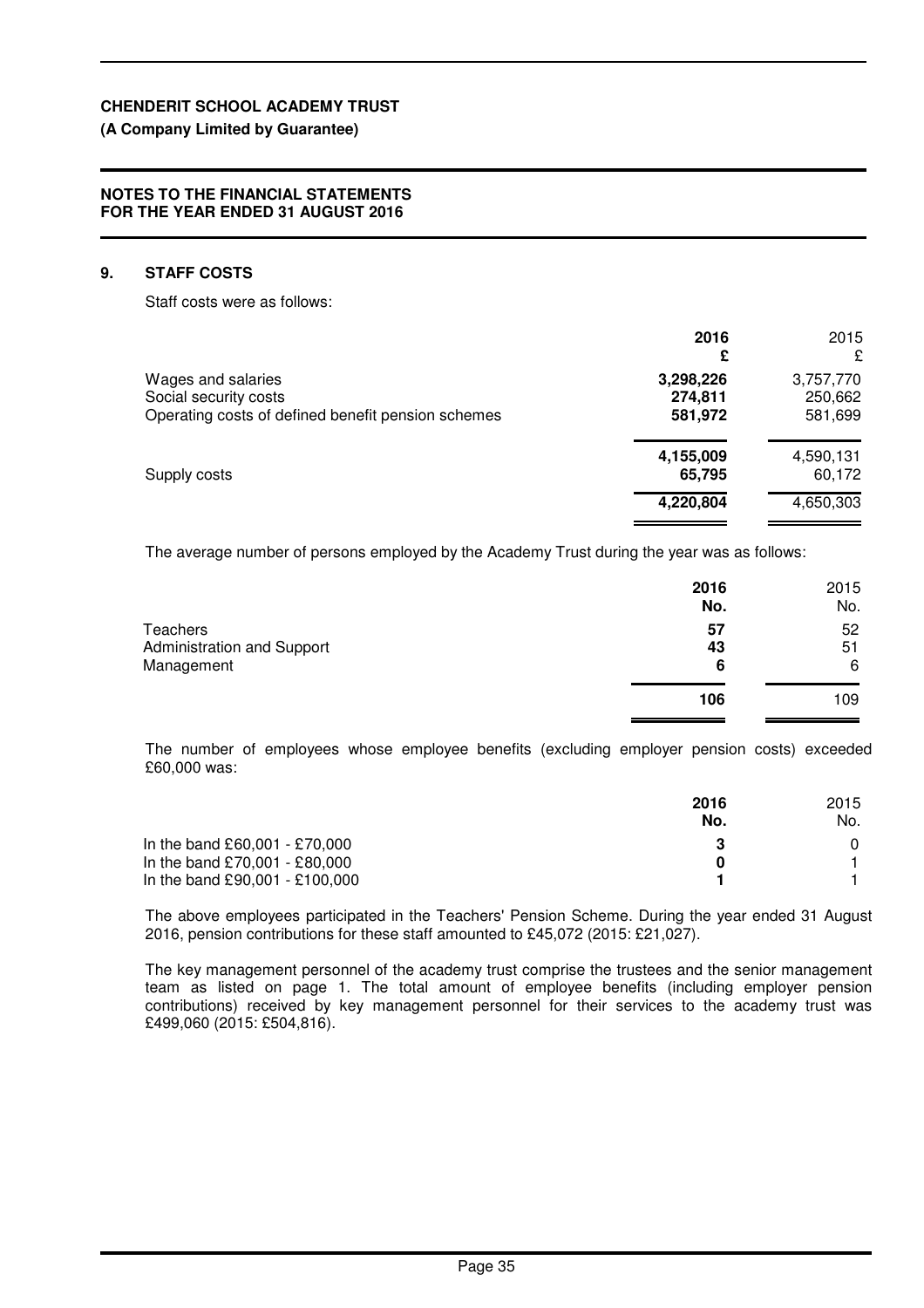## **(A Company Limited by Guarantee)**

## **NOTES TO THE FINANCIAL STATEMENTS FOR THE YEAR ENDED 31 AUGUST 2016**

## **10. TRUSTEES' REMUNERATION AND EXPENSES**

One or more Trustees has been paid remuneration or has received other benefits from an employment with the academy trust. The Principal and other staff Trustees only receive remuneration in respect of services they provide undertaking the roles of principal and other staff members under their contracts of employment, and not in respect of their role as Trustees. The value of Trustees' remuneration and other benefits was as follows:

|                                                                                    | 2016<br>£                      | 2015<br>£                      |
|------------------------------------------------------------------------------------|--------------------------------|--------------------------------|
| Mrs Jane Cartwright, Head Teacher and Accounting Officer                           |                                |                                |
| Remuneration<br><b>Employer's Pension Contribution</b>                             | 90,000-95,000<br>10,000-15,000 | 80,000-85,000<br>10,000-15,000 |
| Mr Graham Tyrer, Head Teacher and Accounting Officer<br>(retired 31 December 2014) |                                |                                |
| Remuneration<br><b>Employer's Pension Contribution</b>                             | 0<br>$\mathbf 0$               | 40,000-45,000<br>5,000-10,000  |
| Mr Doug Scott (resigned from post of<br><b>Business Manager 31 December 2014)</b>  |                                |                                |
| Remuneration<br><b>Employer's Pension Contribution</b>                             | 0<br>$\bf{0}$                  | 15,000-20,000<br>$0 - 5,000$   |
| <b>Ms Salma Bora, Staff Governor</b>                                               |                                |                                |
| Remuneration<br><b>Employer's Pension Contribution</b>                             | 35,000-40,000<br>5,000-10,000  | 20,000-25,000<br>$0 - 5,000$   |
| <b>Ms Kim Norris, Staff Governor</b>                                               |                                |                                |
| Remuneration<br><b>Employer's Pension Contribution</b>                             | $0 - 5,000$<br>$0 - 5,000$     | $0 - 5,000$<br>$0 - 5,000$     |
| Dr Cathy Haycock, Staff Governor                                                   |                                |                                |
| Remuneration<br><b>Employer's Pension Contribution</b>                             | 30,000-35,000<br>5,000-10,000  | 15,000-20,000<br>$0 - 5,000$   |

During the year, no Trustees received any reimbursement of expenses (2015 - £NIL).

## **11. TRUSTEES' AND OFFICERS' INSURANCE**

In accordance with normal commercial practice the academy has purchased insurance to protect trustees and officers from claims arising from negligent acts, errors or omissions occurring whilst on academy business. The insurance provides cover up to £2,000,000 on any one claim and the cost for the year ended 31 August 2016 was £196 (2015 - included in the overall insurance costs of £39,270).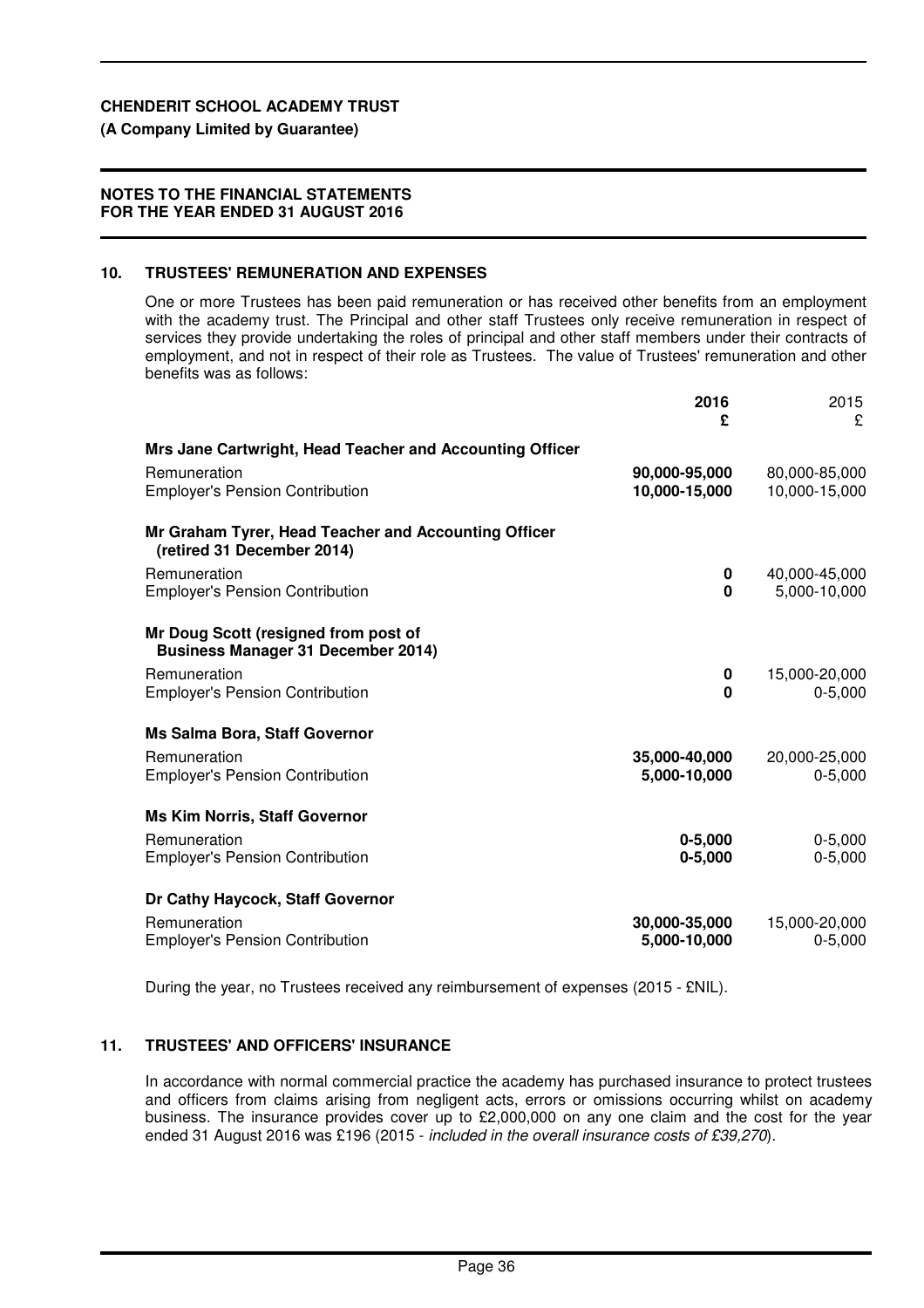## **(A Company Limited by Guarantee)**

## **NOTES TO THE FINANCIAL STATEMENTS FOR THE YEAR ENDED 31 AUGUST 2016**

## **12. TANGIBLE FIXED ASSETS**

**13.** 

**14.** 

|                                            | <b>Long Term</b><br>Leasehold<br>Land &<br><b>Buildings</b><br>£ | Fixtures,<br><b>Fittings &amp;</b><br><b>Equipment</b><br>£ | <b>Computer</b><br><b>Equipment</b><br>£ | <b>Total</b><br>£    |
|--------------------------------------------|------------------------------------------------------------------|-------------------------------------------------------------|------------------------------------------|----------------------|
| <b>Cost</b>                                |                                                                  |                                                             |                                          |                      |
| At 1 September 2015<br>Additions           | 10,177,524<br>33,214                                             | 247,858<br>8,247                                            | 191,038<br>53,835                        | 10,616,420<br>95,296 |
| At 31 August 2016                          | 10,210,738                                                       | 256,105                                                     | 244,873                                  | 10,711,716           |
| <b>Depreciation</b>                        |                                                                  |                                                             |                                          |                      |
| At 1 September 2015<br>Charge for the year | 874,249<br>252,650                                               | 97,076<br>28,984                                            | 111,832<br>42,301                        | 1,083,157<br>323,935 |
| At 31 August 2016                          | 1,126,899                                                        | 126,060                                                     | 154,133                                  | 1,407,092            |
| Net book value                             |                                                                  |                                                             |                                          |                      |
| At 31 August 2016                          | 9,083,839                                                        | 130,045                                                     | 90,740                                   | 9,304,624            |
| At 31 August 2015                          | 9,303,275                                                        | 150,782                                                     | 79,206                                   | 9,533,263            |
| <b>STOCKS</b>                              |                                                                  |                                                             |                                          |                      |
|                                            |                                                                  |                                                             | 2016                                     | 2015                 |
| Finished goods and goods for resale        |                                                                  |                                                             | £<br>6,791                               | £<br>11,188          |
| <b>DEBTORS</b>                             |                                                                  |                                                             |                                          |                      |
|                                            |                                                                  |                                                             | 2016<br>£                                | 2015<br>£            |
| Trade debtors                              |                                                                  |                                                             | 4,949                                    | 3,006                |
| VAT repayable                              |                                                                  |                                                             | 25,038                                   | 15,141               |
| Prepayments and accrued income             |                                                                  |                                                             | 113,577                                  | 98,323               |

 **143,564** 116,470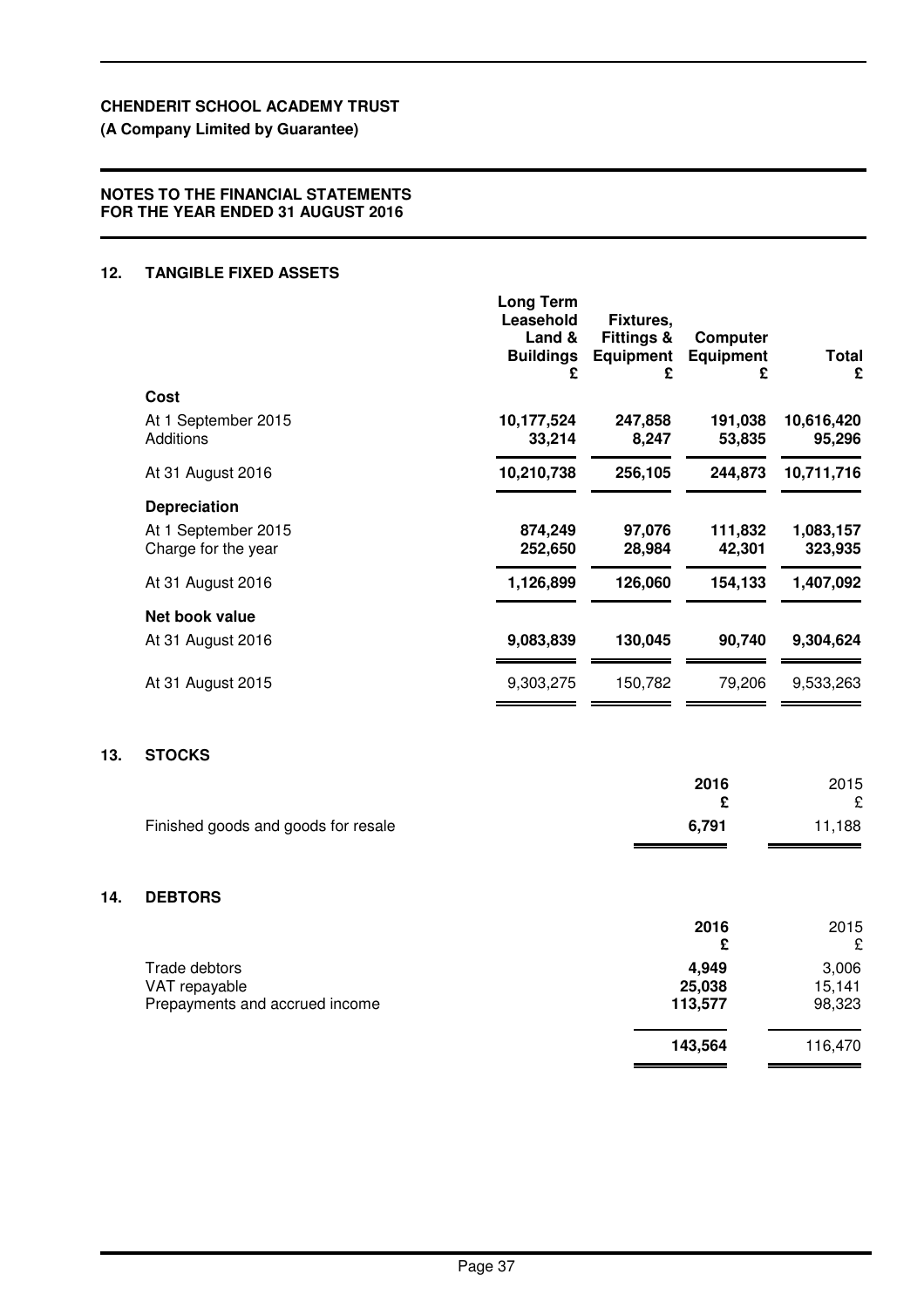**(A Company Limited by Guarantee)**

### **NOTES TO THE FINANCIAL STATEMENTS FOR THE YEAR ENDED 31 AUGUST 2016**

### **15. CREDITORS: Amounts falling due within one year**

| 2016<br>£ | 2015<br>£ |
|-----------|-----------|
| 9,210     | 10,845    |
| 4,233     | 16,730    |
| 77,821    | 76,625    |
| 72,460    | 72,489    |
| 110,008   | 97,080    |
| 273,732   | 273,769   |
| 2016      | 2015      |
| £         | £         |
|           |           |
| 65,458    | 55,665    |
| 66,807    | 65,458    |
| (65, 458) | (55,665)  |
| 66,807    | 65,458    |
|           |           |

At 31 August 2016, deferred income relates to grants and funding received in advance and trip contributions from parents.

Other loans are Salix loans transferred on conversion.

### **16. CREDITORS:**

**Amounts falling due after more than one year**

|             | 2016<br>£ | 2015<br>£ |
|-------------|-----------|-----------|
| Other loans | 13,799    | 23,011    |

Other loans are Salix loans transferred on conversion.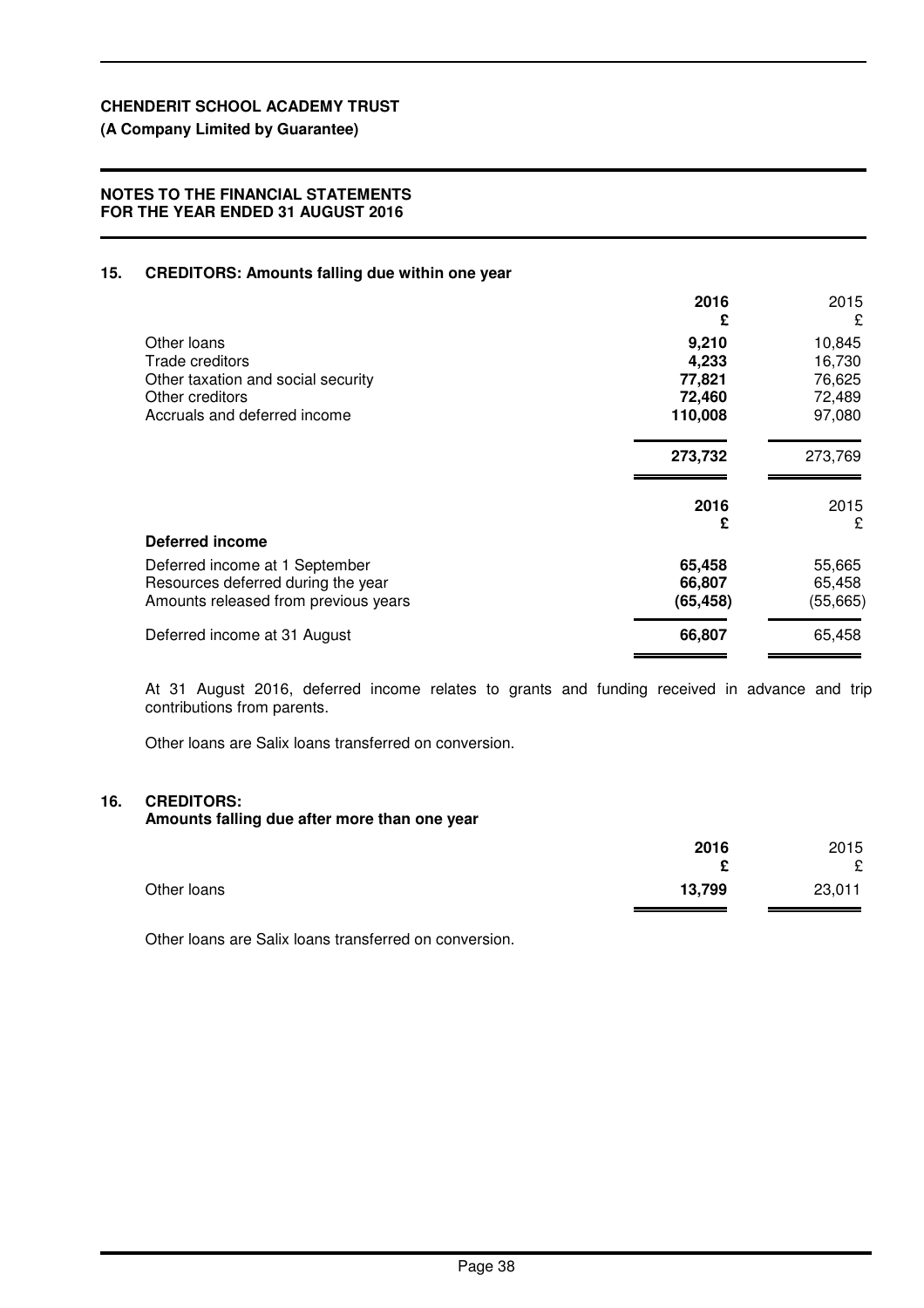**(A Company Limited by Guarantee)**

### **NOTES TO THE FINANCIAL STATEMENTS FOR THE YEAR ENDED 31 AUGUST 2016**

### **17. STATEMENT OF FUNDS**

|                                                      | <b>Brought</b><br><b>Forward</b><br>£ | £                            | Income Expenditure<br>£             | <b>Transfers</b><br>in/out<br>£ | Gains/<br>(Losses)<br>£ | <b>Carried</b><br><b>Forward</b><br>£ |
|------------------------------------------------------|---------------------------------------|------------------------------|-------------------------------------|---------------------------------|-------------------------|---------------------------------------|
| <b>Unrestricted</b><br>funds                         |                                       |                              |                                     |                                 |                         |                                       |
| General Funds - all<br>funds                         | 204,409                               | 72,752                       | (61, 953)                           |                                 |                         | 215,208                               |
| <b>Restricted funds</b>                              |                                       |                              |                                     |                                 |                         |                                       |
| General annual<br>grant (GAG)<br>Other DfE/EFA       | 186,341                               | 4,989,405                    | (4,695,873)                         | (78, 174)                       |                         | 401,699                               |
| grants<br>Pupil premium<br><b>Educational visits</b> | 139,001<br>885                        | 13,950<br>104,251<br>213,681 | (35, 974)<br>(85,064)<br>(207, 338) |                                 |                         | 116,977<br>19,187<br>7,228            |
| Transfer from LA<br>Miscellaneous                    | (33, 856)                             | 22,881                       | (20, 631)                           | 10,846                          |                         | (23,010)<br>2,250                     |
| Local authority<br>grants<br>Pension reserve         | (773,000)                             | 59,322                       | (59, 322)<br>(47,000)               |                                 | (506,000)               | (1,326,000)                           |
|                                                      | (480, 629)                            | 5,403,490                    | (5, 151, 202)                       | (67, 328)                       | (506,000)               | (801, 669)                            |
| <b>Restricted fixed asset funds</b>                  |                                       |                              |                                     |                                 |                         |                                       |
| DfE Capital grant -<br>spent                         |                                       |                              |                                     | 24,565                          |                         | 24,565                                |
| Capital expenditure<br>from GAG                      | 95,983                                |                              | (69, 398)                           | 67,328                          |                         | 93,913                                |
| Capital expenditure<br>non GAG                       | 114,504                               | 1,353                        | (7,052)                             |                                 |                         | 108,805                               |
| Devolved formula<br>capital                          |                                       | 24,565                       |                                     | (24, 565)                       |                         |                                       |
| LA Unspent capital<br>grant<br>Capital income        | 293,327                               | 116,194                      |                                     | (2,050)                         |                         | 407,471                               |
| transferred from<br>LA                               | 9,322,776                             |                              | (247, 489)                          | 2,050                           |                         | 9,077,337                             |
|                                                      | 9,826,590                             | 142,112                      | (323, 939)                          | 67,328                          |                         | 9,712,091                             |
| <b>Total restricted</b><br>funds                     | 9,345,961                             | 5,545,602                    | (5, 475, 141)                       |                                 | (506,000)               | 8,910,422                             |
| Total of funds                                       | 9,550,370                             | 5,618,354                    | (5,537,094)                         |                                 | (506,000)               | 9,125,630                             |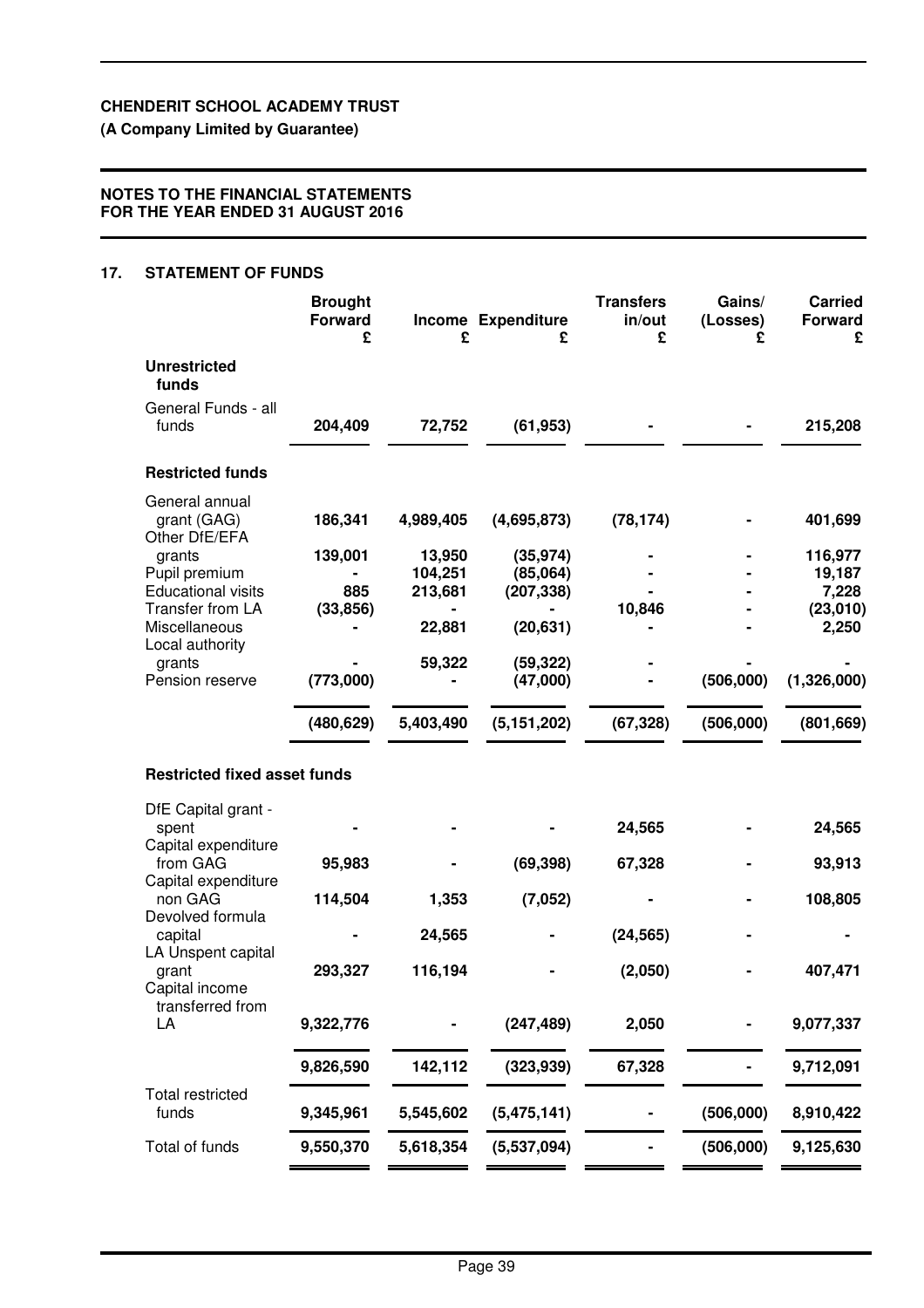### **(A Company Limited by Guarantee)**

### **NOTES TO THE FINANCIAL STATEMENTS FOR THE YEAR ENDED 31 AUGUST 2016**

### **17. STATEMENT OF FUNDS (continued)**

The specific purposes for which the funds are to be applied are as follows:

The transfer between the restricted General Annual Grant fund and restricted fixed asset funds represents amounts capitalised during the period.

Restricted general funds will be used for educational purposes in line with the Academy Trust's objects and its funding agreement with the EFA.

Restricted fixed asset funds amounting to £9,304,620 will be reserved against future depreciation charges. The remainder of £407,471 relates to unspent capital grants which will be used to enhance the Academy's facilities.

### **18. ANALYSIS OF NET ASSETS BETWEEN FUNDS**

|                                                                                                            | <b>Unrestricted</b><br>funds<br>2016<br>£ | <b>Restricted</b><br>funds<br>2016<br>£ | <b>Restricted</b><br>fixed asset<br>funds<br>2016<br>£ | Total<br>funds<br>2016<br>£          | Total<br>funds<br>2015<br>£          |
|------------------------------------------------------------------------------------------------------------|-------------------------------------------|-----------------------------------------|--------------------------------------------------------|--------------------------------------|--------------------------------------|
| Tangible fixed assets<br>Current assets<br>Creditors due within one year<br>Creditors due in more than one | 215,208                                   | 811,862<br>(273, 732)                   | 9,304,624<br>407,467                                   | 9,304,624<br>1,434,537<br>(273, 732) | 9,533,263<br>1,086,887<br>(273, 769) |
| year<br>Pension deficit                                                                                    | ۰                                         | (13,799)<br>(1,326,000)                 | ۰                                                      | (13,799)<br>(1,326,000)              | (23, 011)<br>(773,000)               |
|                                                                                                            | 215,208                                   | (801, 669)                              | 9,712,091                                              | 9,125,630                            | 9,550,370                            |

### **19. RECONCILIATION OF NET MOVEMENT IN FUNDS TO NET CASH FLOW FROM OPERATING ACTIVITIES**

|                                                                    | 2016<br>£  | 2015<br>£  |
|--------------------------------------------------------------------|------------|------------|
| Net income for the year (as per Statement of financial activities) | 81,260     | 116,771    |
| <b>Adjustment for:</b>                                             |            |            |
| Depreciation charges                                               | 323,939    | 319,160    |
| Decrease in stocks                                                 | 4.397      | 15,610     |
| Increase in debtors                                                | (27,094)   | (19, 322)  |
| Increase in creditors                                              | 1.594      | 34,705     |
| Capital grants from DfE and other capital income                   | (142, 112) | (388, 178) |
| Defined benefit pension scheme cost less contributions payable     | 18,000     | 27,000     |
| Defined benefit pension scheme finance cost                        | 29,000     | 26,000     |
| Net cash provided by operating activities                          | 288,984    | 131,746    |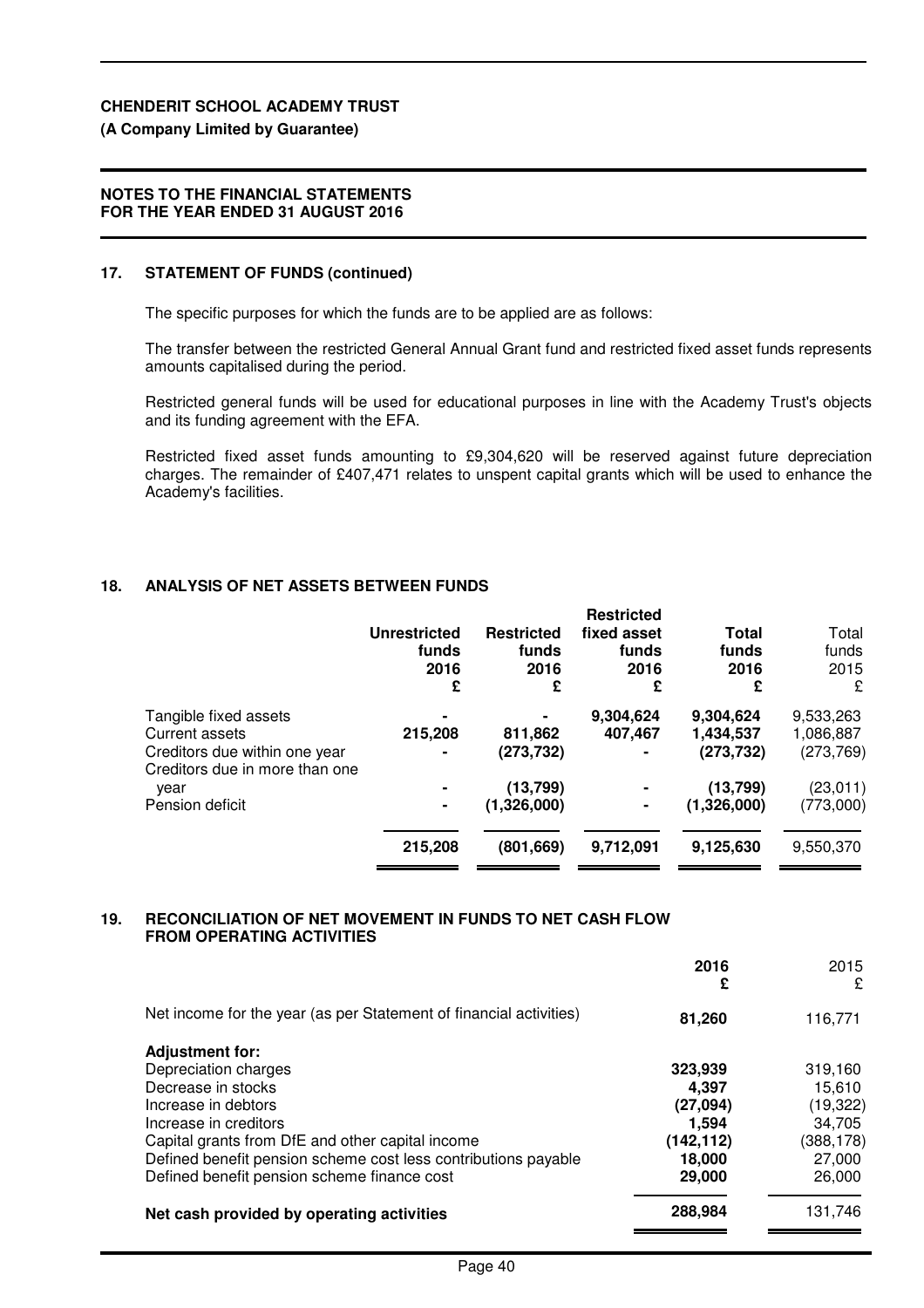## **(A Company Limited by Guarantee)**

### **NOTES TO THE FINANCIAL STATEMENTS FOR THE YEAR ENDED 31 AUGUST 2016**

### **20. ANALYSIS OF CASH AND CASH EQUIVALENTS**

|              | 2016<br>£ | 2015<br>£ |
|--------------|-----------|-----------|
| Cash in hand | 1,284,182 | 959,229   |
| Total        | 1,284,182 | 959,229   |

### **21. CONTINGENCIES**

Included in the restricted fixed assets funds are assets in relation to a gift in kind in 2013 from the school's catering provider to upgrade the kitchen facilities. Under the terms of the catering contract, should the contract be terminated before 31 December 2019 the Academy Trust will repay the amount invested plus interest at the rate of 2.5% over the prevailing base rate at the time of early termination, less depreciation to date over the life of the contract. The net book value of the relevant assets at 31 August 2016 are £33,691 (2015: £43,798).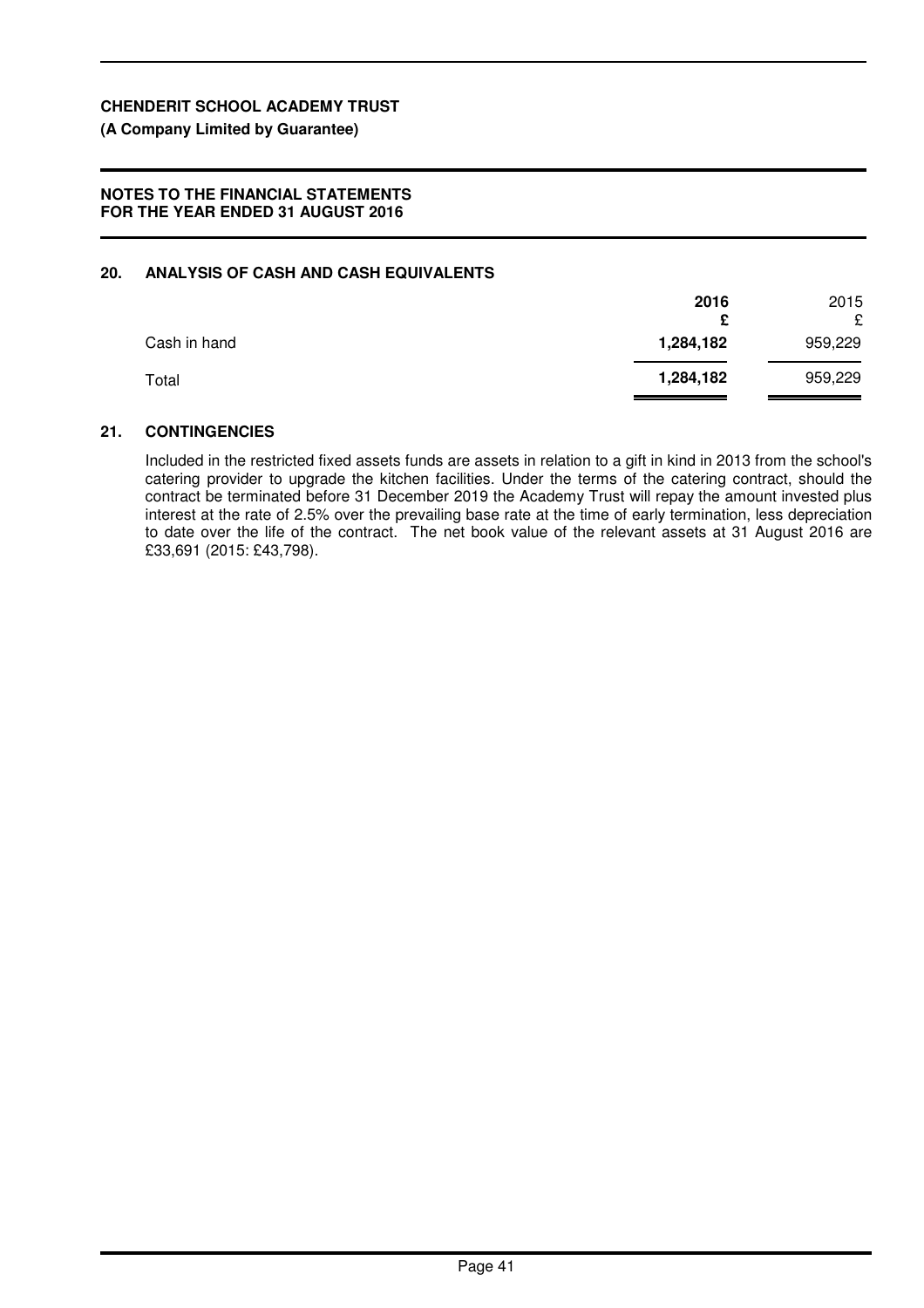### **(A Company Limited by Guarantee)**

#### **NOTES TO THE FINANCIAL STATEMENTS FOR THE YEAR ENDED 31 AUGUST 2016**

### **22. PENSION COMMITMENTS**

The Academy Trust's employees belong to two principal pension schemes: the Teacher's Pension Scheme for England and Wales (TPS) for academic and related staff; and the Local Government Pension Scheme (LGPS) for non-teaching staff, which is managed by Northamptonshire County Council. Both are Multi-Employer Defined Benefit Pension Schemes.

The latest actuarial valuation of the TPS related to the period ended 31 March 2012 and of the LGPS 31 March 2013.

Contributions amounting to £25,554 were payable to the schemes at 31 August 2016 (2015 - £57,736) and are included within creditors.

### **Teachers' Pension Scheme**

#### **Introduction**

The Teachers' Pension Scheme (TPS) is a statutory, contributory, defined benefit scheme, governed by the Teachers' Pensions Regulations (2010) and, from 1 April 2014, by the Teachers' Pension Scheme Regulations 2014. Membership is automatic for full-time teachers in academies and, from 1 January 2007, automatic for teachers in part-time employment following appointment or a change of contract, although they are able to opt out.

The TPS is an unfunded scheme and members contribute on a 'pay as you go' basis – these contributions along with those made by employers are credited to the Exchequer. Retirement and other pension benefits are paid by public funds provided by Parliament.

### **Valuation of the Teachers' Pension Scheme**

Not less than every four years the Government Actuary, using normal actuarial principles, conducts a formal actuarial review of the TPS in accordance with the Public Service Pensions (Valuations and Employer Cost Cap) Directions 2014 published by HM Treasury. The aim of the review is to specify the level of future contributions. Actuarial scheme valuations are dependent on assumptions about the value of future costs, design of benefits and many other factors. The latest actuarial valuation of the TPS was carried out as at 31 March 2012 and in accordance with the Public Service Pensions (Valuations and Employer Cost Cap) Directions 2014. The valuation report was published by the Department for Education on 9 June 2014. The key elements of the valuation and subsequent consultation are:

- employer contribution rates set at 16.48% of pensionable pay, including a 0.08% employer administration charge (currently 14.1%)
- total scheme liabilities (pensions currently in payment and the estimated cost of future benefits) for service to the effective date of £191,500 million, and notional assets (estimated future contributions together with the notional investments held at the valuation date) of £176,600 million giving a notional past service deficit of £14,900 million
- an employer cost cap of 10.9% of pensionable pay will be applied to future valuations
- the assumed real rate of return is 3.0% in excess of prices and 2% in excess of earnings. The rate of real earnings growth is assumed to be 2.75%. The assumed nominal rate of return is 5.06%.

During the previous year the employer contribution rate was 14.1%. The TPS valuation for 2012 determined an employer rate of 16.4%, which was payable from September 2015. The next valuation of the TPS will be as at March 2016, whereupon the employer contribution rate is expected to be reassessed and will be payable from 1 April 2019.

The employer's pension costs paid to TPS in the period amounted to £429,657 (2015 - £409,220).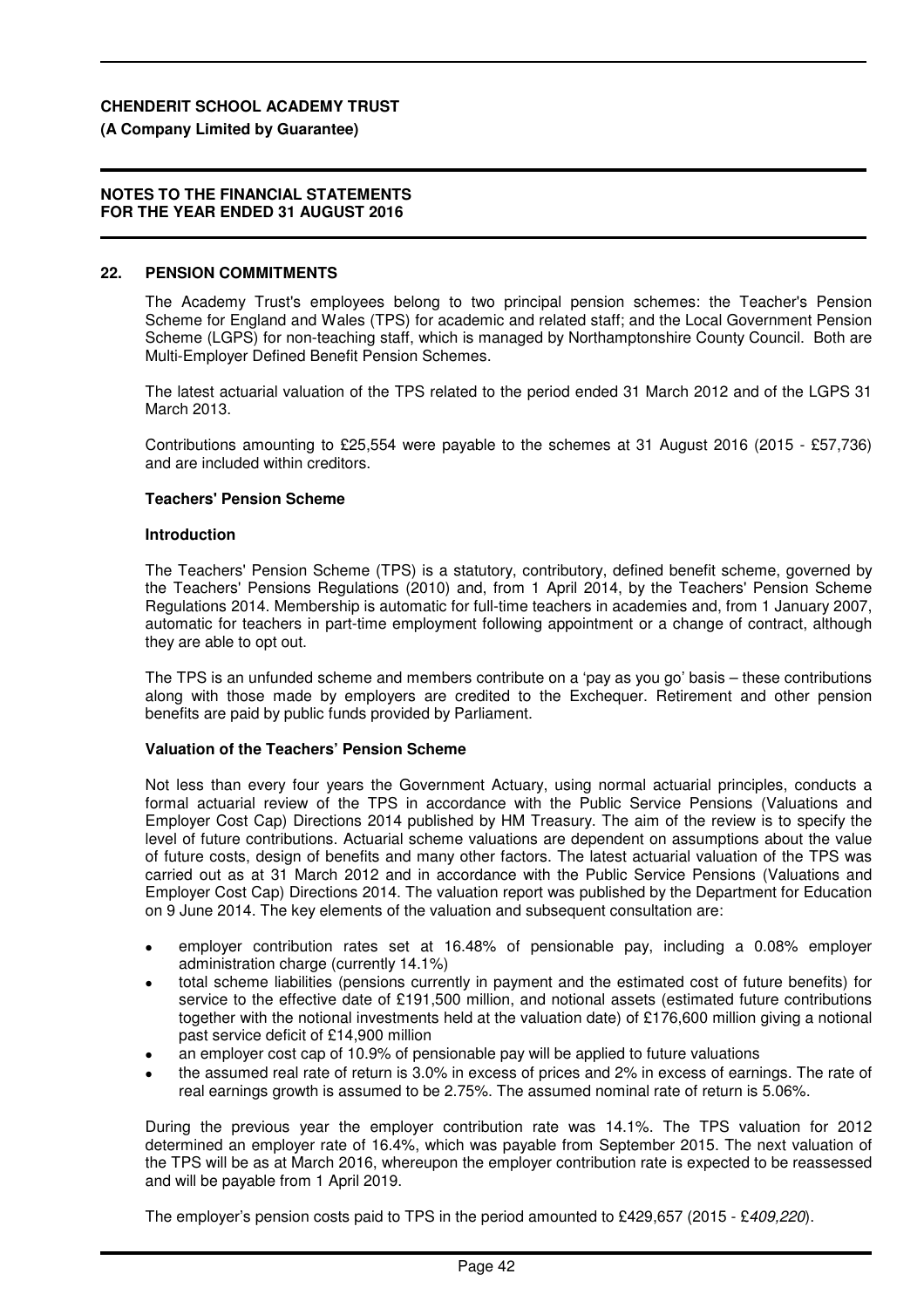## **(A Company Limited by Guarantee)**

## **NOTES TO THE FINANCIAL STATEMENTS FOR THE YEAR ENDED 31 AUGUST 2016**

## **22. PENSION COMMITMENTS (continued)**

A copy of the valuation report and supporting documentation is on the Teachers' Pensions website (www.teacherspensions.co.uk/news/employers/2014/06/publication-of-the-valuation-report.aspx).

Under the definitions set out in FRS 102, the TPS is a multi-employer pension scheme. The trust has accounted for its contributions to the scheme as if it were a defined contribution scheme. The trust has set out above the information available on the scheme.

## **Local Government Pension Scheme**

The LGPS is a funded defined benefit scheme, with assets held in separate trustee-administered funds. The total contribution made for the year ended 31 August 2016 was £169,000 (2015 - £185,000), of which employer's contributions totalled £135,000 (2015 - £146,000) and employees' contributions totalled £34,000 (2015 - £39,000). The agreed contribution rates for future years are 23.6% for employers and between 5.5% and 12.5% for employees.

Parliament has agreed, at the request of the Secretary of State for Education, to a guarantee that, in the event of academy closure, outstanding Local Government Pension Scheme liabilities would be met by the Department for Education. The guarantee came into force on 18 July 2013. Principal actuarial assumptions:

|                                                      | 2016     | 2015      |
|------------------------------------------------------|----------|-----------|
| Discount rate for scheme liabilities                 | 2.00%    | $3.70 \%$ |
| Expected return on scheme assets at 31 August        | 2.00%    | $3.70 \%$ |
| Rate of increase in salaries                         | 4.10 $%$ | 4.50 $%$  |
| Rate of increase for pensions in payment / inflation | 2.10%    | 2.60%     |

The current mortality assumptions include sufficient allowance for future improvements in mortality rates. The assumed life expectations on retirement age 65 are:

|                                          | 2016         | 2015         |
|------------------------------------------|--------------|--------------|
| Retiring today<br>Males<br>Females       | 22.3<br>24.3 | 22.3<br>24.3 |
| Retiring in 20 years<br>Males<br>Females | 24.0<br>26.6 | 24.0<br>26.6 |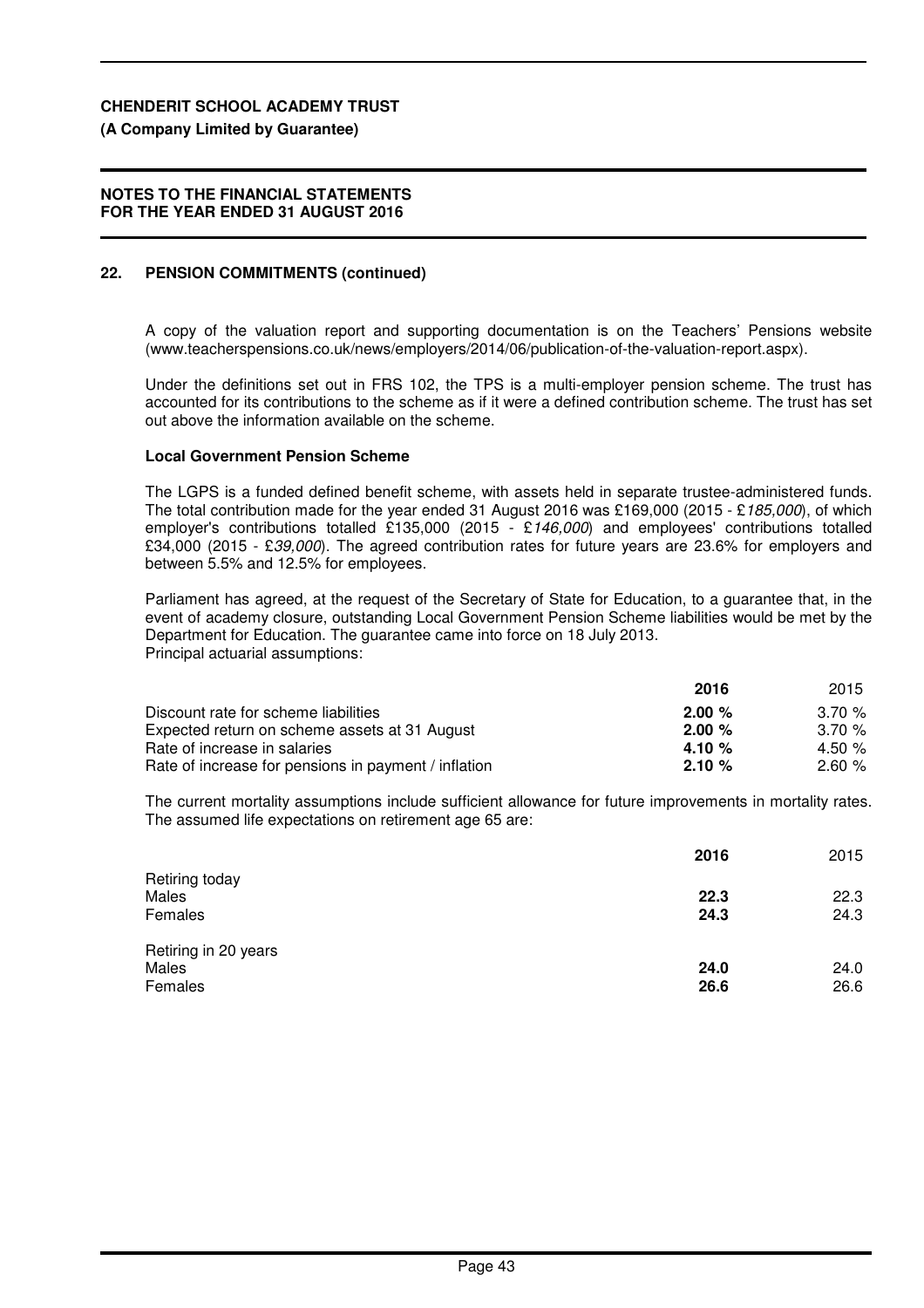## **(A Company Limited by Guarantee)**

## **NOTES TO THE FINANCIAL STATEMENTS FOR THE YEAR ENDED 31 AUGUST 2016**

## **22. PENSION COMMITMENTS (continued)**

The Academy Trust's share of the assets in the scheme was:

|                                                  | Fair value at<br>31 August<br>2016<br>£   | Fair value at<br>31 August<br>2015<br>ç   |
|--------------------------------------------------|-------------------------------------------|-------------------------------------------|
| Equities<br>Debt instruments<br>Property<br>Cash | 1,470,000<br>394,000<br>166,000<br>41,000 | 1,125,000<br>306,000<br>145,000<br>32,000 |
| Total market value of assets                     | 2,071,000                                 | 1,608,000                                 |

The actual return on scheme assets was £41,000 (2015 - £49,000).

The amounts recognised in the Statement of Financial Activities Incorporating Income and Expenditure Account are as follows:

|                                           | 2016<br>£             | 2015<br>£             |
|-------------------------------------------|-----------------------|-----------------------|
| Net interest cost<br>Current service cost | (29,000)<br>(153,000) | (26,000)<br>(173,000) |
| Total                                     | (182,000)             | (199,000)             |

Movements in the present value of the defined benefit obligation were as follows:

|                                                                                                                                                       | 2016<br>£                                                       | 2015<br>£                                                      |
|-------------------------------------------------------------------------------------------------------------------------------------------------------|-----------------------------------------------------------------|----------------------------------------------------------------|
| Opening defined benefit obligation<br>Interest cost<br>Contributions by employees<br><b>Actuarial losses</b><br>Current service cost<br>Benefits paid | 2,381,000<br>91,000<br>34,000<br>781,000<br>153,000<br>(43,000) | 2,120,000<br>81,000<br>39,000<br>16,000<br>173,000<br>(48,000) |
| Closing defined benefit obligation                                                                                                                    | 3,397,000                                                       | 2,381,000                                                      |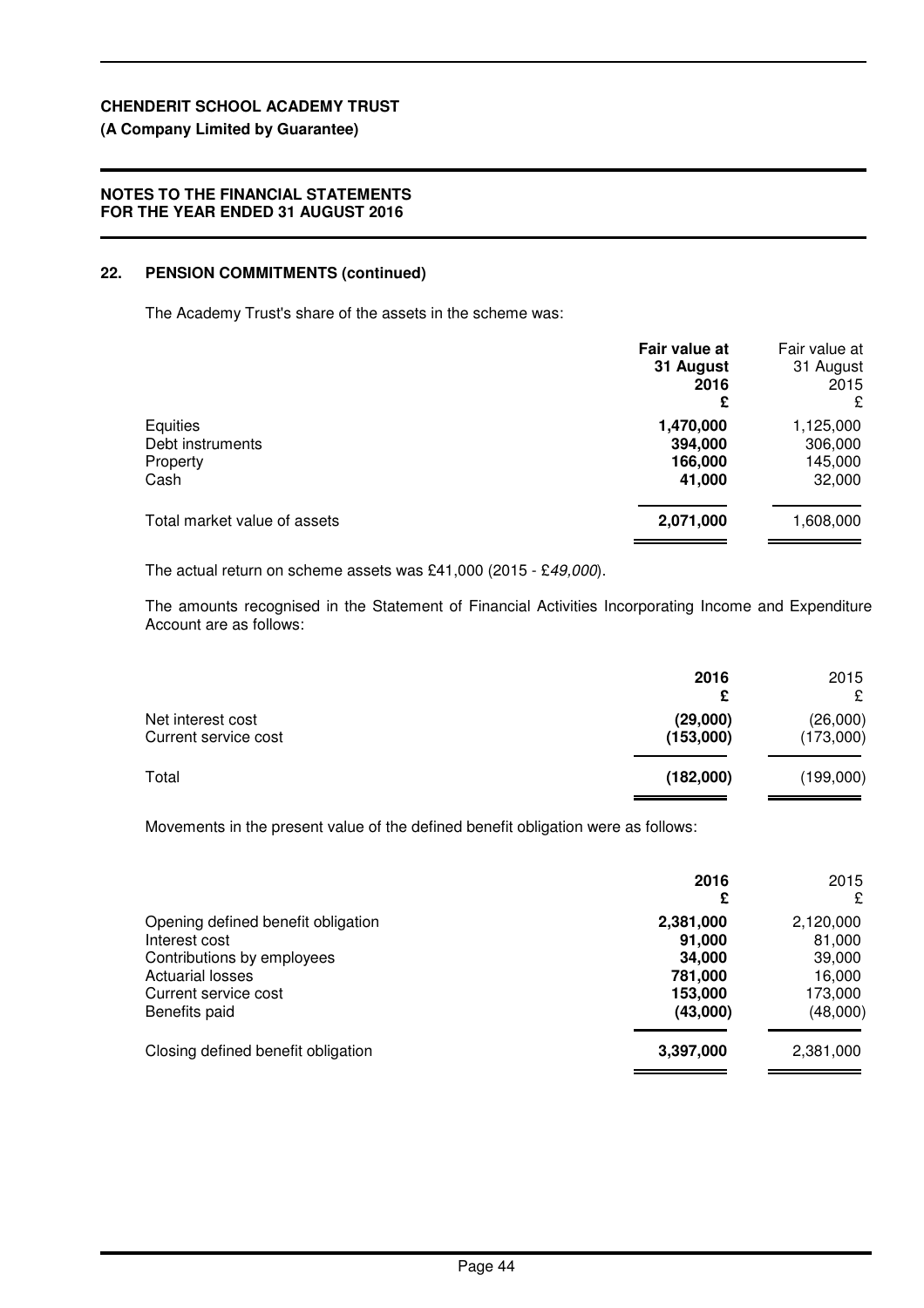## **(A Company Limited by Guarantee)**

## **NOTES TO THE FINANCIAL STATEMENTS FOR THE YEAR ENDED 31 AUGUST 2016**

## **22. PENSION COMMITMENTS (continued)**

Movements in the fair value of the Academy Trust's share of scheme assets:

|                                                                                                         | 2016<br>£ | 2015<br>£ |
|---------------------------------------------------------------------------------------------------------|-----------|-----------|
| Opening fair value of scheme assets<br>Return on plan assets (excluding net interest on the net defined | 1,608,000 | 1,422,000 |
| pension liability)                                                                                      | 62,000    | 55,000    |
| Actuarial gains and (losses)                                                                            | 275,000   | (6,000)   |
| Contributions by employer                                                                               | 135,000   | 146,000   |
| Contributions by employees                                                                              | 34,000    | 39,000    |
| Benefits paid                                                                                           | (43,000)  | (48,000)  |
| Closing fair value of scheme assets                                                                     | 2,071,000 | 1,608,000 |
|                                                                                                         |           |           |

## **23. OPERATING LEASE COMMITMENTS**

At 31 August 2016 the total of the Academy Trust's future minimum lease payments under noncancellable operating leases was:

|                                 | 2016<br>£ | 2015<br>£ |
|---------------------------------|-----------|-----------|
| <b>Amounts payable:</b>         |           |           |
| Within 1 year<br>18,924         |           | 18,924    |
| Between 1 and 5 years<br>22,411 |           | 41,335    |
| Total<br>41,335                 |           | 60,259    |

## **24. RELATED PARTY TRANSACTIONS**

Owing to the nature of the academy trust and the composition of the board of trustees being drawn from local public and private sector organisations, transactions may take place with organisations in which the trust has an interest. All transactions involving such organisations are conducted at arm's length and in accordance with the trust's financial regulations and normal procurement procedures.

No related party transactions took place in the period of account, other than certain trustees' remuneration and expenses already disclosed in note 10.

## **25. MEMBERS' LIABILITY**

Each member of the charitable company undertakes to contribute to the assets of the company in the event of it being wound up while he/she is a member, or within one year after he/she ceases to be a member, such amount as may be required, not exceeding  $£ 10$  for the debts and liabilities contracted before he/she ceases to be a member.